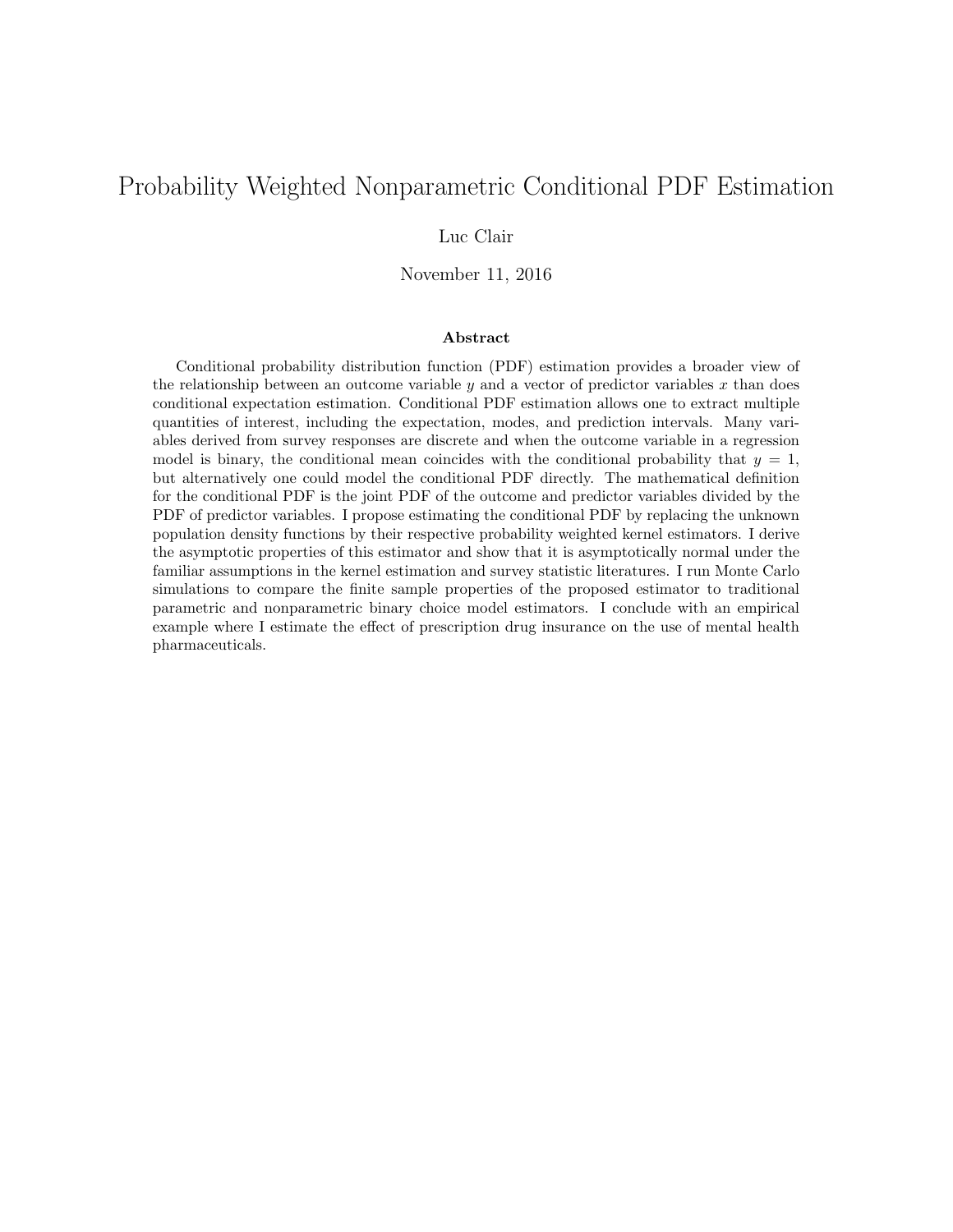## 1 Introduction

Conditional probability distribution function (PDF) estimation provides a broader view of the relationship between an outcome variable  $y$  and a vector of predictor variables  $x$  than does conditional expectation estimation. Conditional PDF estimation allows one to extract multiple quantities of interest, including the expectation, modes, and prediction intervals. These methods have many applications in econometrics including modelling count data, discrete choice, and propensity score matching.

Parametric and semi-parametric estimation of conditional PDFs can be thought of as indirect. In estimating binary choice models, the discrete outcome variable is often viewed as binary transformation of an unobserved regression,

$$
y^* = x'\beta + \epsilon,
$$

known as a latent variable regression. The outcome variable  $y$  then takes a value of one or zero according to a rule about the latent variable  $y^*$ , i.e.  $y = \mathbf{1}(y^* > 0)$ , where  $\mathbf{1}(\cdot)$  is an indicator function taking a value of one if the logical argument in brackets is true and zero otherwise. The probability that  $y = 1$  conditional on x is then given by a single-index form:  $Pr(y = 1|x) = F(x' \beta)$ , where  $F(\cdot)$  is the cumulative distribution function (CDF) of  $\epsilon$  and  $Pr(y = 1|x)$  is a function of x only through the index function  $x'\beta$ . The set of parameters  $\beta$  reflects the impact of changes in x on the probability  $Pr(y = 1|x)$ . The parametric methods for estimating  $\beta$  require one to specify  $F(\cdot)$ ; the most popular choices are the standard normal CDF (Probit) and the logistic CDF (Logit). By selecting a CDF for the single-index function, the conditional probabilities are constrained between zero and one. These functions are nonlinear and often estimated using maximum likelihood methods. The fitted values from estimating the single-index model give the estimated conditional probability that  $y=1$ .

While the Logit and Probit models correct the issue of improper probabilities of the linear probability model, the restriction placed on the data generating process (DGP) of the dependent variable is problematic. For example, the Logit model assumes that the logistic distribution is the correct DGP. If this is the true DGP, then the model is efficient and unbiased (McLeod 2011). However, if the underlying DGP does not follow the logistic distribution, then the model will be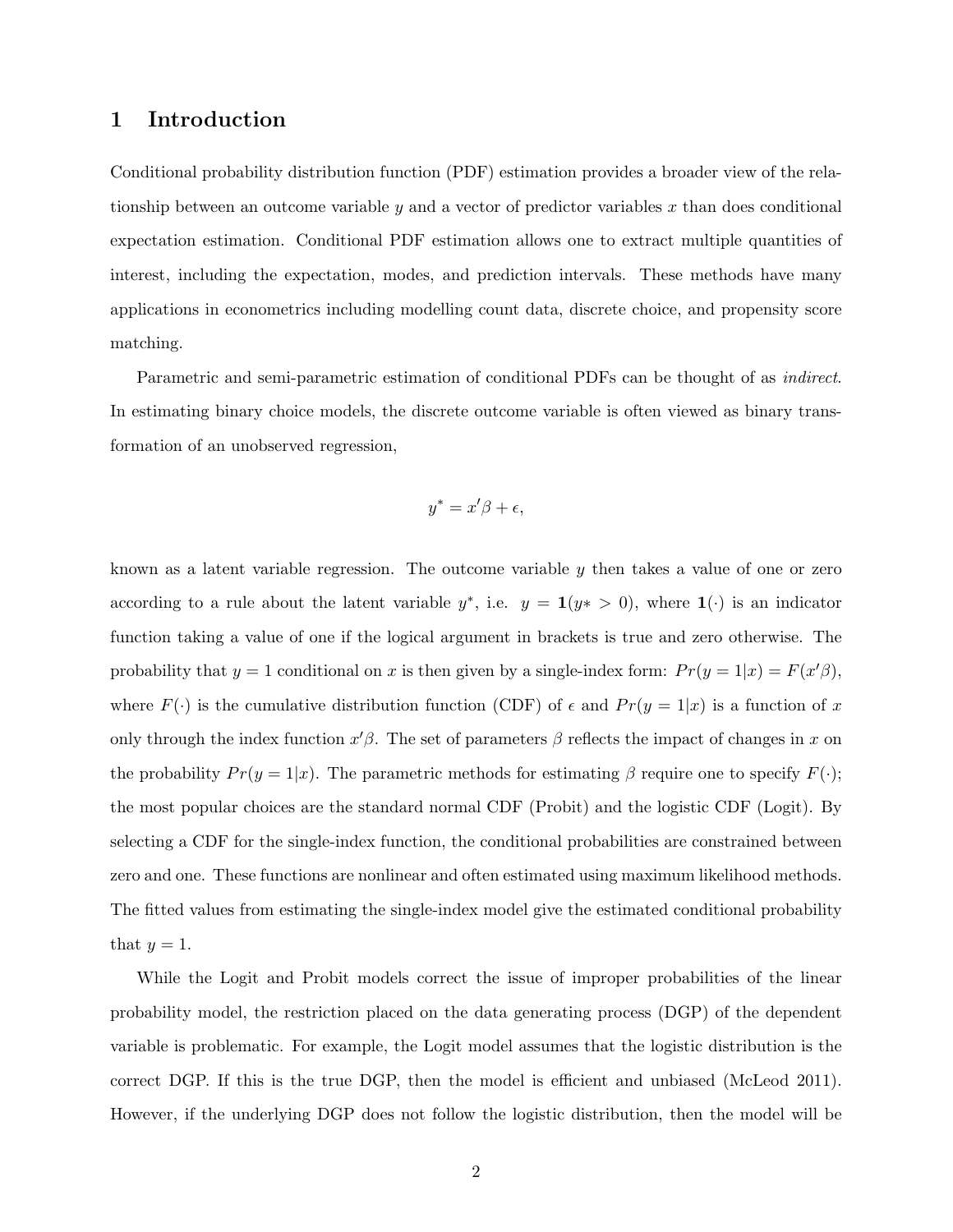misspecified and estimates will no longer be consistent. This raises the appeal of semiparametric and nonparametric estimators as they relax the functional form assumption about the DGP. In semiparametric single-index models,  $F(x'\beta)$  is not specified and must be estimated (Klein & Spady 1993). Like parametric binary single-index models, semiparametric single-index models estimate the parameter of interest using maximum likelihood estimation, where the fitted values give the estimated conditional probability that  $y = 1$ .

Letting  $f(y|x)$ ,  $f(x, y)$ , and  $f(x)$  denote the conditional PDF of y given x, the joint probability of  $x$  and  $y$  and the marginal density of  $x$ , respectively, then:

$$
f(y|x) = \frac{f(y,x)}{f(x)}.
$$
 (1.1)

By replacing the unknown population quantities on the right-hand-side (RHS) of (1.1) by their kernel density estimators,  $\tilde{f}(y, x)$  and  $\tilde{f}(x)$ , one can obtain a *direct* method for estimating conditional PDFs nonparametrically:

$$
\tilde{g}(y|x) = \frac{\tilde{f}(y,x)}{\tilde{f}(x)} = \frac{\frac{1}{h_0} \sum_{i=1}^{n} K_{\gamma}(x,x_i) w\left(\frac{y-y_i}{h_0}\right)}{\sum_{i=1}^{n} K_{\gamma}(x,x_i)},
$$
\n(1.2)

where  $K_{\gamma}$  is a multivariate mixed-data product kernel,  $w(\cdot)$  is a univariate kernel, and  $h_0$  is the bandwidth for the outcome variable (Hall et al., 2004).

In an applied setting, researchers often rely on survey data to estimate their models. The sampling scheme for many of these surveys is complex with a multi-stage design, using a mix of stratification and clustering. These complex sampling plans lead to unequal inclusion probabilities for the units in the sample and an unrepresentative sample for the population. If one is attempting to estimate descriptive statistics, it is highly recommended that observations be weighted by the inverse of their inclusion probabilities to return precise estimates. Solon et al. (2013) compared a sample of units with unequal probabilities of inclusion to viewing a representative sample through a 'funhouse mirror,' where oversampled subgroups will be exaggerated. Estimates using weighted observations better represent the true population parameters. If the goal is to estimate marginal effects of x on y, then the inclusion of survey weights depends on the sampling criterion. The sampling criterion is the variable by which the sampling scheme is designed. If analysts stratify the population by income cohort in order to increase the precision of estimates for low income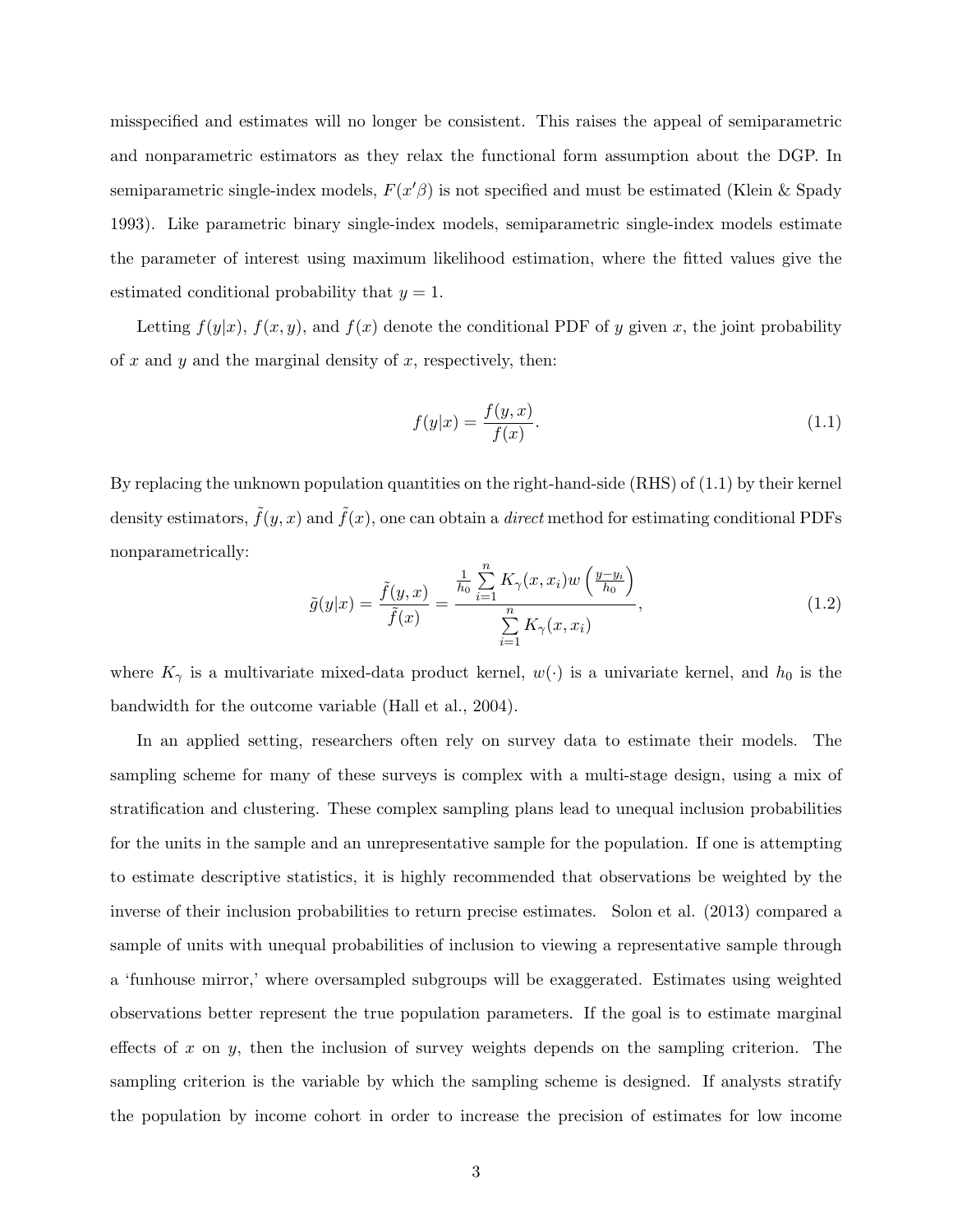individuals, then income is the sampling criterion. If the model is set up so that the sample criterion is correlated with the error term, then sampling is said to be endogenous. As with most forms of endogeneity in econometric models, ignoring sampling endogeneity will lead to inconsistent estimates. If the sampling criterion was omitted as a predictor variable, adding this variable on the right-hand side (RHS) will correct for the resulting endogeneity (Cameron & Trivedi 2009). If the sampling criterion is the outcome variable, then each observation in the sample must be weighted by the inverse of its inclusion probability to ensure consistent results (Magee, Robb & Burbidge 1998).

Estimators that include a model structure and weight observations by inverse probability weights are called *model-assisted* estimators. These estimators are a compromise between *model-based* and purely design-based estimators. Model-based estimators ignore the sampling design and assume the data  $(y, x)$  is generated according to a given model. These estimators hold the strong assumption that the model applies to all units in the sample. Survey data contains a limited number of variables, therefore it is probable that a theoretical model that holds for all observations does not exist. To use asymptotic results in finite population sampling, one assumes that the population is a subset of nested superpopulations. The parametric and semi-parametric single-index models and the nonparametric estimator proposed by Hall et al. (2004) are examples of model based estimators. Conversely, purely design-based estimators make no assumption of a model structure between y and explanatory variables x thereby ignoring any explanatory power x has for y. An example of this would be the probability weighted proportion, denoted by  $\bar{y}_w$ :

$$
\bar{y}_w = \frac{\sum_{i=1}^n \pi_i^{-1} y_i}{\sum_{i=1}^n \pi_i^{-1}},
$$

where  $\pi_i$  is the probability that unit i is in the sample. This type of estimator provides no information on the marginal affect some variable  $x$  has on  $y$ . Model-assisted estimators provide an option for including a model structure while accounting for the design of the sample. Inverse probability weighting can be used to account for missing data by inflating the weights for observed subjects who are under-represented due to unequal probability sampling (Li  $&$  Yang 2016).

The purpose of this paper is to develop a probability weighted nonparametric conditional PDF estimator. I propose replacing the unknown population densities from (1.1) by their probabil-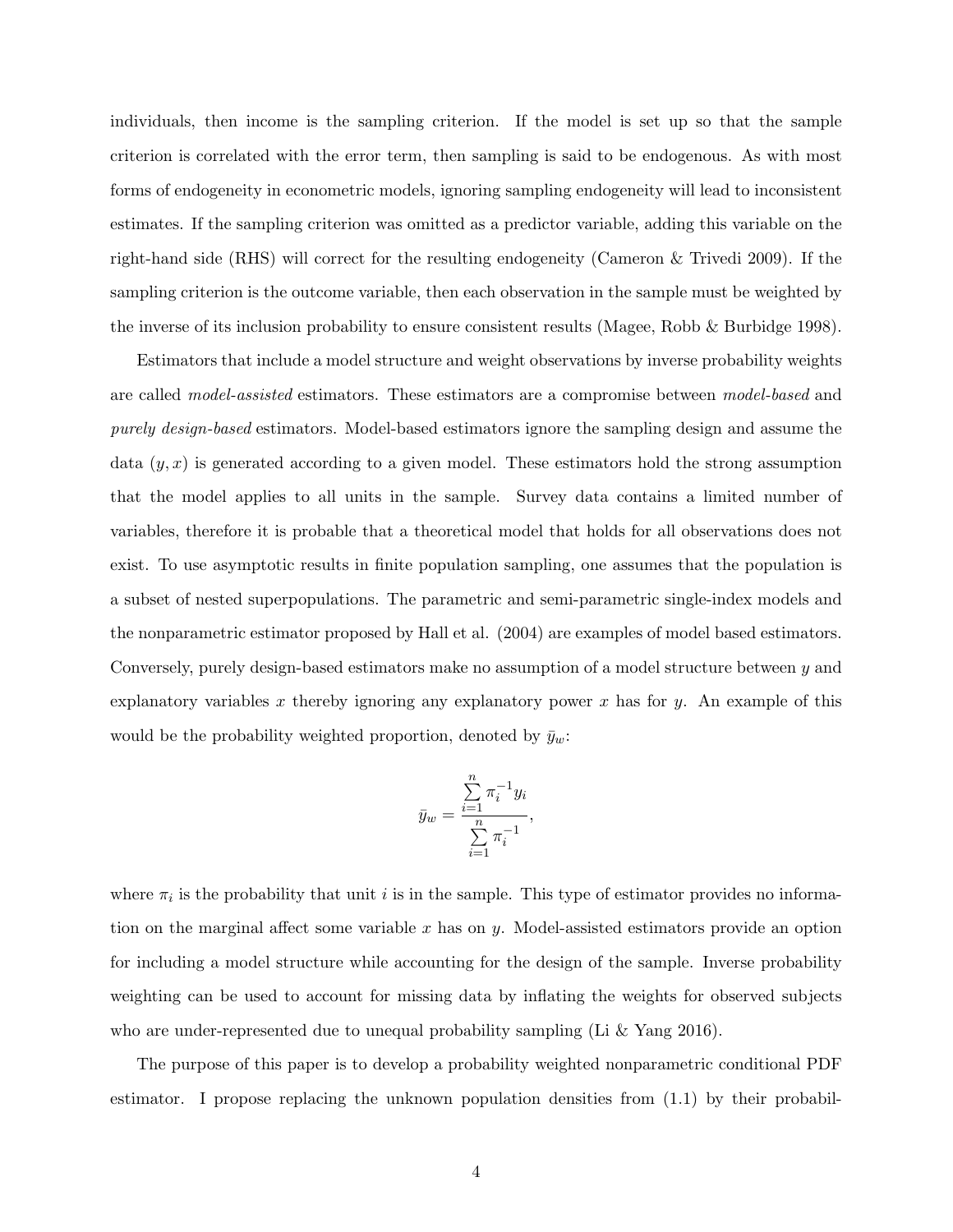ity weighted kernel estimators to develop a nonparametric conditional PDF estimator that takes into account the sampling design. There is a growing literature on the estimation of nonparametric models using complex survey data. Breidt and Opsomer (2000) introduced local polynomial estimators for estimating population totals, showing that their estimator is design unbiased and consistent. Buskirk and Lohr (2005) studied the finite sample and asymptotic properties of a probability weighted kernel density estimator introduced by Bellhouse and Stafford (1999). Breunig (2001) and (2008) developed methods for kernel density estimation using data from clustered and stratified samples, respectively. Sánchez-Borregeo et al. (2014) extend the estimator of Breidt and Opsomer (2000) to include mixed-data types for the local constant. Clair (2015) derived the asymptotic properties of the modified local constant and found that efficiency gains can be made by including survey weights under endogenous sampling. To the best of my knowledge, there have been no papers that have looked at probability weighted nonparametric conditional PDF estimators.

Following this introduction, in Section 2, I review methods for estimating discrete choice models with complex survey data, focusing on binary choice models. Next, in Section 3, I provide an overview of the proposed estimator where I derive its asymptotic properties under the combined framework outlined in Pfefferman (1993). I show that the estimator is consistent under standard assumptions in both the kernel estimation literature and survey statistics literature. I further show that the estimator is asymptotically normal by applying Liapunov's Central Limit Theorem. I also propose methods for selecting the smoothing parameters for the probability weighted kernel estimator. I examine a least squares cross-validation approach to selecting the smoothing parameters, however, I elect to use likelihood cross-validation for my simulations and application due to its computational advantages. In Section 4, I run Monte Carlo simulations in order to assess the finite sample properties of the estimator under different sampling plans, where performance is based on the mean squared error (MSE) criterion. Section 5 applies the model-assisted nonparametric PDF estimator to the estimation of the effect of private supplementary health insurance on the use of mental health care pharmaceuticals in Canada. Results show that while insurance has a positive effect on prescription drug usage, weighted estimates reduce the likelihood of anti-psychotics use for insured individuals and enhances the effect of insurance on the use anti-depressants and benzodiazepines compared to unweighted estimates. Section 6 concludes.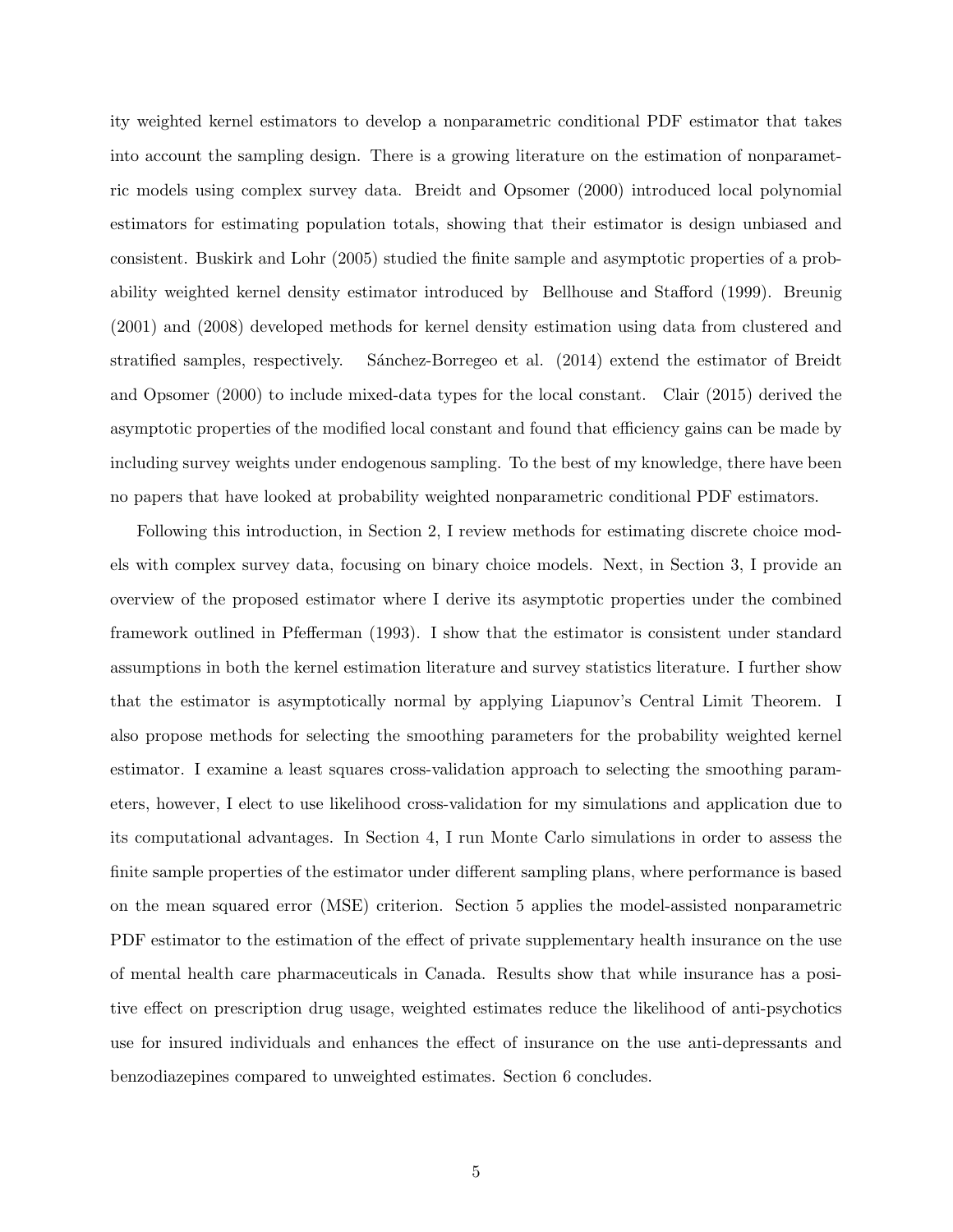# 2 Conditional PDF Estimation

#### 2.1 Sample Design

Consider a finite population  $U = \{1, ..., N\}$  of N units. For each  $j \in U$  a binary outcome variable  $y_j$  and auxiliary variables  $x_j$  are observed, where  $x_j$  is a  $p \times 1$  vector with a mixture of continuous and discrete variables. Next, a sample S of size  $n_s$  is drawn based on a sampling plan  $p_N(\cdot)$ , where  $p_N(\mathcal{S})$  is the probability of drawing the sample S. The sampling rate is  $Q = n_s/N$ , with first order inclusion probabilities  $\pi_j = Pr(j \in S) = \sum$ j∈S  $p_N(\mathcal{S})$  and second order inclusion probabilities  $\pi_{ji} = Pr(j, i \in S) = \sum$ j,i∈s  $p_N(\mathcal{S})$ . The variable  $n_s$  may be fixed (as in simple random sampling (SRS)) or random; however, no sampling plan is specified. The first and second order probabilities are the probabilities of obtaining the unit j and units j and  $i$ , respectively, while sampling from the population according to the complex sampling design.

#### 2.2 Parametric Estimators

The use of ordinary least squares (OLS) to estimate  $E(y|x)$  when y is binary is known as the linear probability model (LPM). The issues relating to the LPM are well-known to econometricians; review of this model should be viewed as a pedagogical warm up for those unfamiliar or lacking recent experience with binary choice models. The LPM is simply estimating the relationship between  $y$ and x by the linear equation:

$$
y = x\beta + \epsilon,\tag{2.1}
$$

where  $\beta$  is a  $p \times 1$  vector of parameters and  $\epsilon$  is the residual. It is also assumed that  $E(\epsilon|x) = 0$ . Taking the conditional expectation of (2.1) with respect to x gives  $E(y|x) = x\beta$ . In addition, note that  $E(y|x) = Pr(y = 1|x) \Rightarrow Pr(y = 1|x) = x\beta$ . In this model, the fitted values,  $\tilde{y} = x\tilde{\beta}_{OLS}$ are interpreted as the probability that the outcome variable equals 1 given  $x$  and the estimated coefficients,  $\beta_{OLS}$ , give the marginal effects of the predictor variables.

While this model provides convenient interpretation, the LPM is critically flawed for two reasons. The first is there is no mechanism which restrict the fitted values to the interval  $[0,1]$ , i.e. estimated probabilities greater than one or less than zero are possible. Furthermore, the assumption that the probability is linearly related to a regressor variable for all possible values is problematic. If it were,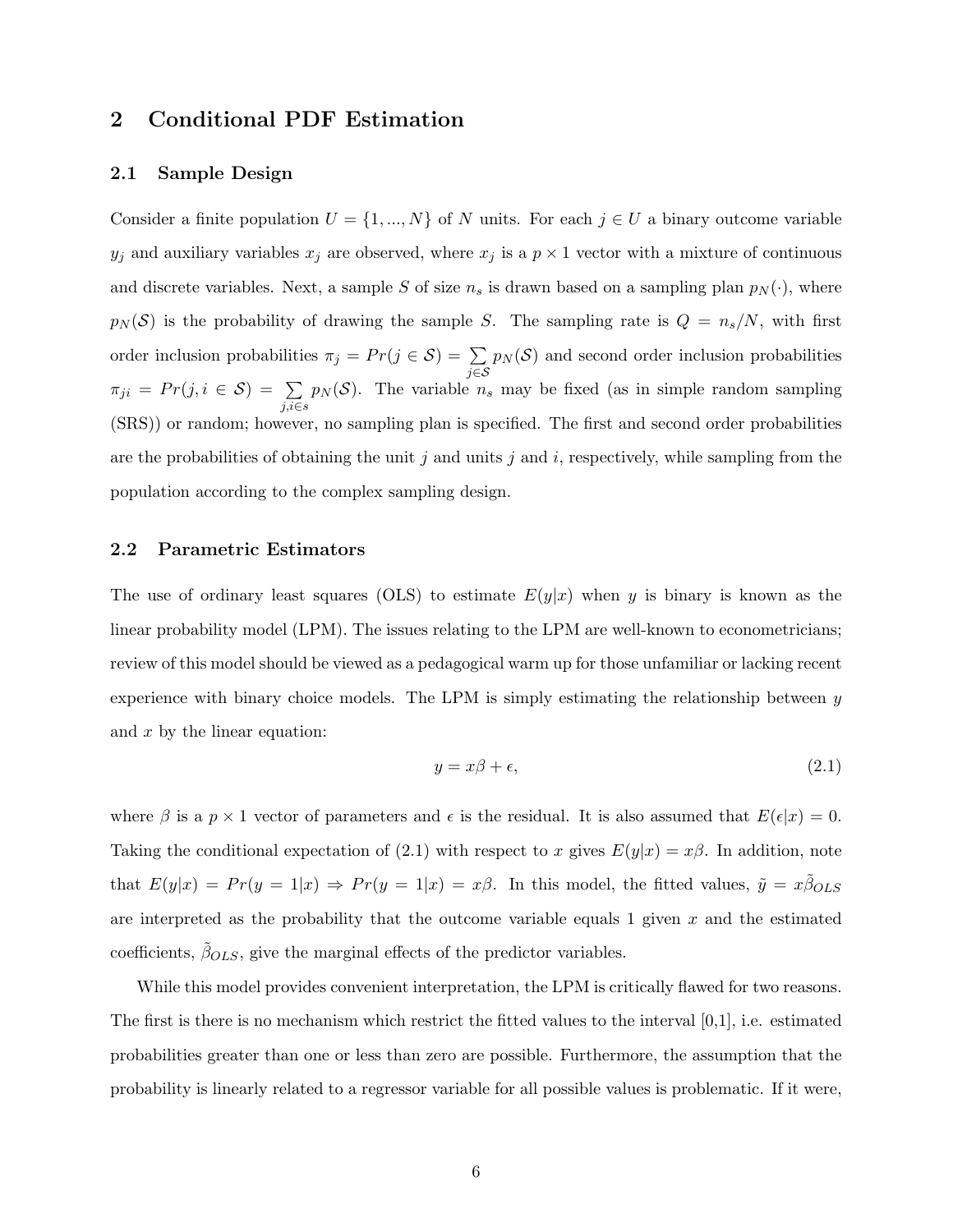then continually increasing a continuous predictor variable would eventually drive  $Pr(y = 1|x)$ above one or below zero. The second is that the model will display heteroskedastic errors. The binary nature of the dependent variable implies a binary error term, i.e.  $\epsilon_i = -x\beta$  or  $1 - x\beta$ . The conditional variance of this error term,  $var(\epsilon|x) = x\beta[1-x\beta]$ , will take on different values when these probabilities are closer to the extreme values, 0 and 1, than when they are closer to 0.5 (and potentially negative) (Greene 2012). The OLS estimator is still unbiased, but the conventional formula for estimating the standard errors, and the t-statistics, will be wrong. The easiest way of solving this problem is to obtain estimates of the standard errors that are robust to heteroskedasticity.

The parametric solution is to specify the distribution of the error term  $\epsilon$ ,  $F(\cdot)$ , such that  $P(y =$  $1|x|=1-F(-x'\beta)$ . For the Probit estimator,  $F(\cdot)$  is specified as the CDF for the standard normal distribution, denoted by Φ,

$$
\Phi(x\beta) \equiv \int_{-\infty}^{x\beta} \frac{1}{\sqrt{2\pi}} \exp\left(-\frac{v^2}{2}\right),
$$

and for the Logit estimator  $F(\cdot)$  is specified as the logistic distribution CDF, denoted by  $\Lambda$ ,

$$
\Lambda(x\beta) = \frac{\exp(x\beta)}{1 + \exp(x\beta)}.
$$

These functions are both monotonically increasing in  $x\beta$  and have varying partial effects.

Because Logit and Probit models are non-linear, one must employ maximum likelihood (ML) methods to estimate  $\beta$ . The ML estimate of  $\beta$  is the particular vector  $\tilde{\beta}_{ML}$  that gives the greatest likelihood of observing the sample  $\{y_1, y_2, ..., y_n\}$ , conditional on the explanatory variables x. Since  $y$  is a Bernoulli random variable, the likelihood function is given by:

$$
L(y|x) = \prod_{i=1}^{n} F(x'_i \beta)^{y_i} [1 - F(x'_i \beta)]^{(1-y_i)}.
$$

To solve for  $\tilde{\beta}_{ML}$ , one maximizes the log-likelihood function given by:

$$
\max_{\beta} \ln L = \sum_{i=1}^{n} \{ y_i \ln F(x_i' \beta) + (1 - y_i) \ln [1 - F(x_i' \beta)] \}
$$

(Greene 2012).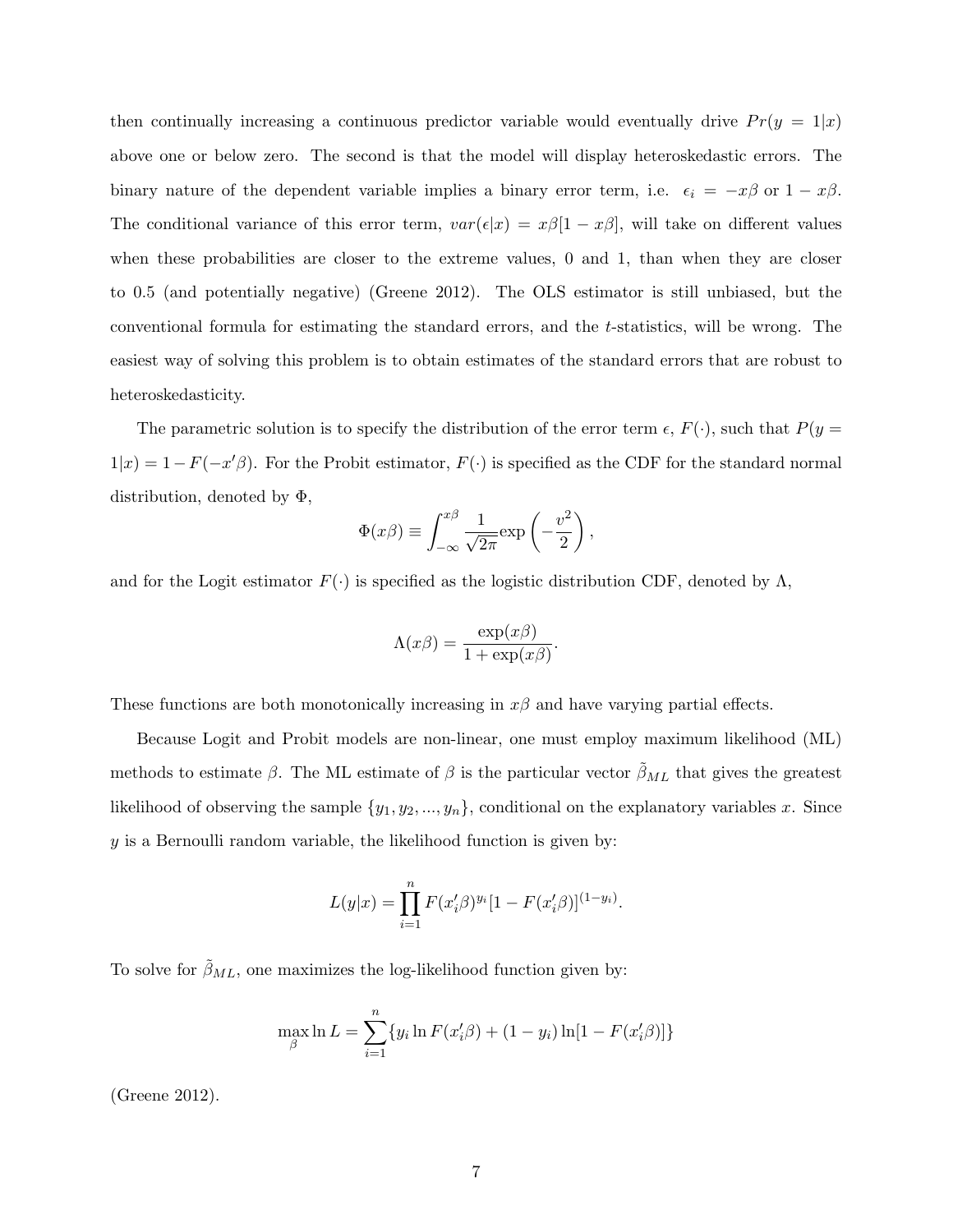The LPM, Logit, and Probit estimators are considered model-based estimators as they do not take into account the sample-design. If one chooses a linear specification (i.e. LPM), a design-based estimator would simply be to estimate the model's parameters,  $\beta$ , by weighted least squares:

$$
\hat{\beta}_{WLS} = (x^T W x)^{-1} x^T W y,
$$

where  $W = \text{diag}(\pi_i^{-1})$ . Magee et al. (1998) showed this estimator was consistent under the combined inference framework. Like the LPM, the binary choice model estimated via weighted least squares suffers from the same issues that arise when restricting the conditional PDF to be a linear function. To incorporate survey weights into a Logit or Probit specification, one would choose  $\beta$  to maximize the following log-likelihood function:

$$
\ln L = \sum_{i=1}^{n} \pi_i^{-1} \{ y_i \ln F(x_i' \beta) + (1 - y_i) \ln[1 - F(x_i' \beta)] \},
$$

where each observation is weighted by the inverse of the probability of inclusion.

While the Logit and Probit methods correct the issue of invalid probabilities of the LPM, the restriction placed on the DGP of the dependent variable is problematic. These estimators assume that  $F(\cdot)$  is the *correct* DGP. If this is the true DGP, then the model is efficient and unbiased. However, if the underlying DGP does not follow the specified distribution, then the model will be misspecified and no longer efficient and unbiased. While these methods are still popular today, researchers using these methods ought to recognize their limitations..

#### 2.3 Semiparametric Estimation

In the case where  $F(x' \beta)$  is assumed to be unknown, one can apply semiparametric methods for estimating β. Klein and Spady (1993) proposed estimating β by maximizing the following loglikelihood function:

$$
L(\beta) = \sum_{i} (1 - y_i) \ln(1 - \tilde{l}(x_i'\beta)) + \sum_{i} y_i \ln(\tilde{l}(x_i'\beta)),
$$
\n(2.2)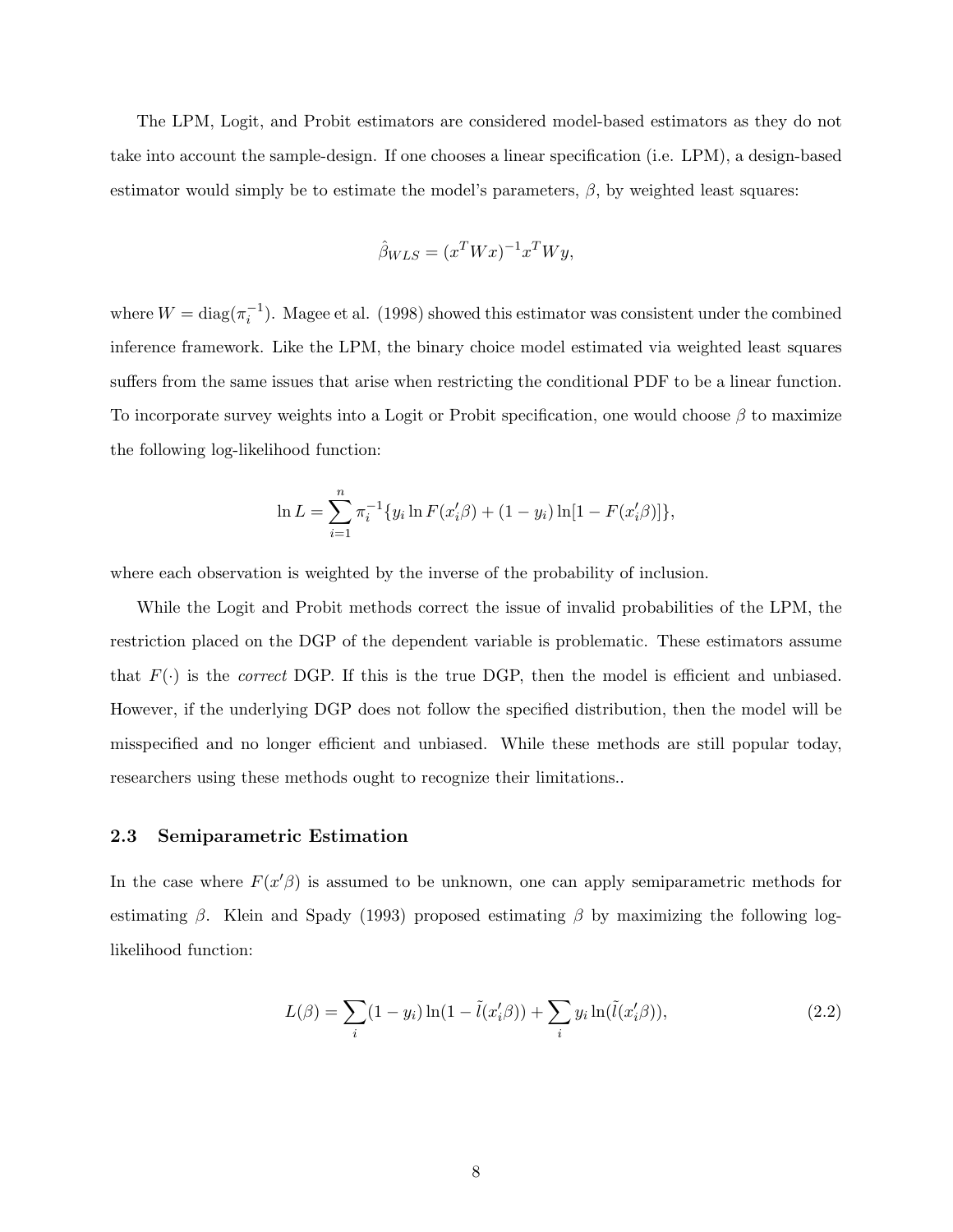where

$$
\tilde{l}(x_i'\beta) = \frac{\sum\limits_{i=1}^{n} y_i K\left(\frac{x_i'\tilde{\beta} - x'\tilde{\beta}}{h}\right)}{\sum\limits_{i=1}^{n} K\left(\frac{x_i'\tilde{\beta} - x'\tilde{\beta}}{h}\right)}
$$

is the local constant estimator of  $F(x_i' \beta)$ . In order for  $\beta$  to be identified, the semiparametric index model must meet certain underlying conditions. The first is that  $x$  cannot contain a location parameter and must contain at least one continuous variable. If x contains a constant term,  $l(\cdot)$ is not unique and  $\beta$  is not identified. Li and Racine (2007, p.252) provided the following example: "for any nonzero constants  $\alpha_1$  and  $\alpha_2$  and for any  $l(\cdot)$  function and fixed vector  $\beta_\alpha$ , we can always find another function  $l_2(\cdot)$ , such that  $l_2(\alpha_1 + \alpha_2 x'\beta) = g(x'\beta)$ ". If x only includes discrete variables there will be an infinite number of choices for  $l(\cdot)$  and  $\beta$  to satisfy a finite number of restrictions imposed by  $P(y = 1|x) = l(x'\beta)$ . Second, looking at (2.2), it is obvious that if  $l(\cdot)$  is constant, then  $\beta$  is not identified. It is apparent then, that  $l(\cdot)$  must be differentiable on the support of  $x'\beta$ . Furthermore, it is important that  $x$  be full rank, i.e. no perfect multicollinearity.

The semiparametric single-index model allows one to relax functional form assumptions and avoid the problem of distribution misspecification while still mitigating the effects arising from the curse of dimensionality.

Recent research has looked at inverse probability weighting in semiparametric single-index models. Li and Yang (2016) looked at estimating a single-index model of the form:

$$
y = g(Z'\beta) + \epsilon,\tag{2.3}
$$

where some of the l covariates  $Z$  are missing. The authors estimate the model using a modified local linear estimator of the form:

$$
\hat{g}_{SIM}(x'\beta) = \sum_{i=1}^{n} \frac{V_i}{\pi_i} [y_i - a - b(Z_i'\beta - u)] K_h(Z_i'\beta), \qquad (2.4)
$$

where  $V_i$  is an indicator function taking a value of 1 if Z is missing and 0 otherwise, and  $K_h(\cdot)$  is a product kernel for continuous variables. The authors only considered the continuous variable case and used a rule-of-thumb method for selecting the bandwidth. To the best of my knowledge, there is no research looking at a probability weighted single-index model in the form of Klein and Spady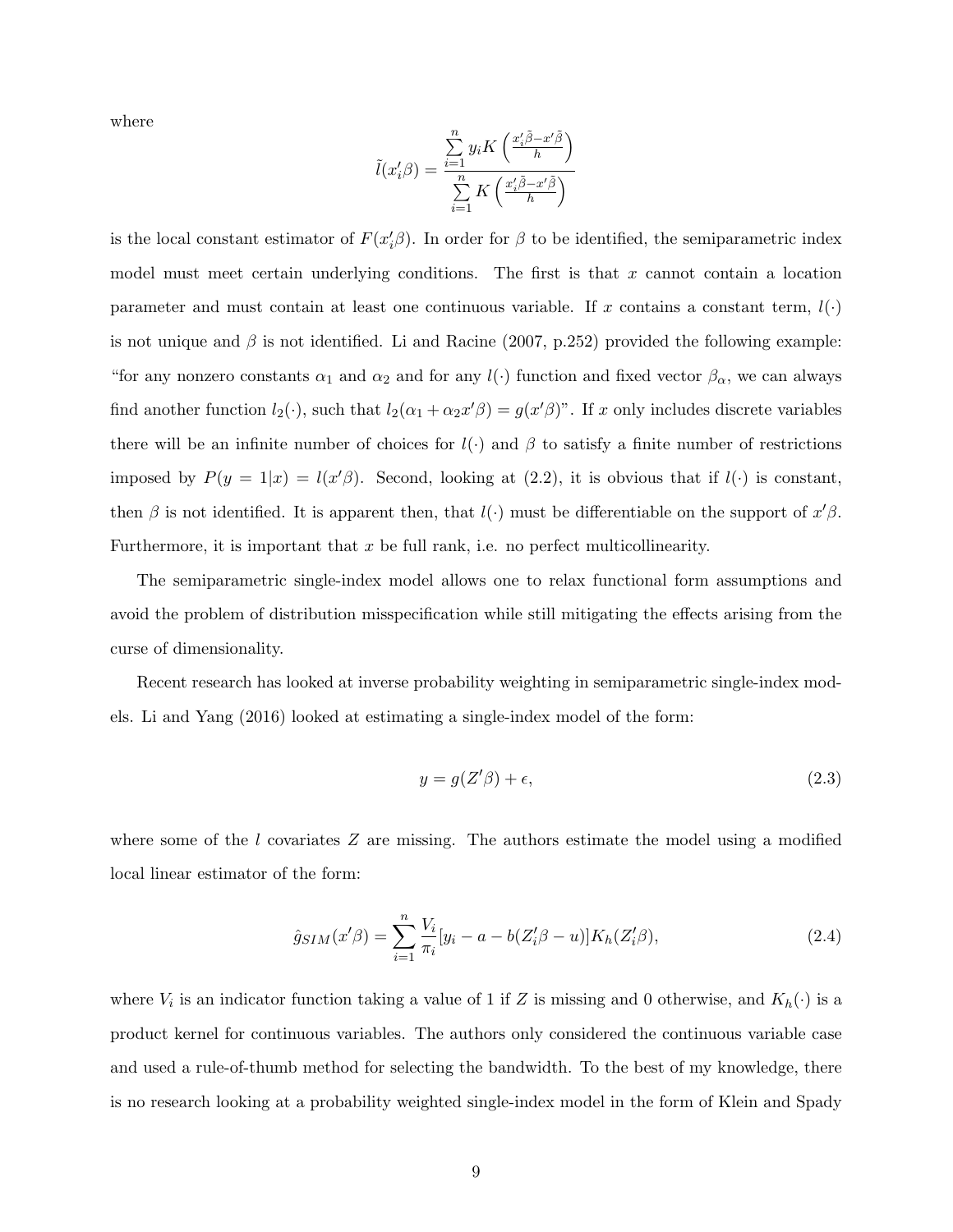(1993). I do not investigate it here and leave it to future research.

#### 2.4 Nonparametric Estimation

The fitted values for the LPM and single-index models described above are the conditional probability densities of y given x, i.e.  $f(y|x)$ . These methods are semiparametric in nature as they use a parametric specification for the indexs function but a nonparametric specification for the unknown distribution function. As mentioned above, one can take a more direct approach by estimating  $f(y|x)$  nonparametrically. The estimator in (1.2) proposed by Hall et al. (2004) is for a univariate dependent variable. For a general form with multivariate mixed data dependent variables, first define the *p*-variate vector z as  $z = (y, x)$ . Letting the superscripts c and d denote continuous and discrete variables, partition the p variables into q continuous variables and r discrete variables, i.e.  $z = \{z^c, z^d\} = \{z_1^c, ..., z_q^c, z_1^d, ..., z_r^d\}$ . I use  $z_{is}^c$  to denote the sth component of  $z_i^c$  and  $z_{is}^d$  for the sth component of  $z_i^d$  and assume that  $z_s^d$  takes  $c_s \geq 2$  different values in  $\mathcal{D}_s = \{0, 1, ..., c_s - 1\},\$  $s = 1, ..., r$ . Write  $y = \{y^c, y^d\}$  and  $x = \{x^c, x^d\}$  and assume that  $y^c$  contain the first  $q_y$  continuous components of  $z^c$  while  $y^d$  contains the first  $r_y$  discrete components of  $z^d$ . Thus,  $y^c \in \mathbb{R}^{q_y}$ ,  $y^d \in \prod_{s=1}^{r_y} \{0, 1, ..., c_s - 1\}$ , and  $x^c \in \mathbb{R}^{q-q_y}$ . Similarly,  $x^d \in \prod_{s=r_y+1}^{r} \{0, 1, ..., c_s - 1\}$ .

To estimate  $f(y|x) = f(z)/f(x)$  in this case, define a univariate kernel function for discrete variables as

$$
l(z_{is}^d, z_{js}^d, \lambda_s) = \lambda_s^{1 - 1(z_{is}^d = z_{js}^d)},
$$
\n(2.5)

which takes a value of 1 if  $z_{is}^d = z_{js}^d$  and  $\lambda_s$  otherwise, where  $\lambda_s$  is the smoothing parameter for  $z_s^d$ . The discrete kernel function in (2.5) is a variation of the Aitchison and Aiken (1976) kernel described in Li and Racine (2007, p.131). This specification holds the property that when  $\lambda_s = 1$ , the kernel for  $x_s^d$  is constant and the variable gets smoothed out, i.e.  $z_s^d$  is an irrelevant variable. When  $\lambda_s = 0$ , the kernel for  $z_j^d$  is an indicator function. The product kernel for discrete variables  $z^d$  is

$$
L(z_i^d, z_j^d, \lambda) = \prod_{s=1}^r l(z_{is}^d, z_{js}^d, \lambda_s).
$$
 (2.6)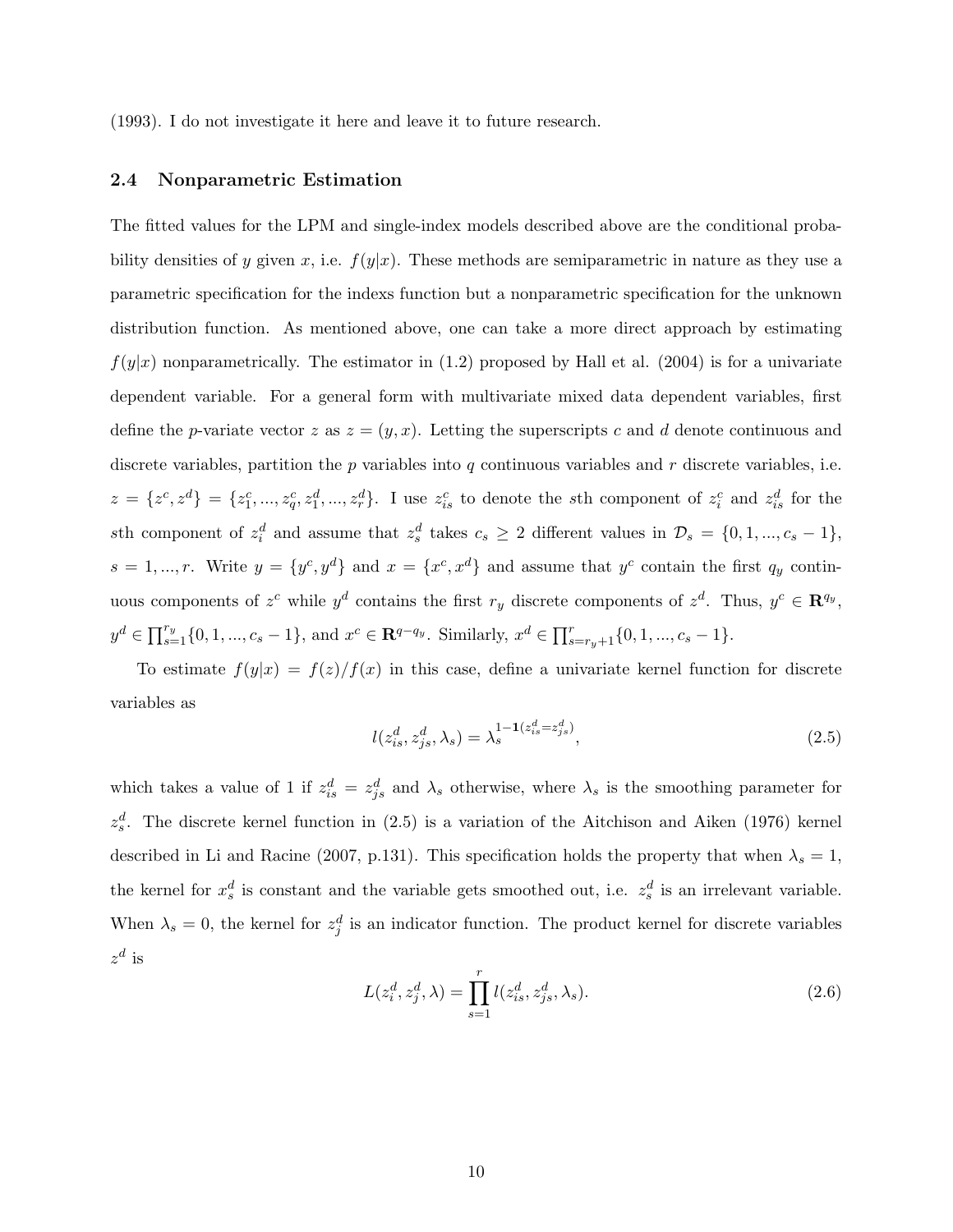Letting  $W(\cdot)$  denote the product kernel function for  $z^c$ , write

$$
W(z_{is}^c, z_{js}^c) = \prod_{s=1}^q \frac{1}{h_s} k\left(\frac{z_{is}^c - z_{js}^c}{h_s}\right),\tag{2.7}
$$

where  $k(\cdot)$  is a univariate kernel function and  $h_s$  is the bandwidth for  $z^c$ . There are many choices of  $k(\cdot)$ ; the most common are the Gaussian and Epinechnikov kernels (Silverman 1986). A mixed-data product kernel function can then be written as  $K_{\gamma,iz} = W(z_i^c, z_j^c) L(z_i^d, z_j^d, \lambda)$ , leading to a kernel density estimator for  $f(z)$  given by:

$$
\tilde{f}(z) = \sum_{i=1}^{n} K_{\gamma, iz},\tag{2.8}
$$

where  $\gamma = (h, \lambda)$ . Using similar notation, the product kernels for  $y^d$  and  $y^c$  are  $L(y_i^d, y_j^d, \lambda) =$  $\prod_{s=1}^{r_y} l(y_{is}^d, y_{js}^d, \lambda_s)$  and  $W(y_{is}^c, y_{js}^c) = \prod_{s=1}^{q_y} h_s^{-1} k((y_{is}^c - y_{js}^c)/h_s)$ , respectively. Also, define  $L(x_i^d, x_j^d, \lambda) =$  $\prod_{s=1}^{r-r_y} l(x_{is}^d, x_{js}^d, \lambda_s)$  and  $W(x_{is}^c, x_{js}^c) = \prod_{s=1}^{q-q_y} h_s^{-1} k((x_{is}^c - x_{js}^c)/h_s)$ . Using these definitions, a kernel estimator for  $f(y|x)$  for the multivariate dependent variable case is given by (Racine, Li & Zhu 2004):

$$
\tilde{g}(y|x) = \frac{\sum_{i=1}^{n} K_{\gamma, iz}}{\sum_{i=1}^{n} K_{\gamma, ix}},
$$
\n(2.9)

with  $K_{\gamma, ix} = W(x_i^c, x_j^c) L(x_i^d, x_j^d, \lambda).$ 

# 3 Model-Assisted Nonparametric Conditional PDF Estimation

An advantage of the Hall et al. (2004) method is that while it assumes the existence of a differentiable DGP, it does not assume anything about its functional form other than smoothness. The issue in a complex survey setting is that the estimator in (2.9) is a model-based estimator as it does not take the sampling scheme into account. In order to incorporate sample design into conditional PDF estimation, I propose replacing the unknown densities  $f(z)$  and  $f(x)$  on the RHS of (1.1) with probability weighted kernel density estimators  $\hat{f}(z) = \sum_{i=1}^{n} \pi_i^{-1} K_{\gamma,iz}$  and  $\hat{f}(x) = \sum_{i=1}^{n} \pi_i^{-1} K_{\gamma,ix}$ , respectively:

$$
\hat{g}(y|x) = \frac{\sum_{i=1}^{n} \pi_i^{-1} K_{\gamma, iz}}{\sum_{i=1}^{n} \pi_i^{-1} K_{\gamma, ix}}.
$$
\n(3.1)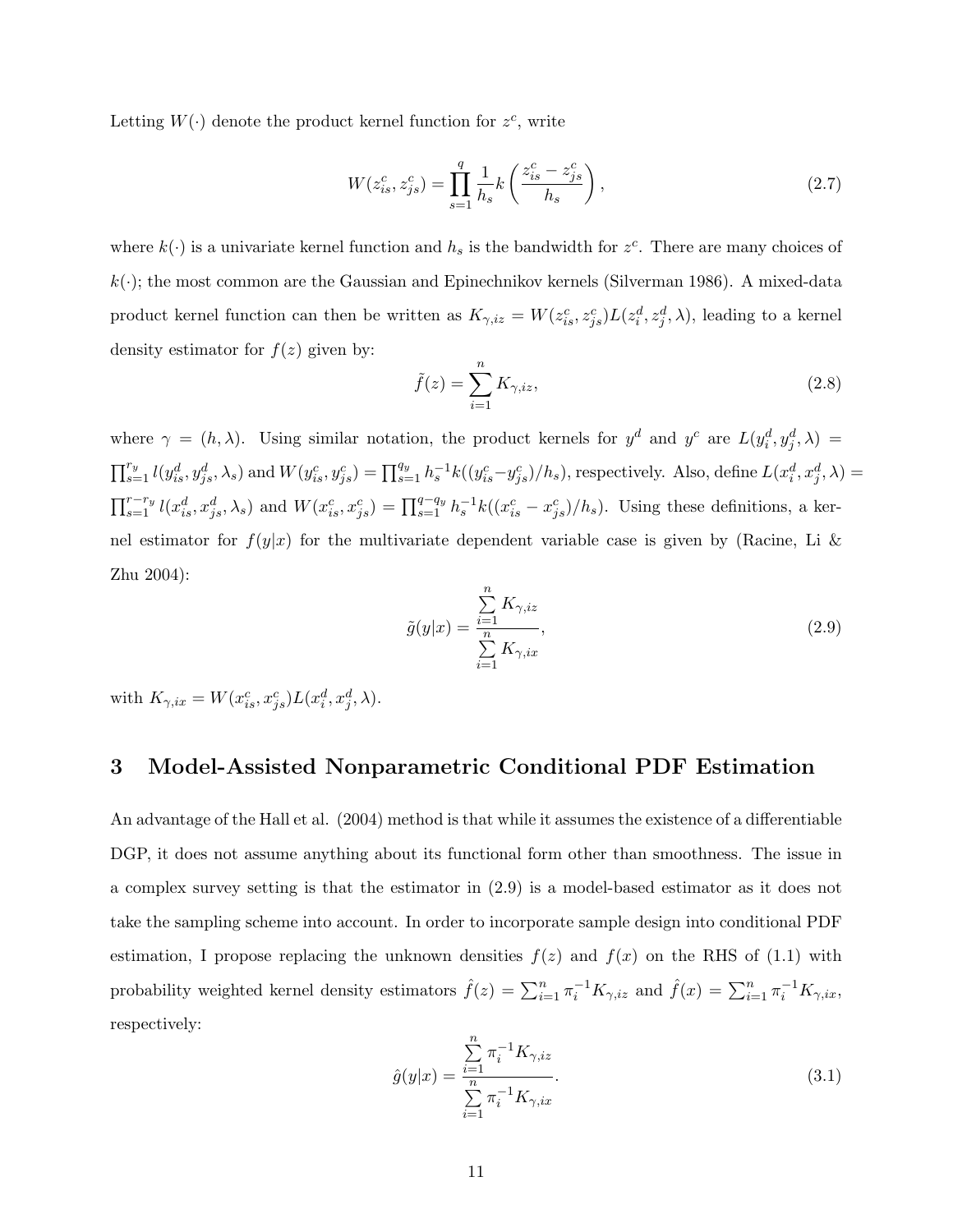Note that if the sample design is a simple random sample (SRS),  $\pi_i = N/n$  is constant for all  $i = 1, ..., n$  and  $(3.1)$  reduces to  $(2.9)$ .

#### 3.1 Asymptotic Properties

The inference method used in this paper is the combined inference framework outlined in Pfefferman (1993) and used in Clair (2015), Harms and Duchesne (2010), and Buskirk and Lohr (2005). This mode of inference has two stages: a model stage and a design stage. First a finite population U is generated according to a superpopulation model, denoted  $\xi$ , where elements in the finite population are presumed to be realizations of random variables with a joint probability distribution. A model is selected based on the belief that it has generated the population. For each  $j$  in the population, the realization  $(x_j, y_j)$  is obtained such that  $(x, y)$  follows the joint density  $f(x, y)$ . For the analysis that follows, it is assumed that the  $x_j$ 's,  $j \in U$ , are independently and identically distributed (i.i.d.). This is a popular assumption when working in the combined inference framework (Bellhouse & Stafford 1999). This represents the model stage. The conditional distribution is estimated in the design stage: a sample  $S$  of size  $n<sub>s</sub>$  is drawn according to a specified sampling plan and the corresponding weights are included in the model. Let the subscripts  $\xi$ , P, and C denote the conditional mathematical expectation under model-based inference, design-based inference, and combined inference, respectively. The conditional expectation under the combined inference framework is calculated as  $E_C = E_{\xi} \{ E_P \{\cdot | \pi \}| x \}$ , where  $x = \{x^c, x^d\}$ . For a basic application of the combined inference method, see Clair (2015, Section 4). Before deriving the asymptotic properties, I presume the following assumptions hold.

**Assumption 3.1.** Denote  $S = S^c \times S^d$  as the compact support of x. The densities  $f(z)$  and  $f(x)$ have two continuous derivatives as functions of  $z^c$  and  $x^c$ , respectively;  $f(x)$  is bounded away from  $0$  for  $x = (x^c, x^d) \in \mathbf{S}$ , and  $\sup_{x \in \mathbf{S}} f(z)$  vanishes outside a compact set of values y.

**Assumption 3.2** (Kernel function). The kernel function  $k(\cdot):\mathbb{R} \to \mathbb{R}$  is symmetric with  $k(v) \geq 0$ with  $v \in \mathbf{R}$ , and bounded by finite constant z so that  $k(v) \leq z$ .  $k(\cdot)$  is m times differentiable with  $\int k(v)v^4 dv < \infty$ .  $k(\cdot)$  is a second order kernel and define  $\kappa_2 = \int v^2k(v)dv$  and  $\kappa = \int k^2(v)dv$ .

Assumption 3.3.  $(h_1, ..., h_{q_y}, h_{q_y+1}, ..., h_q, \lambda_1, ..., \lambda_{r_y}, ..., \lambda_r) \in [0, \eta]^{q+r}$  lies in a shrinking set and  $\eta = \eta_N$  is a positive sequence that converges to zero at a rate slower than the inverse of any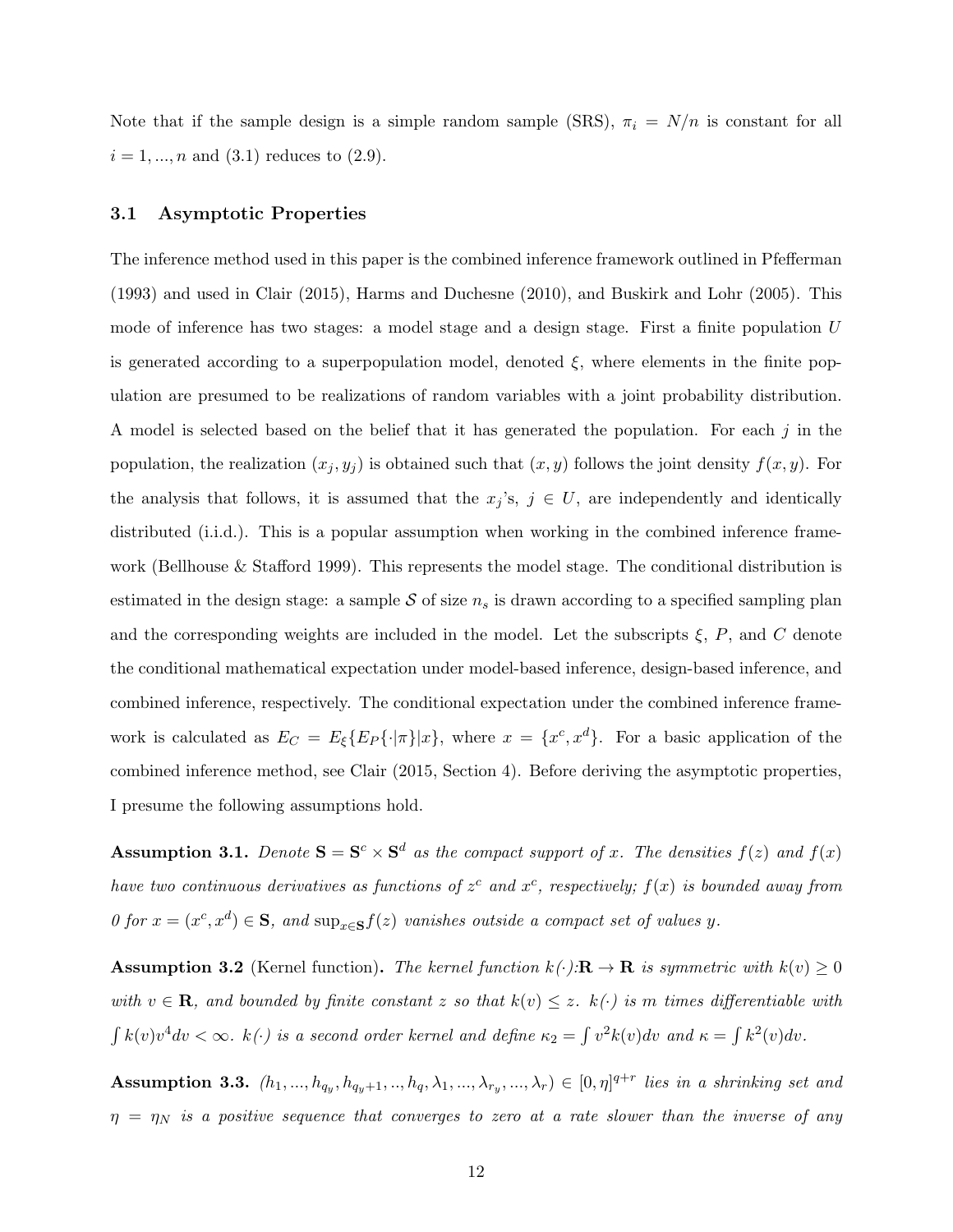polynomial in N. Nh<sub>1</sub>...h<sub>q</sub>  $\geq t_N$  with  $t_N \to \infty$  as  $N \to \infty$ .

**Assumption 3.4** (Sample Design). The sampling plan  $p_N(S)$  is such that as  $i \to \infty$ , the sampling rate  $n_{s,i}/N_i$  converges with probability one to a finite constant  $1 \ge Q > 0$ . It is further assumed the design expectation of  $n_s$  is  $E_P(n_s) = n$ . The first order inclusion probabilities are such that for all N,  $\min_{j\in U} \pi_j \geq \epsilon > 0$ , with probability one. The second order inclusion probabilities satisfy  $\min_{i,j\in U} \pi_{ij} \geq \epsilon^* > 0$  and

$$
\lim_{i \to \infty} \sup n_{s,i} \max_{j,i \in U : j \neq i} |\pi_{ij} - \pi_i \pi_j| \le \infty,
$$

with probability one.

Assumptions 3.1 to 3.3 are standard assumptions in the kernel statistics literature. Assumption 3.3 simply ensures that as  $N \to \infty$ , the bandwidths  $h_s$  for  $s = 1, ..., q$  shrink to zero and the kernel function remains smooth. Assumption 3.4 is standard in the survey statistics literature and states that the first and second order inclusion probabilities are non-zero for all  $i$  and  $j$ .

**Theorem 3.1** (Asymptotic Pointwise MSE of  $\hat{g}(y|x)$ ). If Assumptions 3.1-3.4 are satisfied, then the conditional pointwise MSE of the model-assisted conditional PDF estimator  $\hat{g}(y|x)$  under the combined inference mode is given by:

$$
MSE(\hat{g}(y|x))
$$
  
=  $\left[ f^{-1}(x) \left( \frac{\kappa_2}{2} \sum_{s=1}^q B_{1s} h_s^2 + \sum_{s=1}^r \sum_{t^d \in \mathcal{D}} B_{2s} \lambda_s \right) \right]^2$   
+  $\frac{1}{n h_1 ... h_q} (\Delta + Q) \frac{\kappa^q g(y|x)}{f(x)} + o_p \left( (n h_1 ... h_q)^{-1} \left( \sum_{s=1}^q h_s^2 + \sum_{s=1}^r \lambda_s \right) + \left( \sum_{s=1}^q h_s^2 + \sum_{s=1}^r \lambda_s \right)^2 \right)$  (3.2)

where 
$$
\Delta = N^{-2}n \sum_{i=1}^{N} (\pi_i^{-1} - 1)
$$
,  $Q = n/N$  and

$$
B_{1s}(z) = \begin{cases} (1/2)\kappa_2 f_{ss}(y,x)/f(x) & \text{if } s = 1, ..., q_y \\ (1/2)\kappa_2[f_{ss}(y,x) - f_{ss}(x)g(y|x)]/f(x) & s = q_y + 1, ..., q \end{cases}
$$
(3.3)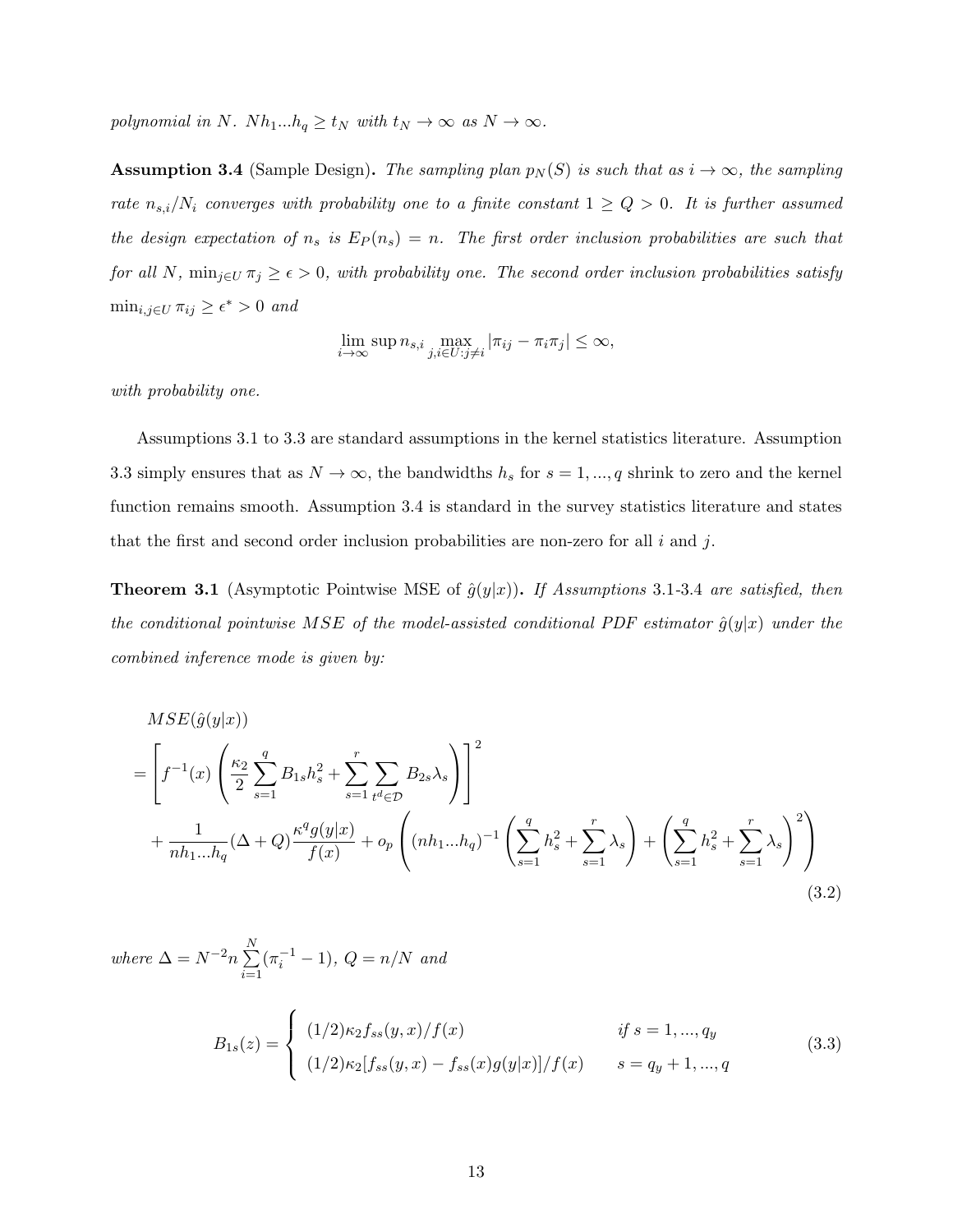$$
B_{2s}(z) = \begin{cases} \sum_{t^d \in \mathcal{D}} \mathbf{1}(t^d, z^d) f(z^c, t^d) & \text{if } s = 1, ..., r_y \\ \sum_{u^d \in \mathcal{D}_x} \mathbf{1}(u^d, x^d) (f(z^c, y^d, u^d) - g(y|x) f(x^c, u^d)) & s = r_y + 1, ..., r \end{cases}
$$
(3.4)

Theorem 3.1 outlines the asymptotic pointwise MSE for the weighted nonparametric conditional PDF estimator. The first term on the RHS of (3.2) is the square of the pointwise bias of  $\hat{g}(y|x)$ and the second term is the asymptotic pointwise variance. It has the same form as the MSE for the estimator developed by Hall, Li, and Racine (2004) except for the adjustment term  $\Delta + Q$  on the variance. This adjustment factor is present because of the sample design. Under SRS  $\Delta + Q = 1$ and the MSE for  $\hat{g}(y|x)$  is equal to the MSE of  $\tilde{g}(y|x)$ . However, under sampling plans with unequal inclusion probabilities, this adjustment factor is greater than one. Therefore, the variance of  $\hat{g}(y|x)$ is greater or equal to the variance of  $\tilde{g}(y|x)$ . The adjustment factor can be interpreted as the ratio of the average of the sampling weights over the sampling weight assuming the sampling plan is SRS. A direct corollary of the result is that  $\hat{g}(y|x)$  is consistent under assumptions 3.1 to 3.4.

The following theorem is proved in Section 7.2 and describes the asymptotic normality of  $\hat{g}(y|x)$ .

**Theorem 3.2** (Asymptotic Normality of  $\hat{g}(y|x)$ ). If assumptions 3.1-3.4 are satisfied, the asymptotic normality of  $\hat{g}(x)$  is defined by:

$$
\sqrt{Nh_1...h_q}\left(\hat{g}(y|x) - g(y|x) - \sum_{s=1}^q h_s^2 - \sum_{s=1}^q \lambda_s\right) \stackrel{d}{\to} N(0, (\Delta + Q)\kappa^q g(y|x)/f(x)).\tag{3.5}
$$

#### 3.2 Bandwidth Selection

In this section I examine cross-validation methods for selecting the bandwidths in the probability weighted conditional density estimator. While nonparametric kernel estimation has been shown to be relatively insensitive to the choice of kernel function, the choice of bandwidth is known to drive resulting behaviour. One may not be concerned if they are simply using these methods for exploratory purposes; however, for sound analysis a selection method with known optimality properties must be adopted. Therefore, it is generally preferred that a fully-automated method that balances the squared bias and variance be selected. As in Li and Racine (2007, p.157), one could adopt a least-squares cross-validation approach for selecting smoothing parameters. The following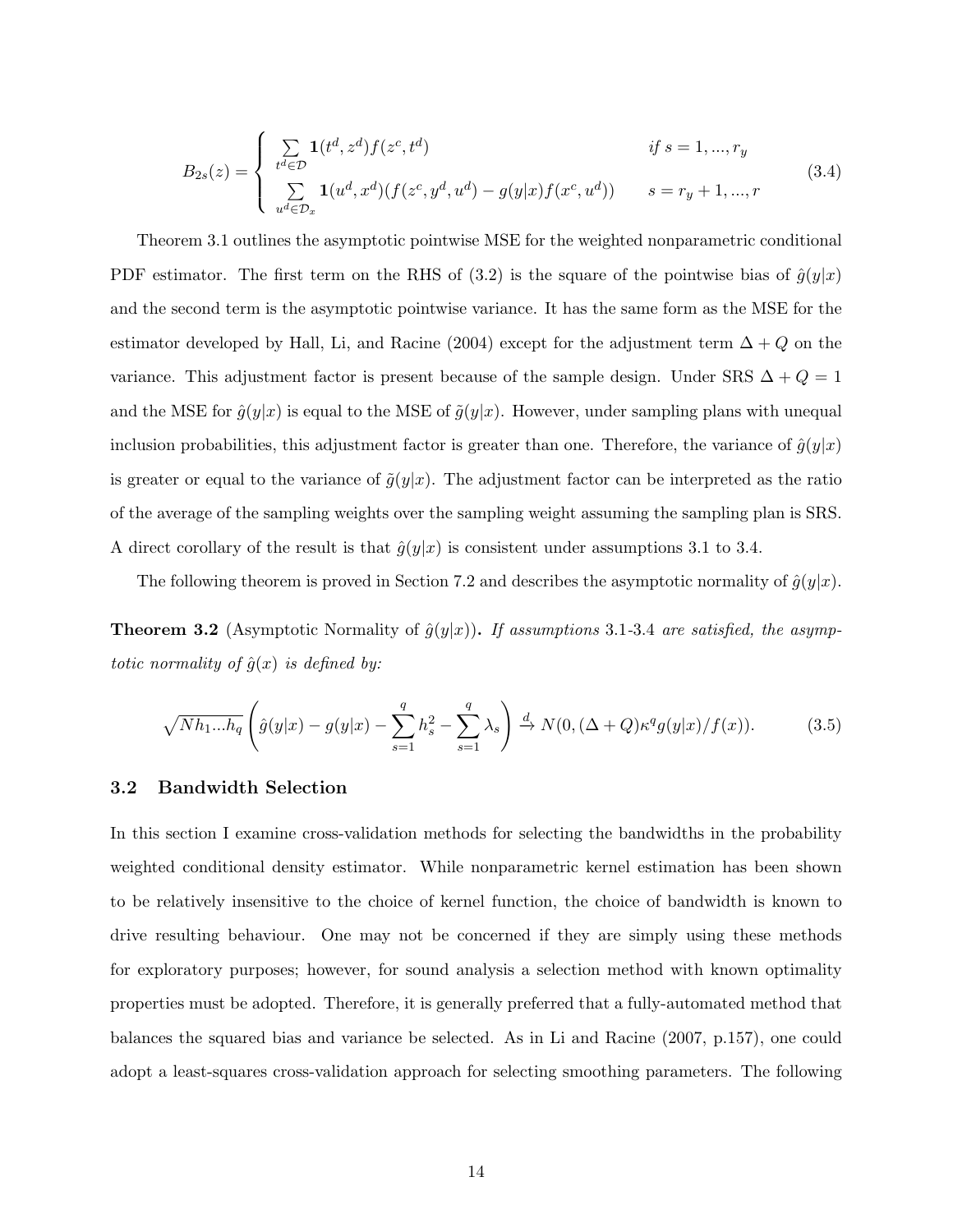criterion is based on a weighted integrated square error:

$$
ISE = \sum_{x^d} \int {\{\hat{g}(y|x) - g(y|x)\}^2 f(x) M(x^c) dx^c dy}
$$
\n(3.6)

$$
=I_{1n}-2I_{2n}+I_{3n}, \t\t(3.7)
$$

where  $M(\cdot)$  is a weight function,

$$
I_{1n} = \sum_{x^d} \int \hat{g}^2(y|x) f(x) M(x^c) dx^c dy, I_{2n} = \sum_{x^d} \int \hat{g}(y|x) f(z) M(x^c) dx^c dy,
$$

and  $I_{3n} = \sum$  $\sum_{y^d}\sum_{x^d}$  $x^d$  $\int g^2(y|x)f(x)M(x^c)dx^c dy^c$  does not depend on the smoothing parameters used to compute  $\hat{f}$ . Therefore,  $I_{1n}$  and  $I_{2n}$  are the items of interest. Note that these quantities can be written in expectation notation:

$$
I_{2n} = E_z \left[ \frac{\hat{f}(z)M(x^c)}{\hat{f}(x)} \right],
$$
\n(3.8)

$$
I_{1n} = E_X \left[ \sum_{y^d} \int \hat{f}^2(z) \frac{f(x)}{\hat{f}^2(x)} M(x^c) dy^c \right],\tag{3.9}
$$

where the expectation in (3.9) is taken with respect to x, not the random observations  $\{X_i, Y_i\}_{i=1}^N$ and the expectation in (3.8) is taken with respect to  $z = (x, y)$ . The cross-validation objective function is derived using approximations for  $I_{1n}$  and  $I_{2n}$ ,  $\hat{I}_{1n}$  and  $\hat{I}_{2n}$ , respectively:

$$
\hat{I}_{2n} = \sum_{i \in S} \frac{\hat{f}_{-i}(z_i) M(x_i^c)}{\hat{f}_{-i}(x_i)},
$$
\n(3.10)

$$
\hat{I}_{1n} = \sum_{i \in S} \sum_{y^d} \int \hat{f}_{-i}^2(z_i) \frac{1}{\hat{f}_{-i}^2(x_i)} M(x_i^c) dy^c,
$$
\n(3.11)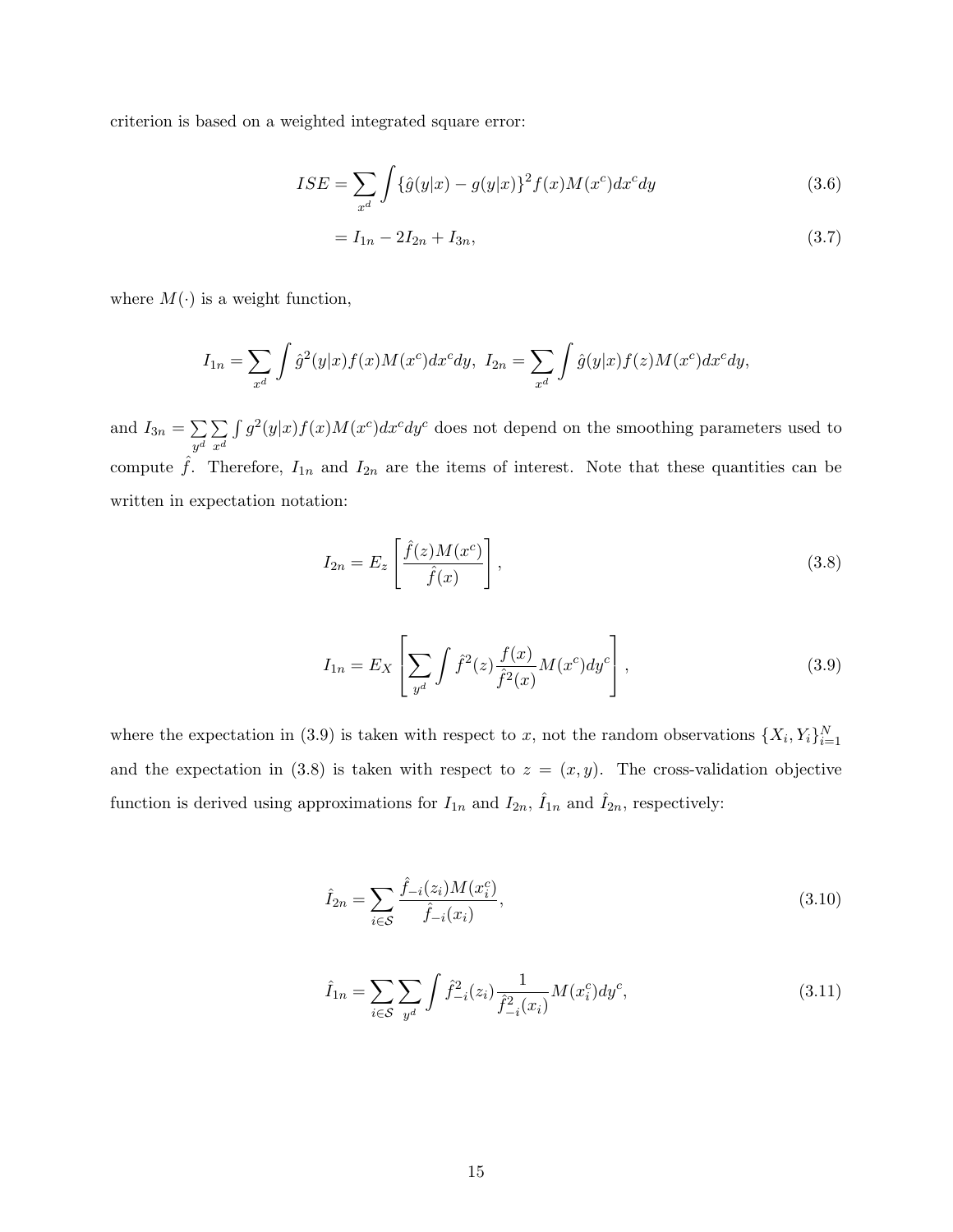where the subscript  $-i$  denotes the leave-one-out kernel estimator and

$$
\sum_{y^d} \int \hat{f}_{-i}^2(z_i) dy^c = \frac{1}{(N-1)^2} \sum_{i_1=1, i_1 \neq i}^{N} \sum_{i_2=1, i_2 \neq i}^{N} \pi_{i_1}^{-1} \pi_{i_2}^{-1} \mathbf{1}(i_1 \in \mathcal{S}) \mathbf{1}(i_2 \in \mathcal{S}) K(x_i, x_{i_1}) K(x_i, x_{i_2})
$$

$$
\times \sum_{y^d} \int K(y_i, y_{i_1}) K(y_i, y_{i_2}) dy^c.
$$
(3.12)

Therefore, one chooses  $(h, \lambda) = (h_{y,1}, ..., h_{y,q_y}, h_{x,1}, ..., h_{x,q_x}, \lambda_{y,1}, ..., \lambda_{y,r_y}, \lambda_{x,1}, ..., \lambda_{x,r_x})$  to minimize the cross-validation objective function defined as:

$$
CV(h, y) = \hat{I}_{1n} - 2\hat{I}_{2n}.
$$
\n(3.13)

The following describe smoothing parameters that, in asymptotic terms, are optimal for minimizing the mean integrated squared error (MISE) defined by taking the expected value of 3.6:

$$
\text{MISE}(h,\lambda) = \sum_{y^d} \sum_{x^d} \int E_C\{\hat{g}(y|x) - g(y|x)\}^2 f(x) M(x^c) dx^c dy. \tag{3.14}
$$

Using results from the bias and variance from section 3.1, the leading term of  $CV(h, \lambda)$  is:

$$
CV_0 = \sum_{z^d} \int \left( \left[ \sum_{s=1}^q h_s B_{1s} + \sum_{s=1}^r \lambda_s B_{2s} \right]^2 + (\Delta + Q) \frac{\kappa^q g(y|x)}{nh_1...h_q} \right) \frac{M(x^c)}{f(x)} dz^c,
$$
  
=  $n^{-q/(q+4)} \chi_g(a, b)$  (3.15)

with

$$
\chi_g(a,b) = \sum_{z^d} \int \left( \left[ \sum_{s=1}^q a_s B_{1s} + \sum_{s=1}^r b_s B_{2s} \right]^2 + (\Delta + Q) \frac{\kappa^q g(y|x)}{a_1...a_q} \right) \frac{M(x^c)}{f(x)} dz^c,
$$

such that the  $a_s$ 's and  $b_s$ 's are defined as  $h_s = n^{-1/(q+5)}a_s$  and  $\lambda_s = n^{-2/(q+5)}b_s$ .

Note that the objective function (3.13) involves three summations. This means that least squares cross-validation, in the context of conditional PDFs, is computationally costly. As there are no ruleof-thumb bandwidth selection algorithms for discrete variables in kernel estimation methods, plugin bandwidths are not an option for the mixed data case. To alleviate the computational burden of bandwidth selection, one can apply likelihood cross-validation. The likelihood cross-validation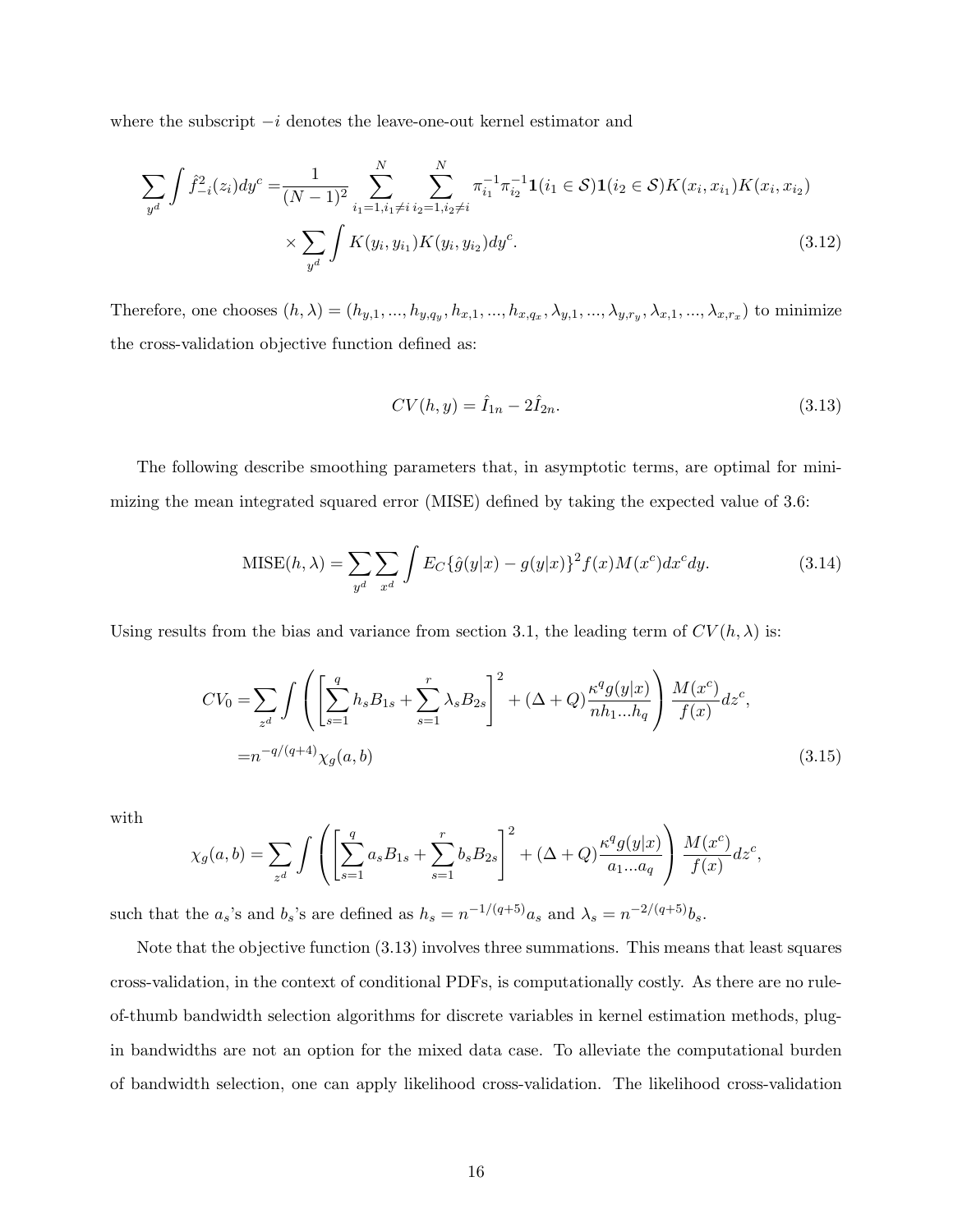method involves choosing  $(h, \lambda)$  by maximizing the log-likelihood function

$$
\mathcal{L} = \sum_{i=1}^{n} \ln \hat{g}_{-i}(y_i | x_i) = \sum_{i=1}^{n} \ln \frac{\hat{f}_{-i}(z_i)}{\hat{f}_{-i}(x_i)}.
$$
\n(3.16)

As before,  $\hat{f}_{-i}(z_i)$  and  $\hat{f}_{-i}(x_i)$  are the leave-one-out kernel estimators of  $f(y, x)$  and  $f(x)$ , respectively. The objective function (3.16) involves one less summation than that for least squares cross-validation, reducing the computational requirements for selecting  $\gamma = (h, \lambda)$ . It is for this reason I apply likelihood cross-validation in my Monte Carlo simulations below.

# 4 Simulations

In this section I compare the finite-sample performance of the probability weighted nonparametric conditional PDF estimator to other nonparametric and parametric estimators. I assess the performance of each estimator under different sampling plans by computing the MSE for each Monte Carlo replication and plot its distribution. Each Monte Carlo replication follows six steps:

- 1. I set  $N = 10,000$  and I generate two variables  $y \sim \mathcal{N}(0,1)$  and  $x \sim \mathcal{N}(0,1)$  that follow a multivariate normal distribution, i.e  $z = (y, x) \sim \mathcal{N}(\mu, \Sigma)$ , with  $\mu = (0, 0)$  and  $\Sigma =$  $\sqrt{ }$  $\vert$ 1  $\sigma_{yx}$  $\sigma_{yx}$  1 1  $\vert$
- 2. I then compute the joint PDF,  $f(y, x)$ , and the conditional PDF,  $f(y|x)$ . Letting  $\pi_0 = 3.1415$ , and |A| denote the determinant of any matrix A, the joint PDF  $f(y, x)$  is given by:

$$
f(y,x) = (2\pi_0)^{-1} |\Sigma|^{-\frac{1}{2}} e^{-\frac{1}{2}(z-\mu)'\Sigma^{-1}(z-\mu)};
$$

- 3. Next, I compute the conditional CDF  $F(Y \le y | X = x) = \int_{-\infty}^{y} f(t,x)/f(x)dt$  and generate a variable y<sup>\*</sup> which takes a value of 1 if  $F(Y \leq y | X = x) > 0.5$  and 0 otherwise. A typical sample of  $F(y|x)$  is reported in Figure 1;
- 4. I take a sample of size n based on a specified sampling plan. The sampling schemes I consider are SRS, stratified sampling on the  $y^*$  variable, and stratified sampling on the x variable. The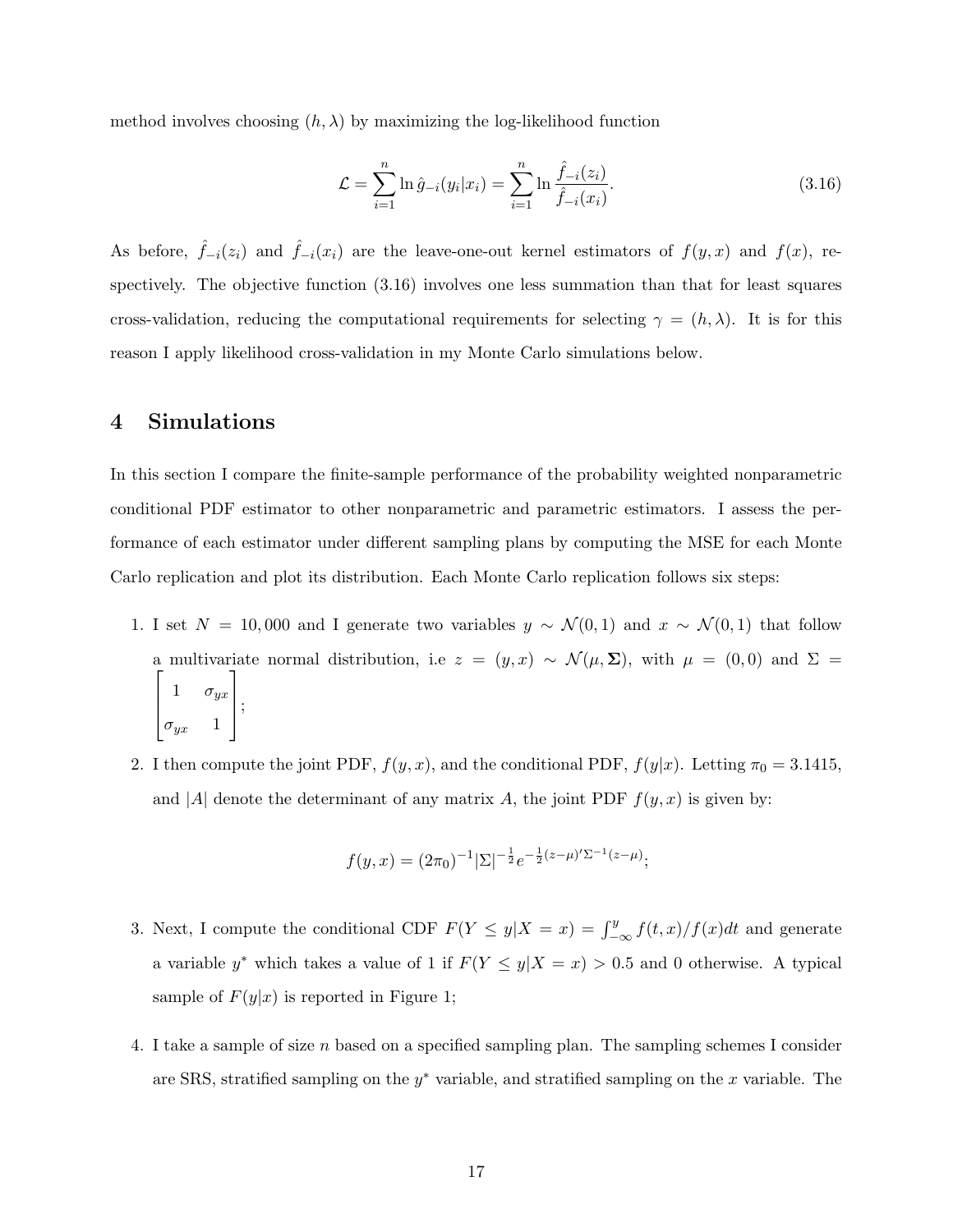strata borders are listed in Table  $1;^1$ 

5. I then estimate the conditional PDF  $f(y|x)$  using the probability weighted kernel estimator given in (3.1), the kernel estimator from Hall, Li, and Racine (2004), a weighted Probit, and unweighted Probit, denoted by WKPDF, KPDF, WP, and UP, respectively:

$$
\text{WKPDF} = \frac{\sum_{i=1}^{n} \pi_i^{-1} K_{\gamma, iz}}{\sum_{i=1}^{n} \pi_i^{-1} K_{\gamma, ix}},
$$
\n
$$
\text{KPDF} = \frac{\sum_{i=1}^{n} K_{\gamma, iz}}{\sum_{i=1}^{n} K_{\gamma, ix}},
$$
\n
$$
\text{WP}: \max_{\beta} \ln L = \sum_{i=1}^{n} \pi_i^{-1} \{ y_i \ln \Phi(x_i' \beta) + (1 - y_i) \ln[1 - \Phi(x_i' \beta)] \},
$$
\n
$$
\text{UP}: \max_{\beta} \ln L = \sum_{i=1}^{n} \{ y_i \ln \Phi(x_i' \beta) + (1 - y_i) \ln[1 - \Phi(x_i' \beta)] \}.
$$

6. Finally, I compute the sample MSE using the following formula:

$$
MSE(\hat{f}(y|x)) = \frac{1}{n} \sum_{i=1}^{n} (\hat{f}(y_i|x_i)_i - f(y_i|x_i))^2,
$$
\n(4.1)

where  $\hat{f}(y|x)$  is one of WKPDF, KPDF, WP, or UP.

Bandwidths for WKPDF and KPDF are computed using the likelihood cross-validation methods from the previous section and Li and Racine (2007, p. 160), respectively. I set the number of Monte Carlo replications to 1000 and I vary the sample size  $n = 200, 500, 1000$  and covariance term  $\sigma_{yx} = 0.25, 0.50, 0.75.$ 

## 4.1 Simple Random Sampling

Results from SRS are presented in Table 2. Columns three to six present the median values of the mean squared errors derived from Monte Carlo simulations. The values in brackets are the

<sup>&</sup>lt;sup>1</sup>The sample sizes taken from each strata are arbitrary; I recreated this exercise varying the sample sizes and obtained the same results.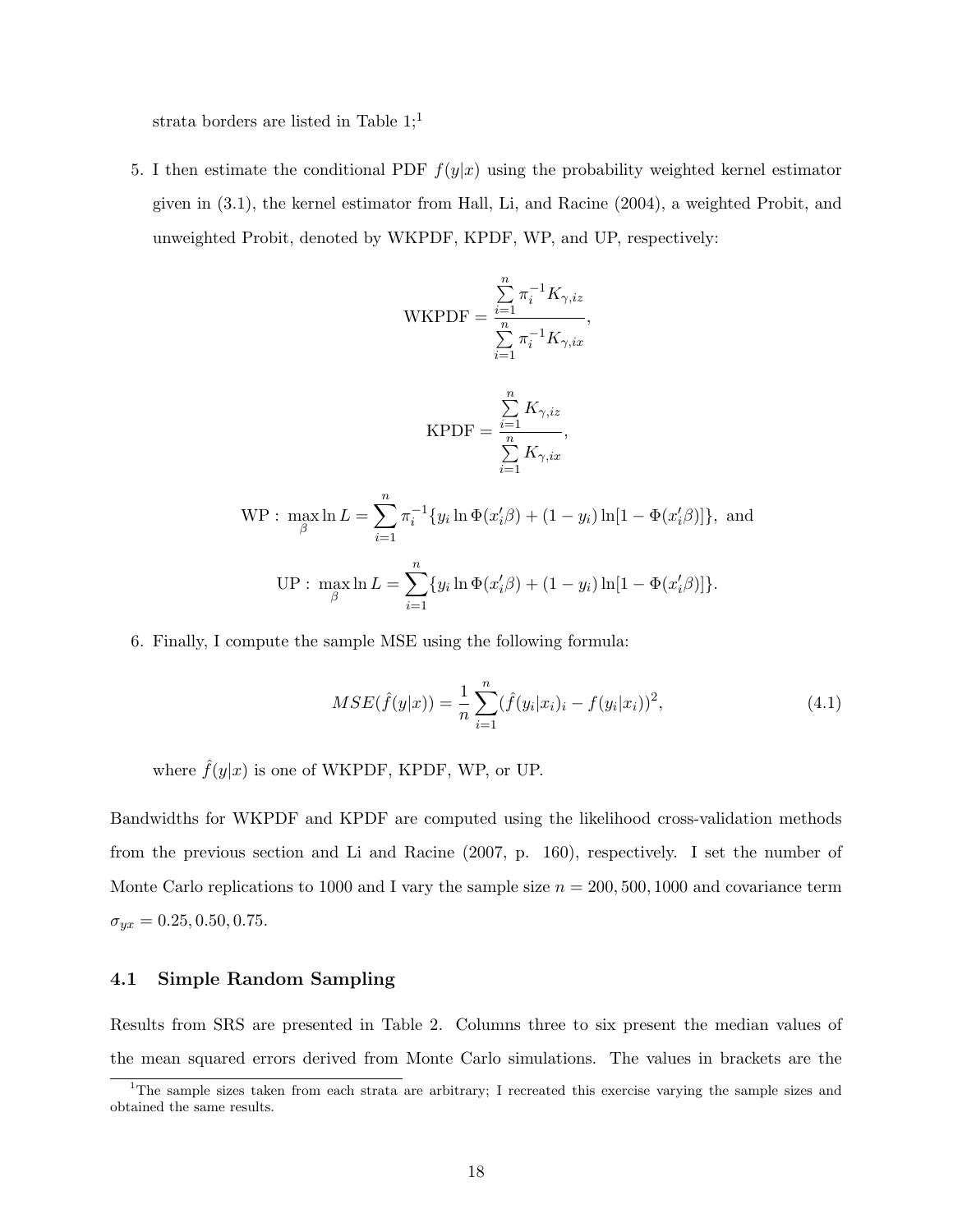median absolute deviation (MAD). The MAD is calculated by median( $|MSE_m$  – median( $MSE$ )) with  $m = 1, ..., 1000$ .

For all combinations of n and  $\sigma_{yx}$ , the median values for the MSE for the four estimators are very close. The difference between estimates is due to simulation noise. Under SRS,  $\pi_i = \pi$  for all  $i = 1, ..., n$ . Therefore, WKPDF=KPDF and the results are as expected. The equivalence of the median MSE values for both nonparametric estimators and the Probit are encouraging as WKPDF and KPDF make no assumptions about the underlying DGP. Furthermore, as n increases and keeping  $\sigma_{yx}$  constant, the median MSE of WKPDF decreases, indicating it is a consistent estimator.

Figures 2 to 4 present the boxplots for MSE of WKPDF, KPDF, and WP for all combinations of n and  $\sigma_{yx}$ . While the median values are comparable and stable across estimators, the MSEs for the Probit specification are more variable. This can also be seen in Table 2, as the MADs for the Probit are larger than that for the nonparametric estimators. As  $\sigma_{yx}$  increases, the MADs decrease.

#### 4.2 Stratification on Binary Outcome Variable

Table 3 presents the results from simulation for the y\* variable, where  $y*$  is the binary transformation of y. In this case, sampling endogeneity is present in the model. Comparing WKPDF to KPDF, it is clear that the weighted estimator outperforms the unweighted estimator for all combinations of n and  $\sigma_{yx}$ . The median values of the MSE for WKPDF are smaller than those for KPDF, and with smaller MADs show the results for the weighted estimator are less variable. Figures 5 to 7 show the boxplots of the MSEs for the three selected estimators. There is a clear preference for weighted estimators as there is a stochastic dominance relationship evident for the weighted estimators over the non-weighted estimators along with less variability of the former.

The results for the WKPDF estimator and the WP estimator are quite striking. Since the underlying link function is the Gaussian CDF, the Probit model is perfectly specified. However, with no assumptions about the underlying DGP, WKPDF performs as well as the WP model, with comparable median and MAD values for the MSEs.

Another interesting result is that under endogenous sampling, the unweighted kernel conditional PDF estimator, KPDF, is inconsistent. Keeping  $\sigma_{yx}$  constant, as n increases the median and mean MSEs increase. Looking at the 95 percent confidence intervals in Table 4, the lower bounds for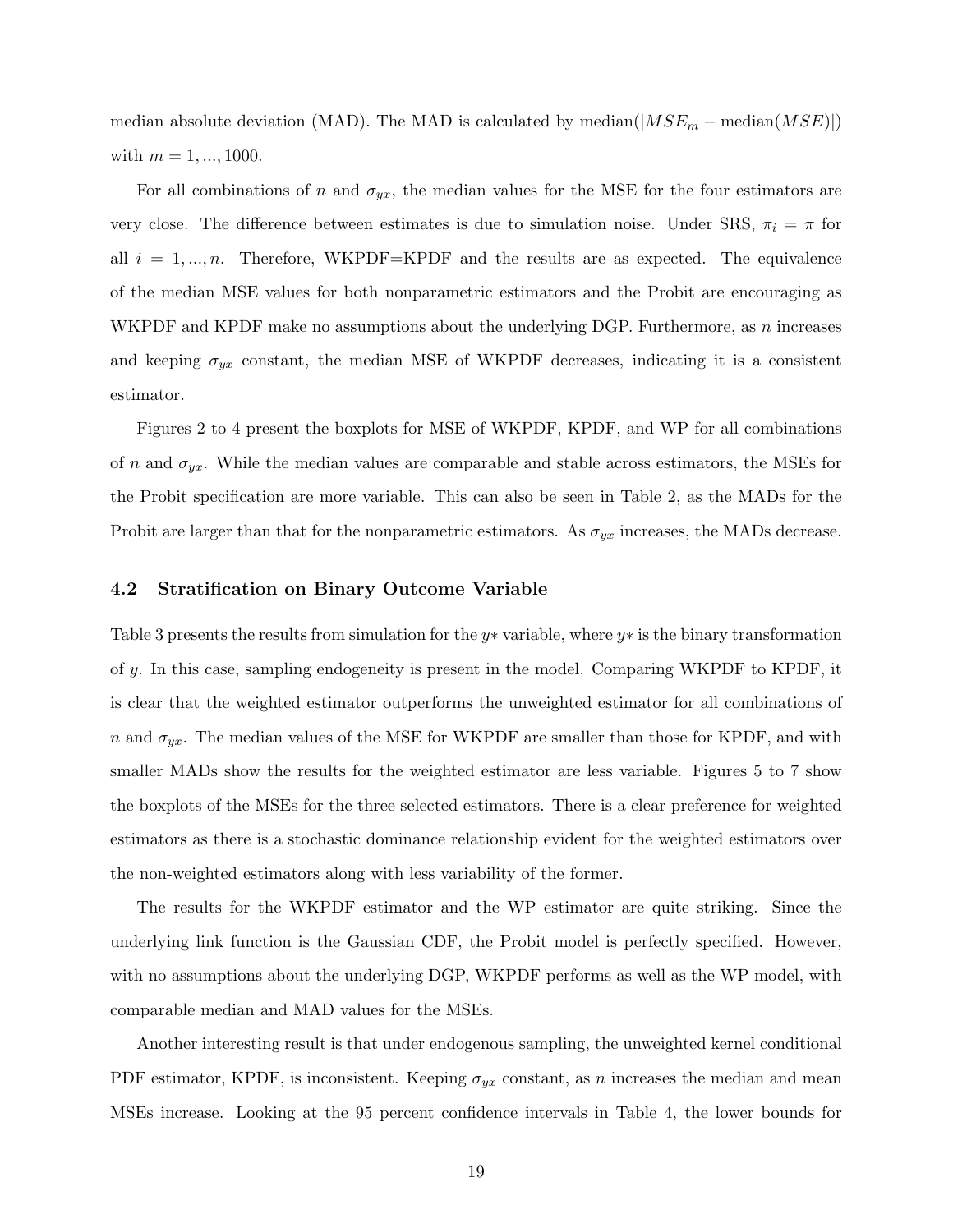$n = 1000$  are larger than the upper bounds for  $n = 200$  and  $n = 500$  (highlighted in bold in columns five and six). The weighted kernel estimator, however, is consistent. The median values are decreasing incrementally and the 95% confidence intervals do not intersect. These results reinforce the importance of using weighted estimators when sampling endogeneity is present in the model.

#### 4.3 Stratification on Exogenous Predictor Variable

The results for sampling on the x variable presented in Table 5 are similar to those found for  $SRS$ (Table 2). The median results are similar across estimators while the MADs for the nonparametric estimators are smaller than the MADs for the Probit estimators. The difference between the median values at the fourth decimal place are due to simulation noise.

These results are similar to that of Clair (2015), where inverse probability weights do not come with a cost in terms of increased MSE or variability of the MSE when weighting is unnecessary (under SRS and exogenous sampling) but may provide a large benefit by reducing MSE under endogenous sampling. This result is encouraging as it is recommended to weight observations when the objective is to estimate population totals under unequal probability sampling.

# 5 Application: Private Prescription Drug Insurance and the Use of Mental Health Pharmaceuticals

Mental health issues have transitioned from being a private matter to becoming a matter of public policy. Bringing these issues into public light is the first step to changing the stigma of mental illness that exacerbates the effects of the illness on the individual sufferer. Furthermore, these discussions have brought forth the true impacts of mental health on society. The Mental Health Commission of Canada (MHCC) approximates that one in five Canadians experiences a mental health problem yearly, costing the economy over \$50 billion (MHCC 2012). Due to the early onset of many of these conditions, the economic impacts of mental illnesses are felt long-term. The global acceptance of mental illness as a public health issue has helped to raise awareness; however, policy makers require evidence that investing in mental health is worthwhile (WHO 2006).

Psychological wellbeing influences many aspects of an individual's life. A person's ability to study, work, and make daily decisions depends on his or her mental health. The largest impact of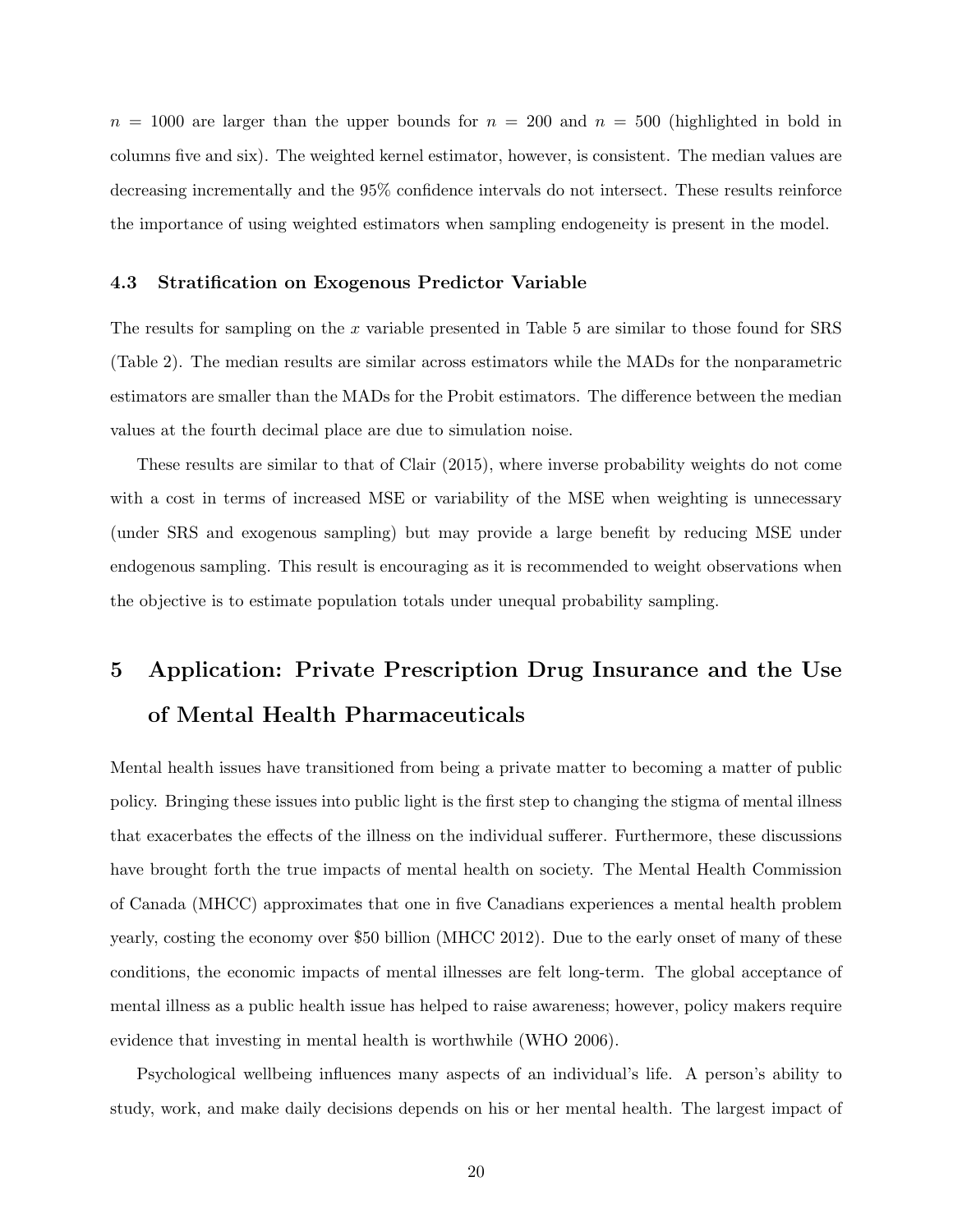mental illness is being felt in the workplace as the majority of mental illness sufferers are among working aged people (MHCC 2012). Mental health problems lead to absenteeism, presenteeism, and turnover (Andres 2004); typically, close to one-third of long-term disability claims are for mental health reasons. The 'World Health Organization Mental Health Declaration and Action Plan for Europe' specifies improving mental health as a determinant for the social and economic prosperity of Europe (Barry 2009).

Individuals with mental disorders create pressure on society to provide a range of health care and welfare services. Lim et al. (2008) showed people living with a mental illness utilized more physician visits, specialist visits, and hospital days, on average, compared to those without a mental illness. Individuals exhibiting symptoms of depression are at a higher risk of hospital admission for non-psychiatric conditions and are more likely to have longer hospital stays with worse hospital outcomes, compared with non-depressed patients (Prina et al. 2013).

The heterogeneous nature of mental illness leads to individual treatment plans that may consist of community-based non-physician mental health services (e.g. psychologists and social workers) and prescription medications. While Canada's universal system of public health insurance fully covers the cost of medically necessary hospital and physician services, the public plan generally does not cover the use of prescription drugs. In this case, even if physician services are fully insured, the fact that complementary services are not may compromise access to necessary medical services. Despite the risk of ex-ante and ex-post moral hazard, supplementary insurance has been associated with increased preventative care and reduces ambulatory care sensitive hospital admissions  $(ACSC)^2$ (Devlin, Sarma, and Zhang, 2011).

The majority of Canadians who hold supplementary health insurance receive their coverage through employer-provided insurance plans. Approximately 61 percent of supplemental insurance holdings in Canada come from employers, 26 percent from public plans, 7 percent from private insurance, and 6 percent hold a combination of the three types (Statistics Canada 2014). Employer insurance is part of a benefit plan that may include coverage of non-physician health care services, where health care fees are subject to cost-sharing. Public insurance plans are typically available for vulnerable groups in the population including senior citizens or recipients of other forms of social

<sup>&</sup>lt;sup>2</sup>ASCS's are conditions that, given the appropriate treatment, are preventable and do not require hospitalization. E.g. hypertension.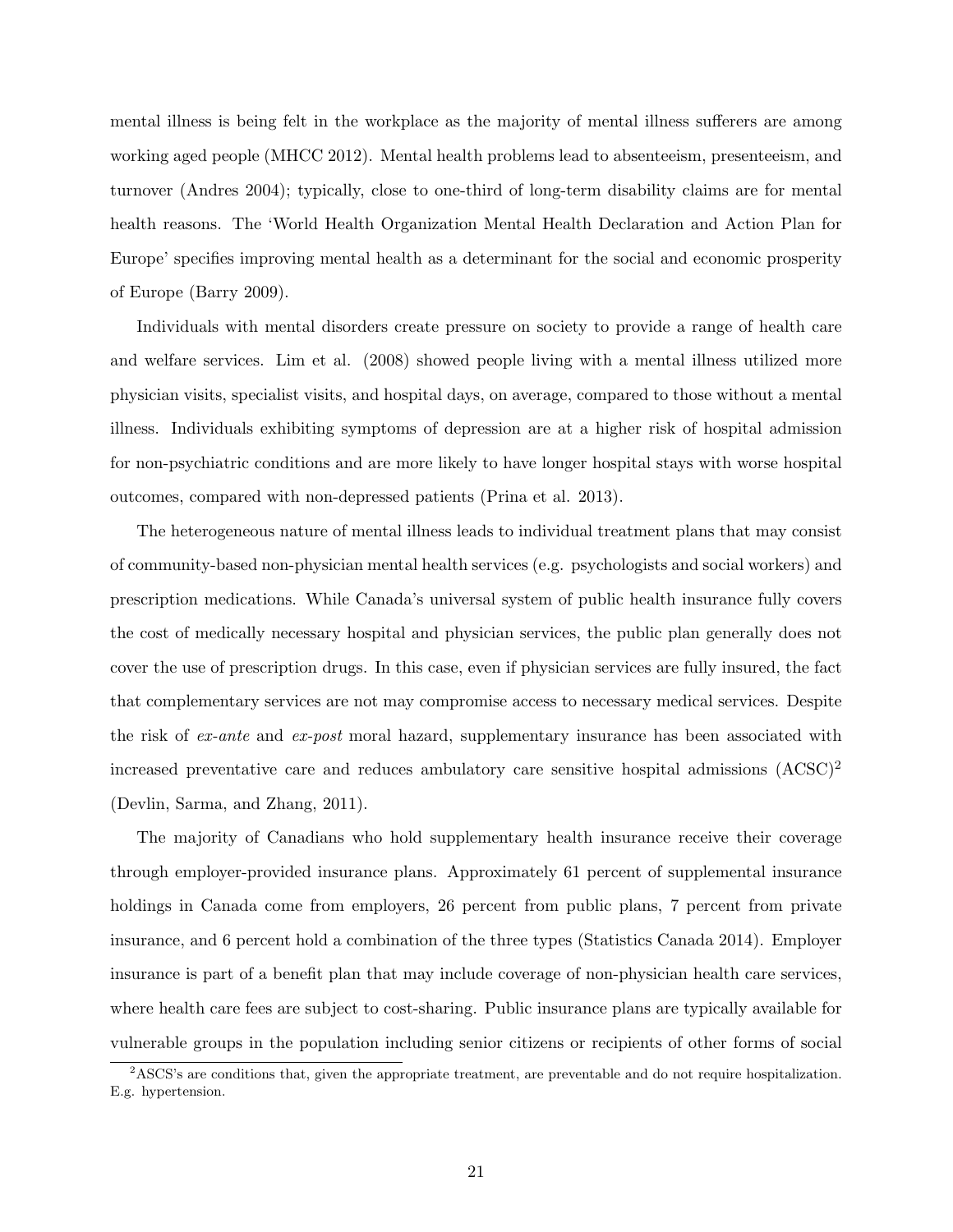assistance. Private supplemental insurance is an option for those who can afford to pay premiums. Therefore, in Canada, the distribution of supplemental insurance for prescription drugs tends to be skewed to higher-income, employed Canadians, leading some to question the universality of the public insurance plan to cover important complementary health care services.

The purpose of this application is to investigate the role of supplementary insurance plans in the utilization of prescription drugs for mental illness using the probability weighted nonparametric conditional density estimator (WKPDF) described above. I use data from the 2012 Canadian Community Health Survey Mental Health Component (CCHS-MH) public use file, which contains information on health status, health care utilization, socioeconomic status, and an individual's social support system.

#### 5.1 Data and Sampling Method

The CCHS-MH was designed to provide a detailed look at mental health with respect to who is affected by selected mental health disorders as well as positive mental health (Statistics Canada 2013). Individuals aged fifteen years and older living in one of the ten provinces were selected based on a complex, two-staged stratified design with each stratum formed of clusters. In the first stage, a group of clusters is selected according to a sampling method with a probability proportional to size. In the second stage, a list of households is collected for each cluster. A sample of households is then chosen with only one individual per household (selected at random) responding to the survey. The sample weights included in the survey not only reflect the sampling plan, but also non-response of individuals. The total number of selected households was 36,443. The overall household and person response rate was 68.9 percent resulting in a total of 25,113 respondents.

#### 5.2 Methodology

To examine the effect of supplementary insurance on prescription drug usage, utilization of medication is modelled as a function of insurance status, controlling for the individual's health status, socioeconomic status, demographic characteristics, and social support system. I estimate these models using the WKPDF, KPDF, and Logit estimators and compare results. The smoothing parameters for WKPDF and KPDF are selected using their respective maximum likelihood crossvalidation methods.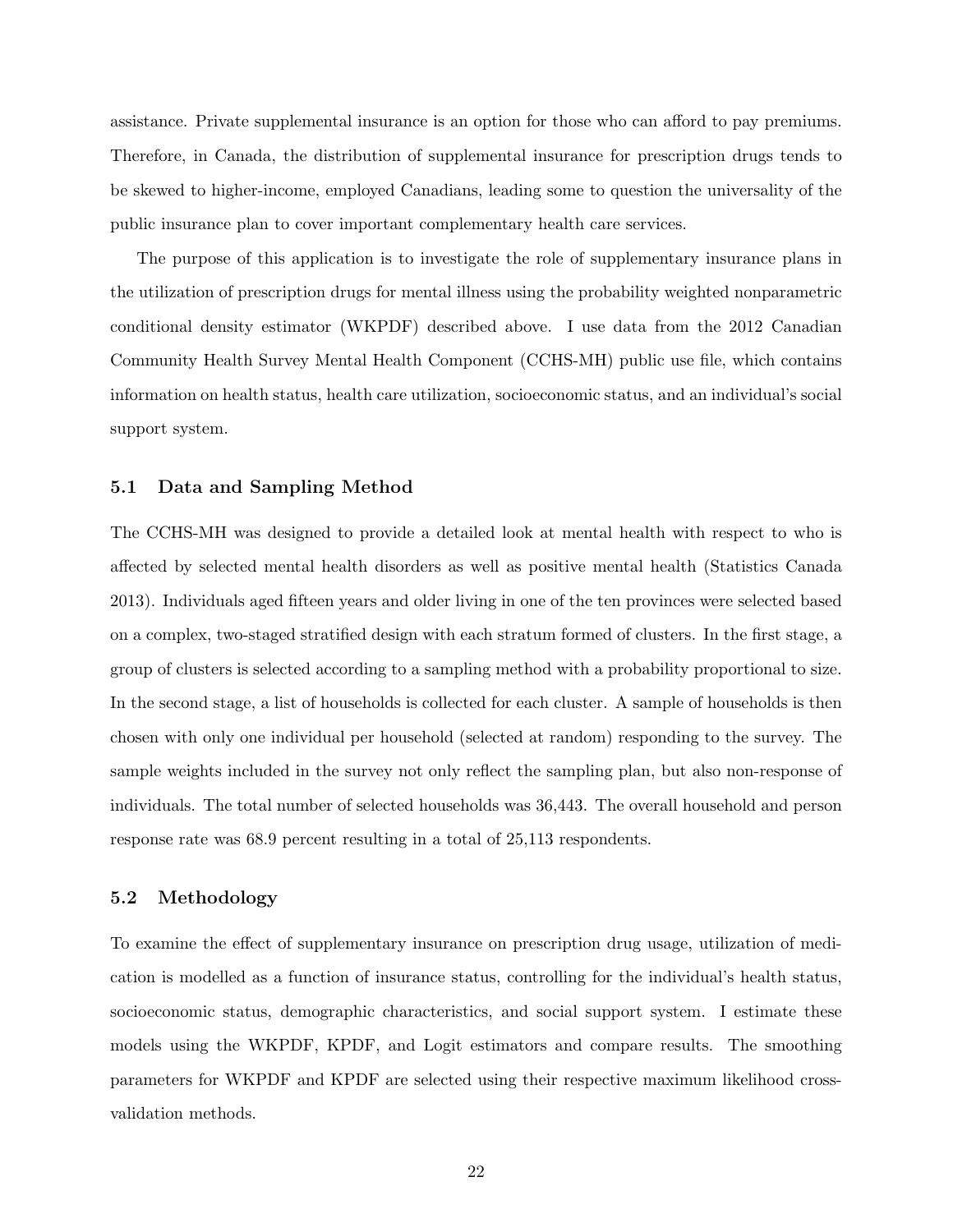#### 5.3 Variables

#### 5.3.1 Prescription Pharmaceutical Utilization

I look at the utilization of four categories of prescription pharmaceuticals for mental illness: any medication, anti-depressants, anti-psychotics, and benzodiazepines (anxiety medications), denoted by  $Y_{any}$ ,  $Y_{adep}$ ,  $Y_{apsy}$ , and  $Y_{benzo}$ , respectively.  $Y_{any}$  contains information on the usage of the latter three categories, other types of anxiety medications, and medications for alcohol and illicit drug use. In each case, utilization is measured dichotomously as use/no-use in the previous two days.  $Y_i$ takes a value of one if the individual has taken medication  $i$  in the last two days and two otherwise,  $i = \{any, adep, apsy, benzo\}.$ 

#### 5.3.2 Independent Variables

Insurance coverage is measured by a binary variable taking a value of one if the individual has insurance that pays for all or part of prescription medications and two otherwise. The socioeconomic variables I consider for this application are age, gender, education, and income. Age is a grouped variable with fourteen categories ranging from '15 to 19 years' to '80 years or more'. Gender is equal to one if the respondent is male and two if they are female. Education is measured as the highest level of education attained by the respondent based on a four point scale and income is a discretized variable measuring the total income of the household. Finally, I include one variable measuring the individual's self-assessed health (SAH) and one variable measuring their social support system. Social support is measured by the social provision scale (SPS), which ranges from 10 to 40, where a score of 40 means the individual has a strong social support system. Variable category descriptions are given in Table 6.

 $Y_{\langle} Y_{\langle} Y_{\langle} \rangle$   $Y_{\langle} Y_{\langle} Y_{\langle} \rangle$  insurance status, and gender are unordered binary discrete variables while the variables representing education, household income, and SAH are ordered discrete variables. Age and social provision score are treated as continuous variables. Let the superscripts  $d$ ,  $(d, u)$ ,  $(d, o)$ , and c denote discrete, unordered discrete, ordered discrete, and continuous variables, respectively. Then  $X = \{X^d, X^c\}$  where  $X^d = \{X^{(d,u)}, X^{(d,o)}\}, X^{(d,u)} = \{\text{insurance, gender}\},\$  $X^{(d,o)} = \{$ education, income, SAH}, and  $X^c = \{$ age, SPS}. For the nonparametric analysis that follows, I use the second order Gaussian kernel for continuous variables and the variation of the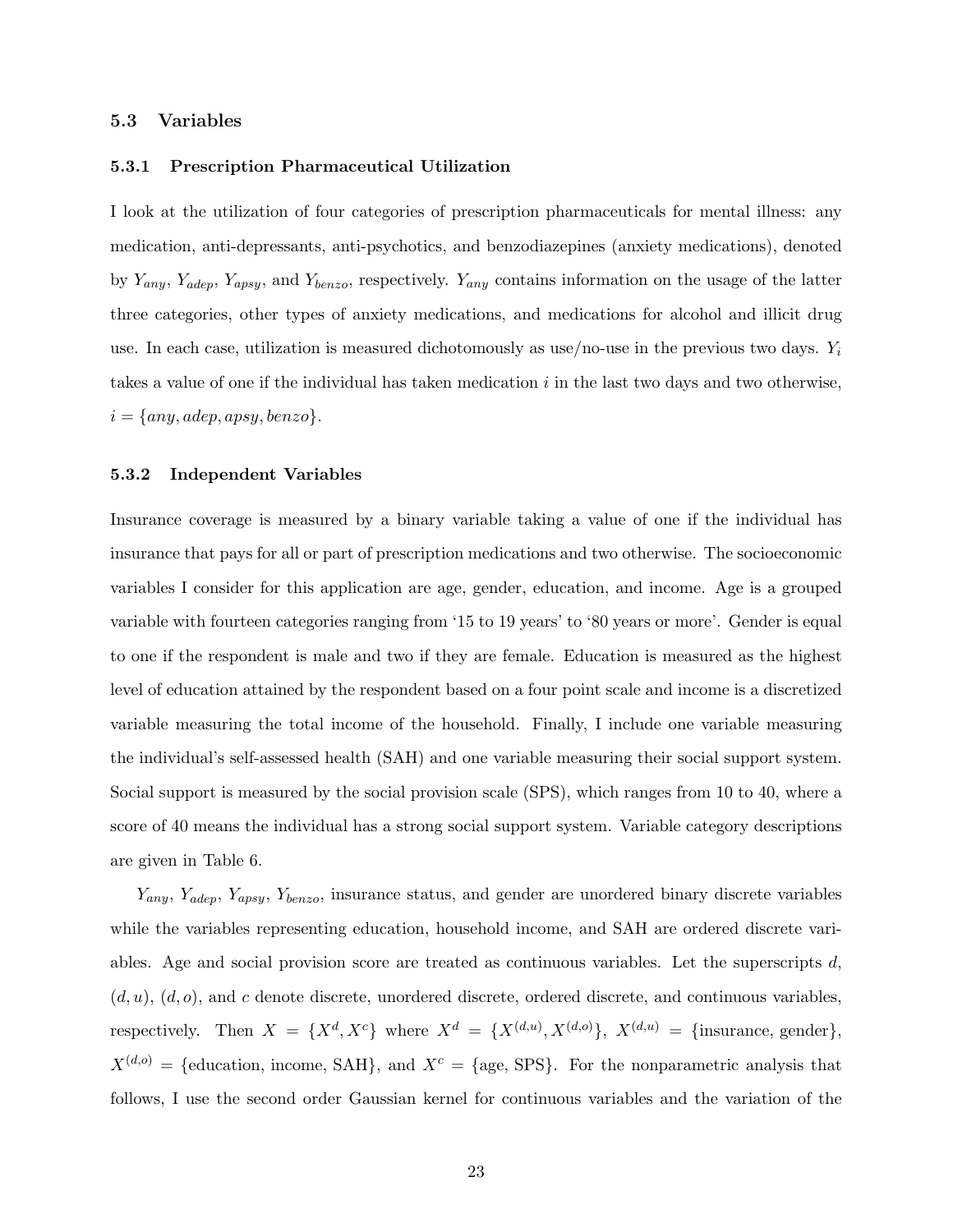Aitchison and Aiken (1979) kernel in (2.5) for unordered discrete variables. For the ordered discrete variables, I use the Wang and van Ryzin (1981) kernel given by  $l(x_{is}^{d,o}, x_s^{d,o}, \lambda_s^o) = 1 - \lambda_s^o$  if  $|x_{is}^{d,o} - x_s^{d,o}| = 0$  and  $((1 - \lambda_s^o)/2)(\lambda_s^o)^{|x_{is}^{d,o} - x_s^{d,o}|}$  if  $|x_{is}^{d,o} - x_s^{d,o}| \ge 1$ .  $0 \le \lambda_s^o \le 1$  is the smoothing parameter for the ordered discrete variable  $s$ ,  $s =$ {education, income, SAH}.

## 5.4 Results

#### 5.4.1 Descriptive Findings

Given that the sample is community-based, I observe generally low levels of the use of mental health medications (Table 6). 6.7 percent of the sample reported taking 'any medication' for mental illness, drug use, and/or alcohol use. The type of medication used most frequently was anti-depressants with 5.3 percent of respondents having taken at least one in the previous two days. 1.4 percent reported taking benzodiazepines and 1 percent reported using anti-psychotics. Approximately 78 percent of individuals surveyed claimed to have insurance that covered all or part of their prescription drug costs. The median value for age is 7 (45 to 49 years old), with a median absolute deviation of 3. There are approximately 1.4 percent (2347) more females than males in the sample. The majority of respondents hold a post-secondary degree or diploma at 56.5 percent and 55.6 percent earn a household income of \$60,000 or more. 89.8 percent of those surveyed reported to be in good or better health with a median SAH of 2 (very good) and MAD of 1. The majority of respondents reported having a strong social support system with median social provision scale of 37 (max 40) and MAD of 3.

#### 5.4.2 Estimated Conditional Probabilities

Table 7 presents the bandwidths computed for WKPDF and KPDF using maximum likelihood crossvalidation. Insurance, gender, and SAH are relevant variables in the estimation of utilization of all types of medication as the bandwidths lie between zero and one for these three discrete variables. Income is irrelevant in the estimation of  $Pr(Y_{adep}|X)$  using WKPDF, as the smoothing parameter equals one and each observation carries the same weight. Similarly, education is irrelevant in the estimation of  $Pr(Y_{apsy}|X)$  and  $Pr(Y_{benzo}|X)$  using KPDF and  $Pr(Y_{any}|X)$  using both estimators.

Estimated probabilities of medication use conditional on X versus  $X^d$  are presented in Table 8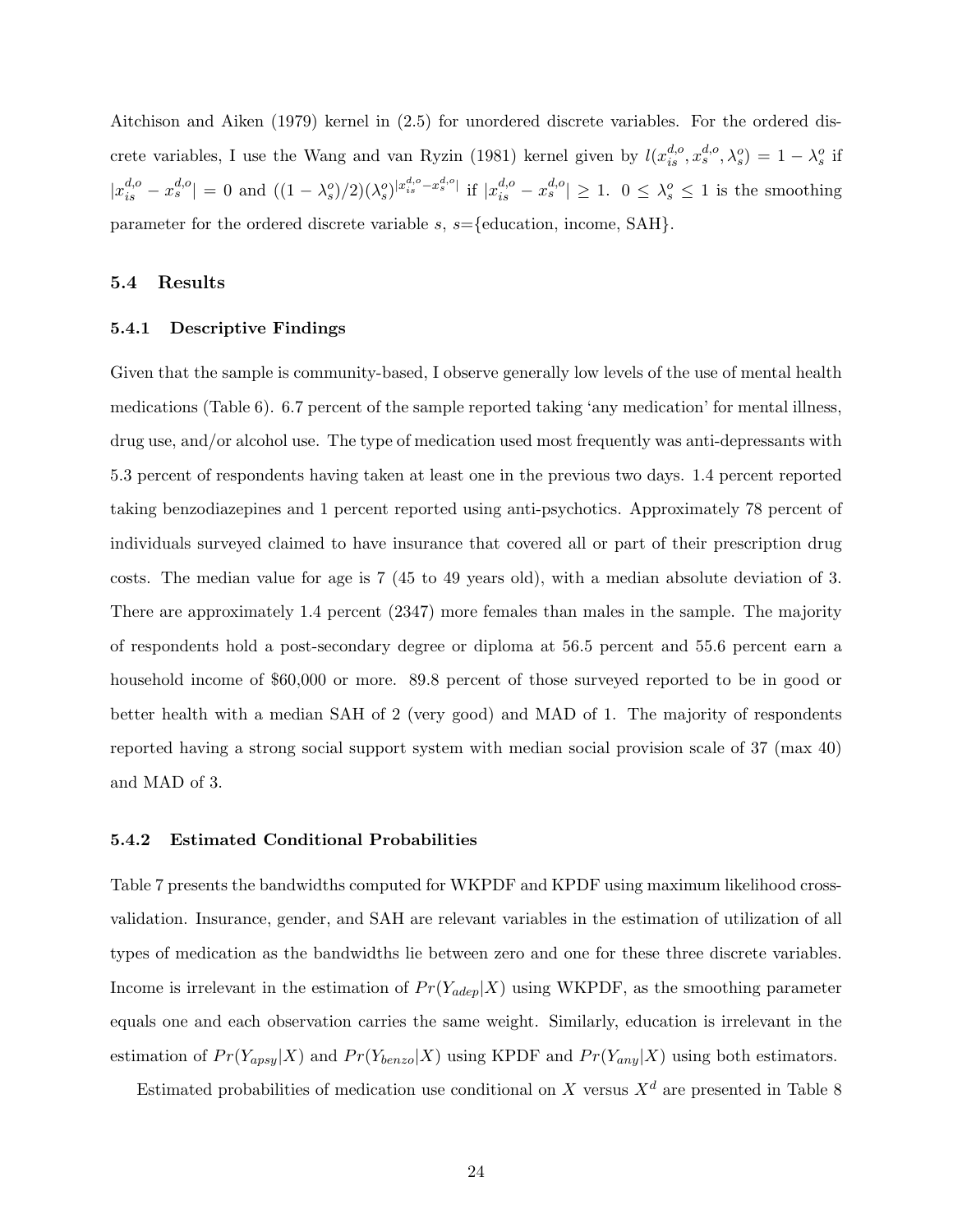with the remaining predictors held constant at their medians/modes. The values in the table are the predicted  $Pr(Y = 1|X)$ , i.e the conditional probability that an individual used the medication within the last two days (presented as percents) and the percentage change (denoted  $\%\Delta$ ) from base categories. Results for 'any medication', anti-depressants, anti-psychotics, and benzodiazepines are listed in columns (1) to  $(6)$ ,  $(7)$  to  $(12)$ ,  $(13)$  to  $(18)$ , and  $(19)$  to  $(24)$ , respectively. Results from weighted nonparametric estimation show that the probability of consuming 'any medication' for mental illness is 9.19 percent for those who have insurance compared to 7.61 percent for those who do not. The low probability of use simply reflects the low baseline prevalence of use. In relative terms, a person with drug insurance is nearly 21 percent more likely to use medication for mental illness. This result is higher than for unweighted nonparametric estimation (11.05 percent) and more conservative than Logit estimation (65.95 percent). Similar results are found for anti-depressants as the three models estimate that having insurance increases the likelihood of using this type of drug at 24.54 percent, 19.46 percent, and 67.19 percent for WKPDF, KPDF, and Logit, respectively. The predicted probability that someone uses anti-psychotics is low at 1.15 percent for those who have insurance. Relative to uninsured individuals, those who have insurance are 69 percent more likely to use anti-psychotics. While this relative measure is high, it is lower than those derived from KPDF estimation (155.5 percent) and logistic regression (130.5 percent). For benzodiazepines, both WKPDF and Logit estimate a positive impact of insurance, while KPDF estimates a negative relationship.

Females had a higher estimated probability of use for all drug types. WKPDF estimated higher percent changes for 'any medication' and anti-depressants compared to KPDF and Logit estimates. Both nonparametric estimators reported small changes in the use of 'any medication' for mental illness across education levels relative to the base category 'less than secondary'. However, results from logistic regression show a positive relationship between probability of use and education level. Results for all three estimators show that individuals holding a post-secondary degree are more likely to use anti-psychotics than those without a high school diploma. Individuals in the lowest income cohort (\$0 to \$19,999) have a higher probability of using all categories of medication compared to individuals in higher income brackets. Relative changes in these groups compared to the baseline category (\$0 to \$19,999) are smaller for WKPDF. SAH was found to have a clear gradient for all drug categories, with worsening SAH associated with higher likelihood of use compared to 'excellent'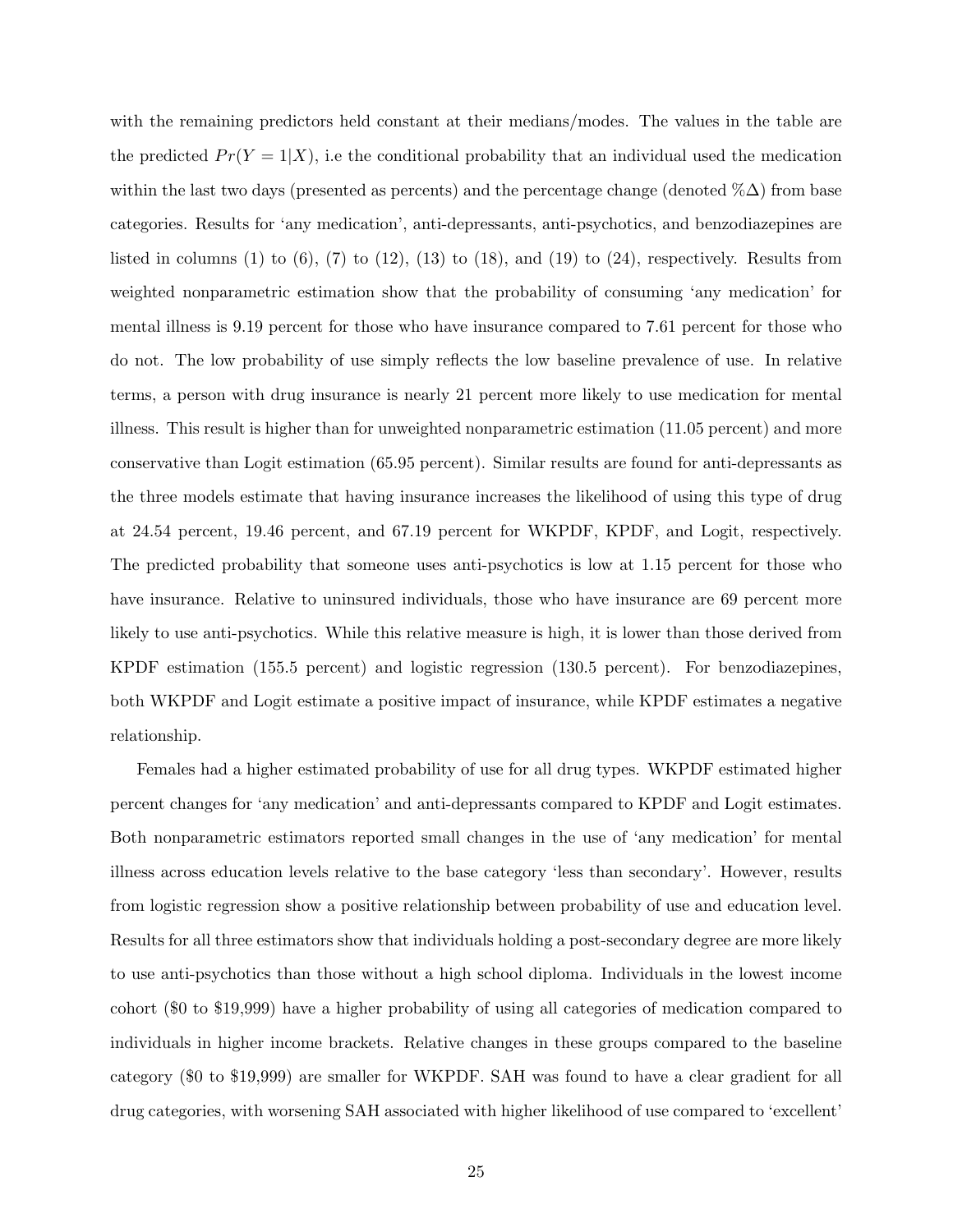SAH.

Figures 11 to 14 present the predicted  $Pr(Y = 1|X)$  versus age group for 'any medication', anti-depressants, anti-psychotics, and benzodiazepines, respectively, with all other covariates held constant at their medians/modes. In each figure, the red dashed line represents the estimates from WKPDF, the solid black line represents the estimates from KPDF, and the dotted blue line represents estimates from the logistic regression. In Figure 11, both WKPDF and KPDF estimate a positive relationship between age and probability of use of 'any medication' between age groups 2 (15 to 19 years old) and 7 (45 to 49 years old). While KPDF estimated probabilities begin to decrease, WKPDF estimates continue to increase. Results from logistic regression simply return a negative relationship between age group and the probability of use, reporting a probability of use approximately four percentage points higher than both nonparametric estimators for the '15 to 19 years old' cohort. A similar pattern is observed for anti-depressant use in Figure 12. For anti-psychotics, WKPDF and KPDF show a positive relationship between age and probability of use up to age group 5 (35 to 39 years old), a negative relationship between groups 5 and 10 (60 to 64 years old), and an increase between age groups 10 and 14 (80 years or more) (Figure 13). However, the estimated probabilities for WKPDF are higher than estimates from KPDF, with WKPDF reporting that individuals aged 80 and over are 547 percent more likely to use antipsychotics than individuals aged 60 to 64 years old. Again, the Logit estimator reports a near-linear negative relationship. Nonparametric estimation shows that the probability of benzodiazepine use conditional on age increases with age group until group 10 for WKPDF estimates and group 11 (65 to 69 years) for KPDF estimates, then decreases for both. Logistic regression reports a positive relationship between age group and probability of use.

Figures 15 to 18 present the predicted  $Pr(Y = 1|X)$  versus SPS for 'any medication', antidepressants, anti-psychotics, and benzodiazepines, respectively, with all other covariates held constant at their medians/modes. In figures 15, 16, and 18 KPDF estimates are negatively related to social provision score, with a steep decrease between SPS scores of 10 and 18. Estimates from WKPDF increase between SPS scores of 10 and 15, then begin to decrease between scores of 15 and 20. These figures also show that WKPDF estimates have a second peak at SPS scores of 24, then decrease to similar levels of KPDF. Figure 17 shows an increase in predicted probabilities estimated by WKPDF between SPS scores of 10 and 12, then show a steep decrease between scores of 12 and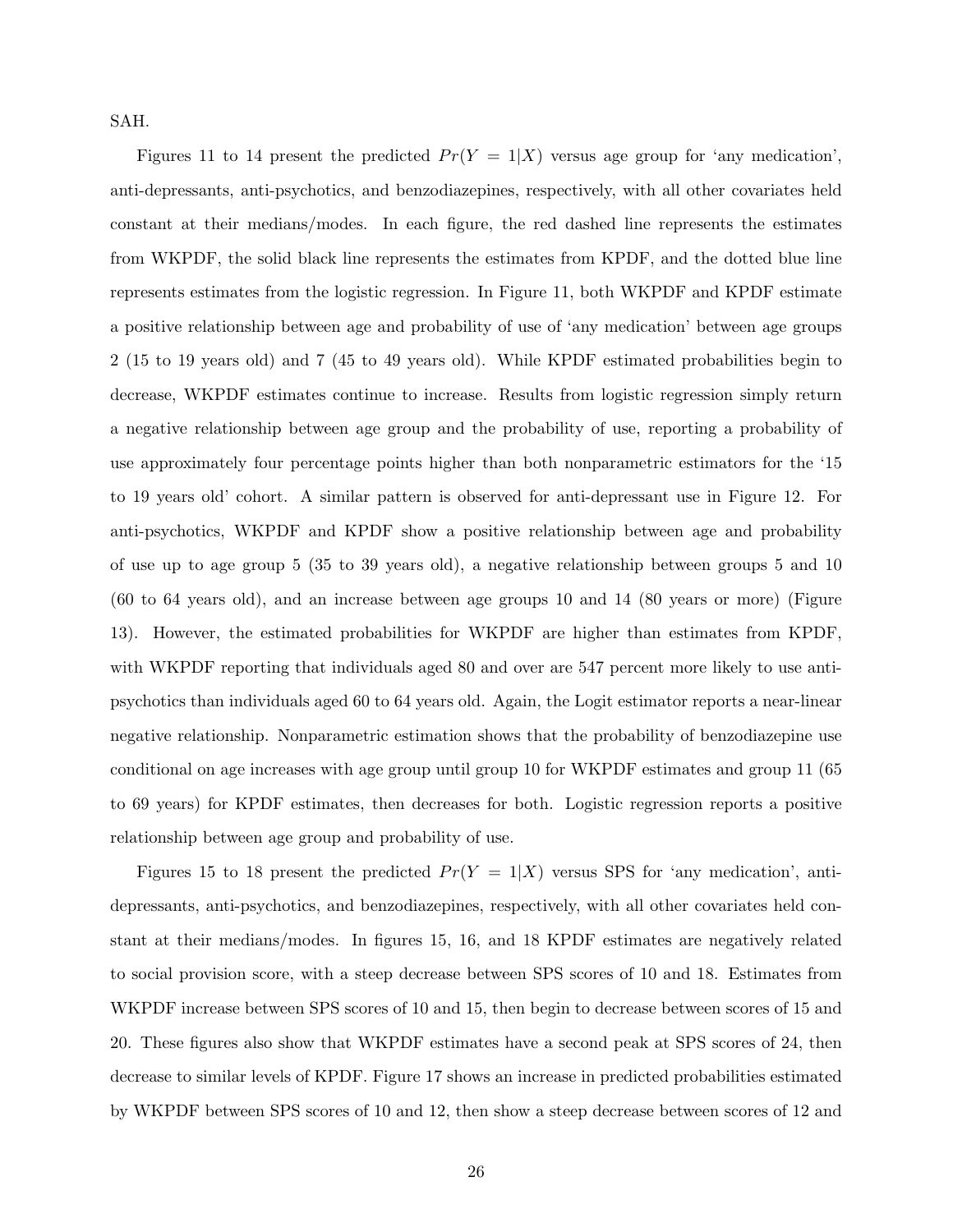20 and then flattening. KPDF estimates are relatively flat compared to WKPDF estimates.

Table 9 looks at relative differences in insurance status by discrete covariates. The values in the table are the percent changes in insurance status for each category in  $X_i^d$ , with  $i =$  gender, education, income, and S Results from WKPDF estimation show that insured males are 7.3 percent less likely to use 'any medication' for mental illness than uninsured males, while insured females are 35.7 percent more likely to use these medications than uninsured females. Similarly, insured females are more likely than uninsured females to use anti-depressants, anti-psychotics, and benzodiazepines. WKPDF estimates show that insured individuals who have a total household income between \$0 and \$19,999 are 56.2 percent more likely to use 'any medication' than uninsured individuals in the same income cohort, while those with a household income of \$80,000 or more are 31.6 percent more likely to use 'any medication'. Logit estimates report a positive relationship between income level and percent change in insurance status. Furthermore, insured individuals from households in the lowest income cohort are 428.6 percent more likely to use anti-psychotics than individuals in the same income cohort without insurance based on WKPDF estimates. Insured individuals in the highest income group are 44.1 percent more likely to use anti-psychotics than uninsured individuals in households earning \$80,000 or more. Note, the percent changes derived from logistic regression are nearly equal for all income levels for consumption of anti-psychotics. Individuals who reported being in excellent health are more likely to use all types of medication if they are insured.

Figures 19 to 22 display the predicted  $Pr(Y = 1|X)$  from WKPDF estimation versus age group for both insured and uninsured individuals. In each figure, the red dashed line is the estimated  $Pr(Y = 1|X)$  for insured individuals and the blue dotted line is the estimated probability for uninsured individuals. In Figure 19, both curves rise between age groups 1 (15 to 19 years) and 8 (50 to 54 years) and decrease from age groups 8 to 10 (60 to 64 years), with the red (insured) curve lying above the blue (uninsured) curve. While the estimated probabilities for uninsured individuals continue to decrease, the probabilities of use for insured individuals rise from age group 10 to 14 (80 years or more). Figure 20 displays a similar relationship as the gap between the two curves widens as individuals get older. As in Figure 13, the probabilities of using anti-psychotics in Figure 21 increase from age group 1 to 5 (35 to 39 years), decrease from 5 to 10, and increase from 10 to 14. The red curve lies above the blue curve indicating that insured individuals are more likely to use anti-psychotics than uninsured individuals. Again, there is a widening gap between the two curves;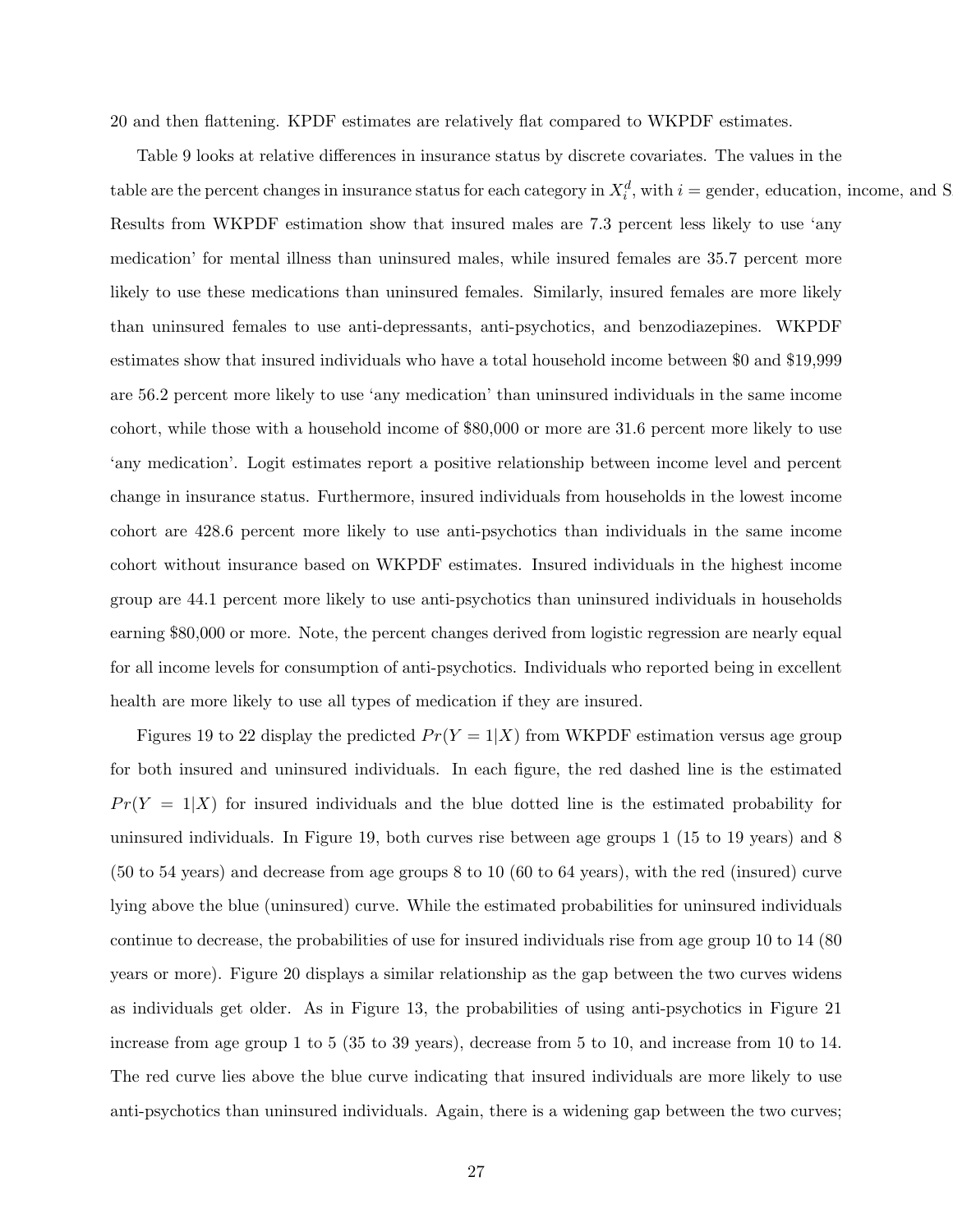insured individuals aged 80 years or more are 300 percent more likely to use anti-psychotics than uninsured individuals in the same age group compared to a difference of 150 percent for individuals aged 60 to 64 years old. Figure 22 displays the predicted  $Pr(Y_{benzo} = 1|X)$  versus age group. Both curves display the same pattern: an increase in the probability of using benzodiazepines between age groups '15 to 19 years' and '60 to 64 years', and a decrease between age groups '60 to 64 years' and '80 years and over'. The probabilities of using benzodiazepines are higher for insured individuals for each age group.

Finally, Figures 23 to 26 present the predicted  $Pr(Y = 1|X)$  from WKPDF estimation versus social provision score for both insured and uninsured individuals. In Figure 23, the probabilities of consuming 'any medication' for mental illness are higher than those for uninsured individuals for overall social provision scores between 10 and 16. Uninsured individuals actually have a higher predicted probability of usage for SPS scores between 18 and 21. Similar results are found for anti-depressants in Figure 24. The probabilities of using anti-psychotics and benzodiazepines for individuals with insurance lie above those who do not in Figures 25 and 26, respectively.

#### 5.5 Discussion

WKPDF VS KPDF VS Logit These results highlight two important points: the flexibility of nonparametric estimators and the effect of weighting observations in conditional PDF estimation. Figures 11 to 18 best display the benefit of allowing for flexibility in the DGP as the nonparametric estimators pick up variations that would otherwise go unobserved using a linear model. For income, the percentage change estimated in insurance status on the use of any medication, using either nonparametric estimator, is higher for low income households than it is for high income households. Results from logistic regression show a reverse relationship where the percentage change is lower for low income households than for higher income households.

Using a weighted estimator helped to mitigate or enhance the effects of the predictor variables on medication use to more accurately reflect usage in the population. The percentage change in insurance status on the usage of 'any medication' was 20.88 percent for WKPDF and 11.05 percent for KPDF. The percentage change in insurance status on the usage of anti-psychotics was 69.02 percent for WKPDF and 115.51 percent for KPDF. Therefore, using the weighted estimator increased the impact of insurance on using 'any medication' and lessened the impact of insurance on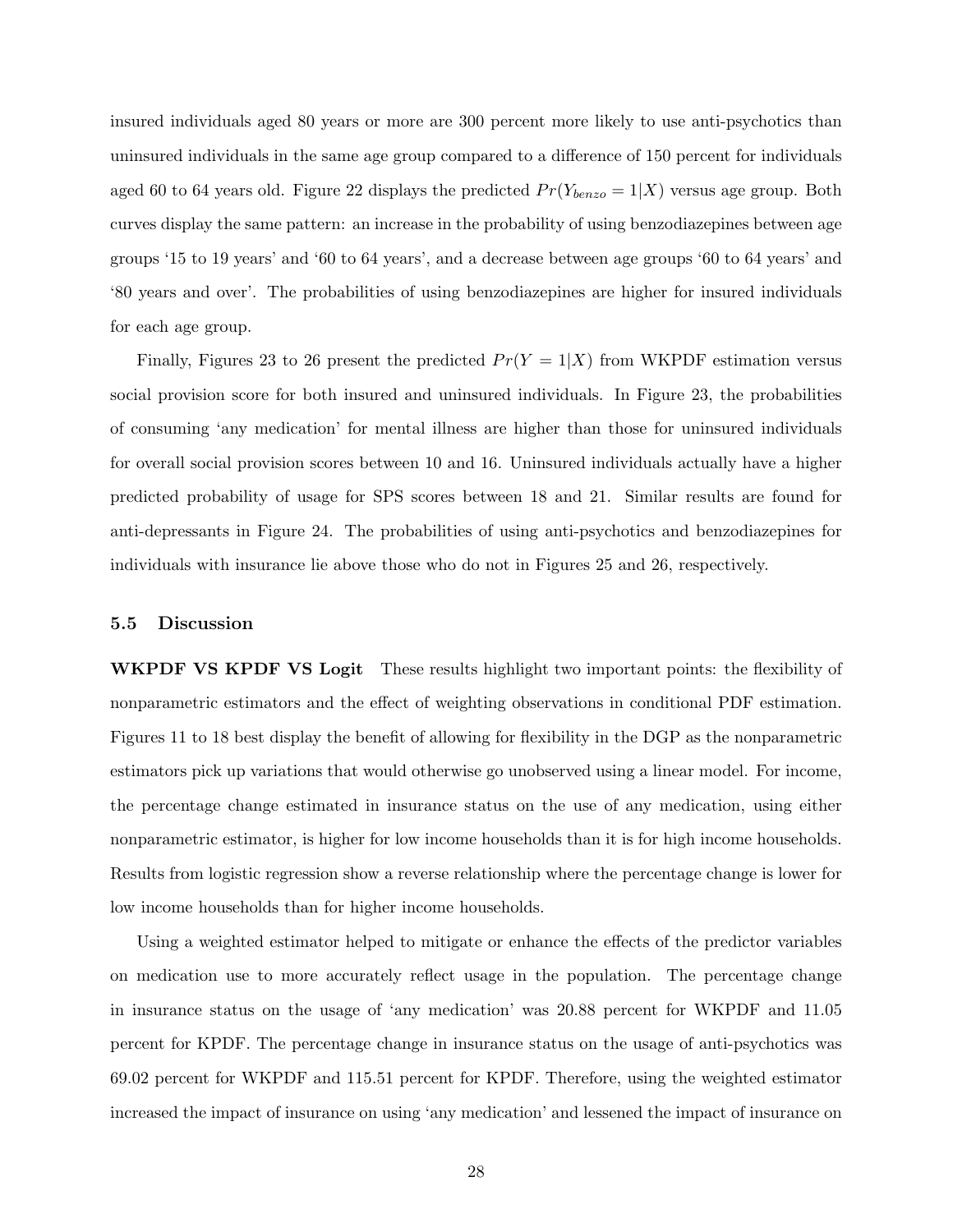anti-psychotic medication usage that would have been obtained from using an unweighted estimator.

Insurance and Prescription Medication Usage Results from WKPDF estimation in Tables 8 and 9 and Figures 19 to 26 show that insurance has a positive effect on the use of all medication types. Positive values in Table 9 mean that insured individuals within the same category are more likely to use the selected prescription medication. The highest percentage change in insurance status within income categories was observed in the lowest income group. That is, insurance status has a higher impact on prescription pharmaceutical utilization for individuals living in households earning between \$0 and \$19,999, than it does on households earning \$80,000 or more. This is true for all medication types. Also, the fact that the probabilities of use for insured individuals lie above the curves for uninsured individuals in Figures 19 to 22 imply that insurance has a positive effect on drug usage. The widening gap between the curves in 19 and 20 suggest that insurance status has a greater impact on usage of 'any medication' and anti-depressants as individuals get older.

# 6 Conclusion

This paper introduced an inverse probability weighted nonparametric kernel conditional density estimator for estimating models with multivariate outcome variables. This estimator addresses two issues with traditional parametric methods for estimating discrete choice models. First, it relaxes the functional form assumption of the underlying DGP. If the link function in the parametric estimation of a binary choice model is incorrectly specified, the estimator will be inconsistent. By estimating the conditional probability density function nonparametrically, one allows for the data to "speak for itself". The second issue the proposed estimator solves is the issue of endogenous sampling. If the error term is correlated with the sampling criterion, estimates will be inconsistent. The parametric and semiparametric solutions are to weight the log-likelihood function by inverse probability weights. These methods, however, are indirect. By weighting a nonparametric conditional density estimator, I developed a direct method for estimating these conditional probabilities while correcting for endogenous sampling.

Simulation results provided further evidence that weighting is important when endogenous sampling is present and the probabilities of inclusion are unequal across observations. Estimation under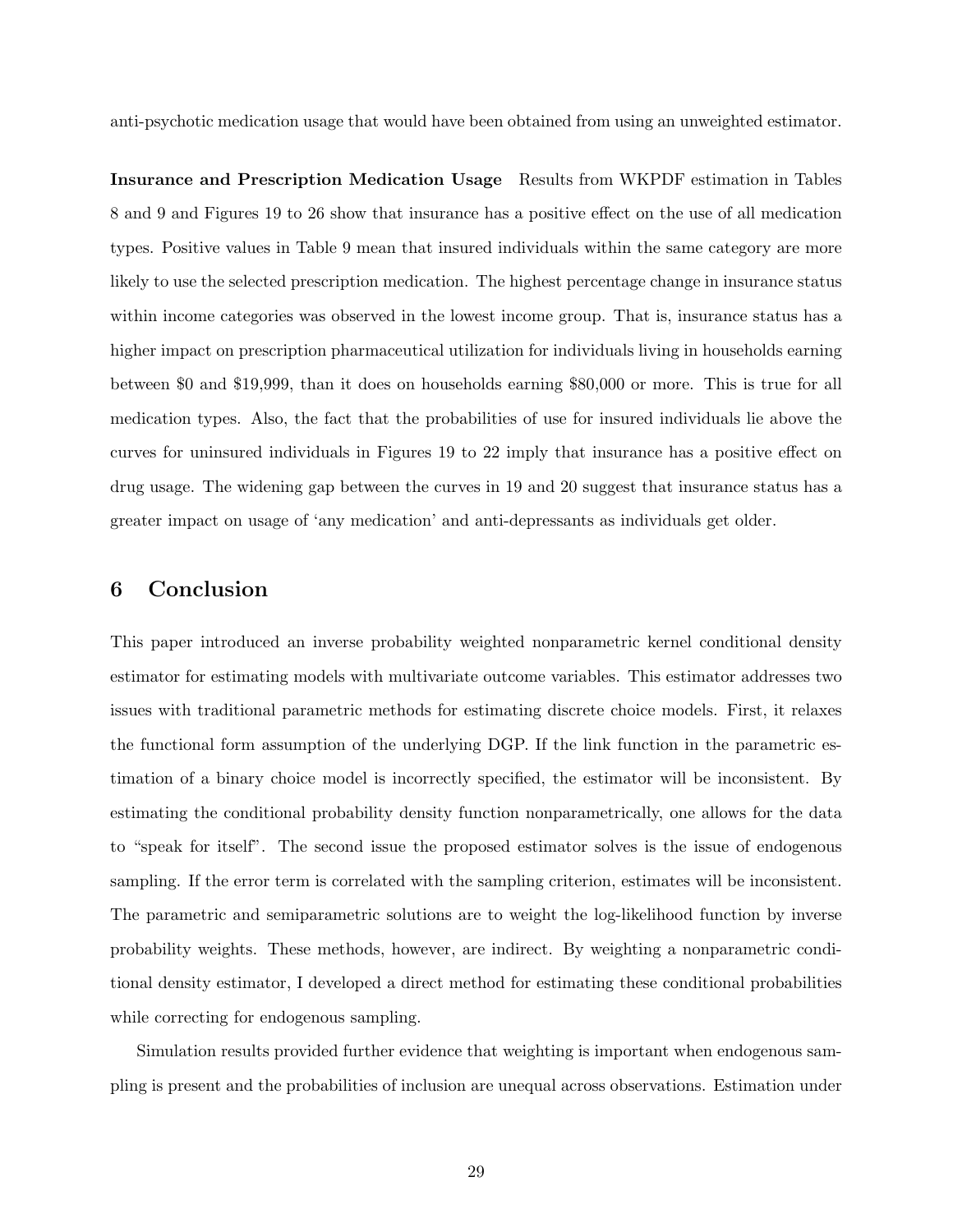stratified sampling on the outcome variable showed that the probability weighted nonparametric estimator outperformed unweighted estimators based on the MSE criterion and performed as well as the correctly specified weighted parametric estimator. Under SRS, the proposed estimator reduces to the estimator from Hall, Li, and Racine (2004) and weighting has no effect. A similar result was found when the sample design was based on stratification of the predictor variable, i.e. when sampling is exogenous. In this case, results were similar for both nonparametric estimators. As there is no loss of efficiency when using the model-assisted conditional density estimator and potentially lower MSEs when sampling is endogenous, I recommend using this estimator when working with survey data collected via unequal sampling methods.

# References

- Bellhouse, D. & Stafford, J. (1999), 'Density estimation from complex surveys', Statistica Sinica 9, 407–424.
- Breidt, F. & Opsomer, J. (2000), 'Local polynomial regression estimators in survey sampling', The annals of Statistics (28), 1026–1053.
- Breunig, R. V. (2001), 'Density estimation for clustered data', *Econometric Reviews* 20(3), 353–367.
- Breunig, R. V. (2008), 'Nonparametric density estimation for stratified samples', Statistics and Probability Letters 78, 2194–2200.
- Buskirk, T. D. & Lohr, S. L. (2005), 'Asymptotic properties of kernel density estimation with complex survey data', Journal of Statistical Planning and Inference (128), 165.
- Cameron, C. & Trivedi, P. (2009), Microeconometrics: Methods and applications, Cambridge University Press, 32 Avenue of the Americas, New York, NY 10013-2473, USA.
- Clair, L. (2015), Local constant regression with mixed data types in complex survey data, PhD thesis, McMaster University, 1280 Main St. West, Hamilton Ontario.
- Greene, W. H. (2012), *Econometric Analysis: Seventh Edition*, Prentice Hall, Saddle River, NJ.
- Klein, R. W. & Spady, R. (1993), 'An efficient semiparametric estimator for binary response models', Econometrica 61, 387–421.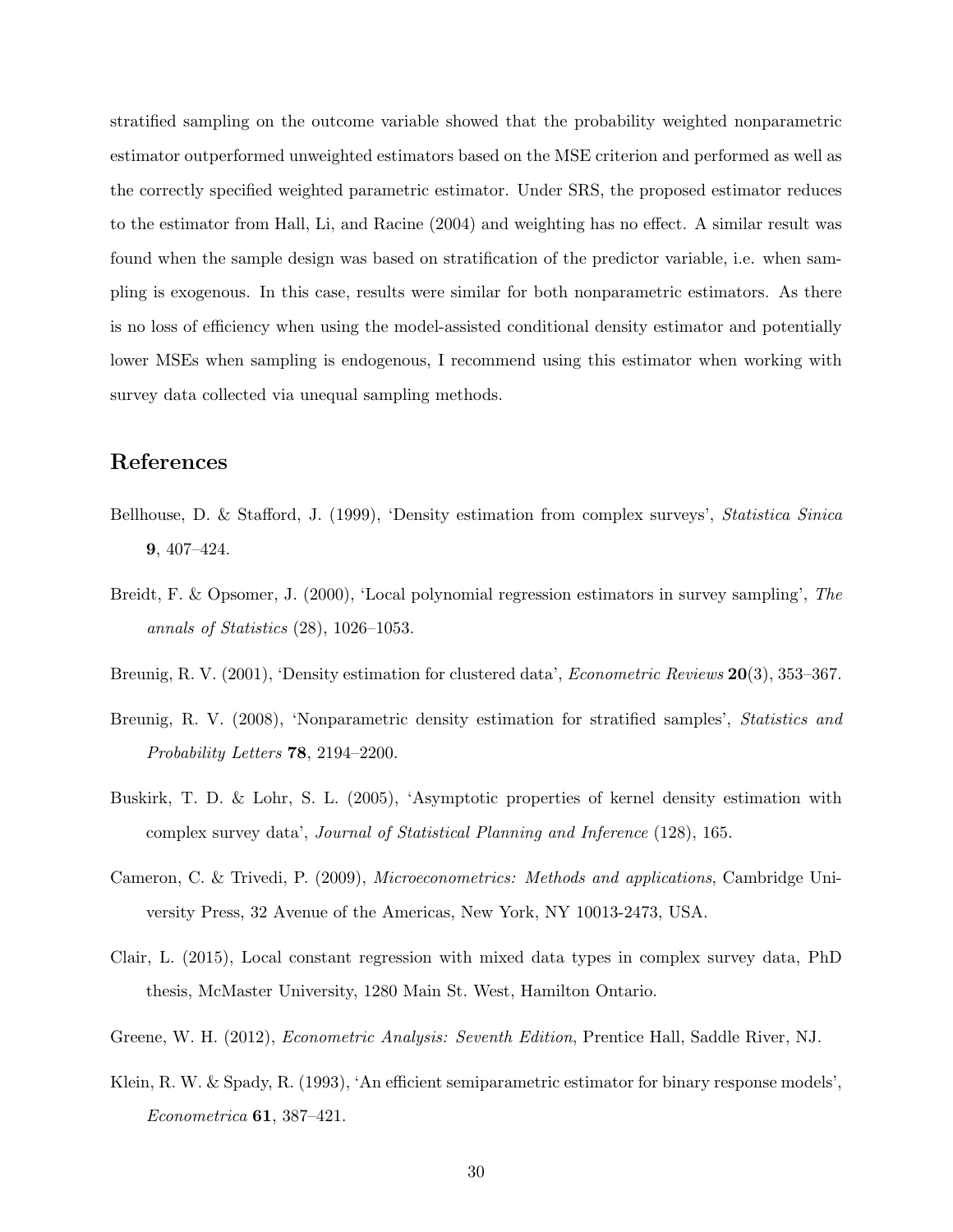- Li, T. & Yang, H. (2016), 'Inverse probability weighted estimators for single-index models with missing covariates', Communications in Statistics-theory and Methods 45(5), 1199–1214.
- Magee, L., Robb, A. & Burbidge, J. (1998), 'On the use of sampling weights when estimating regression models with survey data', Journal of Econometrics 84, 251–271.
- McLeod, L. (2011), 'A nonparametric vs. latent class model of general practitioner utilization: Evidence from canada', Journal of Health Economics 30(6), 1261–1279.
- Racine, J. S., Li, Q. & Zhu, X. (2004), 'Kernel estimation of multivariate conditional distributions', Annals of Economics and Finance 5, 211–235.
- Sánchez-Borrego, I., Opsomer, J., Rueda, M. & Arcos, A. (2014), 'Nonparametric estimation with mixed data types in survey sampling', Rev Mat Complut (27), 685–700.
- Silverman, B. (1986), Density Estimation for Statistics and Data analysis, Chapman and Hall, London, England.
- Solon, G., Haider, S. J. & Wooldridge, J. (2013), What are we weighting for?, Working Paper 18859, National Bureau of Economic Research, 1050 Massachusetts Avenue, Cambridge, MA 02138.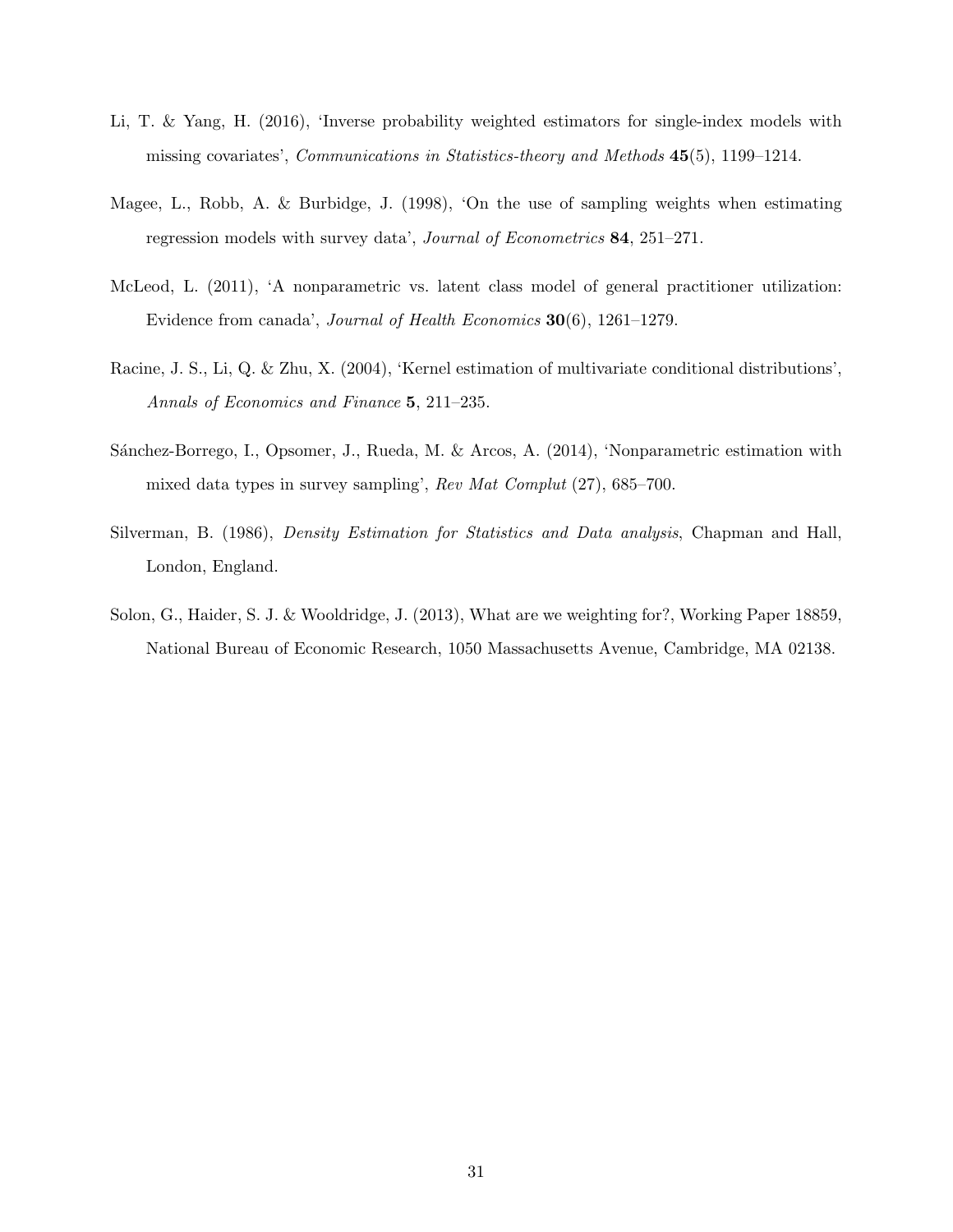# 7 Proofs

## 7.1 Proof of Theorem 3.1

The following proof follows similar steps as in Li and Racine (2007, p.157). To simplify notation, I use (s.o.) to denote terms of smaller orders, or terms independent of  $\gamma$ .

To derive the asymptotic MSE of  $\hat{g}(y|x)$ , first look at the difference  $\hat{g}(y|x) - g(y|x)$ :

$$
\hat{g}(y|x) - g(y|x) = \frac{\left[\hat{g}(y|x) - g(y|x)\right]\hat{f}(y|x)}{f(\hat{y}|x)}
$$

$$
= \frac{\hat{m}(y,x)}{\hat{f}(x)} \tag{7.1}
$$

where  $\hat{m}(y,x) = [\hat{g}(y|x) - g(y|x)]\hat{f}(y|x) = \hat{f}(y,x) - g(y|x)\hat{f}(x)$ . Denoting  $z = (y,x)$  such that  $f(z) = f(y, x)$ , take the expectation under the combined inference method of the numerator in  $(7.1):$ 

$$
E_C(\hat{m}(y|x)) = E_C(\hat{f}(z)) - g(y|x)E_C(\hat{f}(x)).
$$
\n(7.2)

It is easiest to look at the two expectations on the right hand side of (7.2) separately. First, look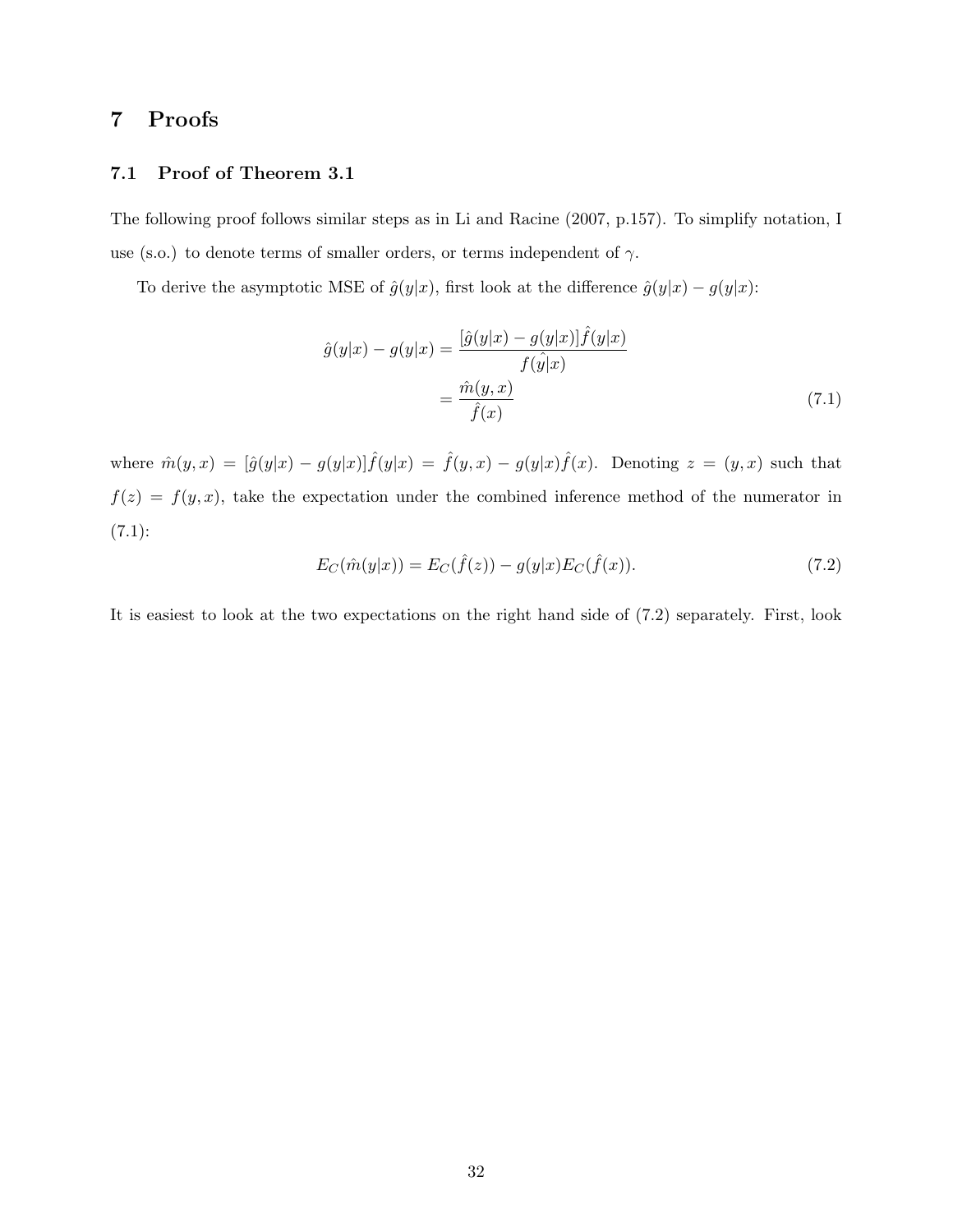at  $E[\hat{f}(z)]$ :

$$
E_C(\hat{f}(z)) = E_{\xi} \{ E_P(\hat{f}(z)) | \pi \} | z \} = E_M \left\{ E_P \left( \sum_{i \in S} \pi^{-1} K_{h, iz} \right) \middle| z \right\}
$$
  
\n
$$
= E_M \left\{ E_P \left( N^{-1} \sum_{i=1}^N \pi^{-1} \mathbf{1}(i \in S) K_{h, iz} \right) \middle| z \right\}
$$
  
\n
$$
= E_M \left\{ N^{-1} \sum_{i=1}^N \pi^{-1} E(\mathbf{1}(i \in S) | \pi) K_{h, iz} \middle| z \right\}
$$
  
\n
$$
= E_M \left( N^{-1} \sum_{i=1}^N \pi_i^{-1} \pi_i K_{h, iz} \right)
$$
  
\n
$$
= E_M \left( N^{-1} \sum_{i=1}^N K_{h, iz} \right)
$$
  
\n
$$
= E_M(K_{\gamma, z}) \text{ (because of i.i.d. in the population)}
$$

$$
= \sum_{t^{d} \in \mathcal{D}} \int_{\mathbf{R}^{q}} \prod_{s=1}^{q} h_{s}^{-1} w\left(\frac{t_{s} - z_{s}}{h_{s}}\right) \prod_{s=1}^{r} \lambda_{s}^{1(t_{s} \neq z_{s})} f(t^{c}, t^{d}) dt^{c}
$$
  
\n
$$
= \int_{\mathbf{R}^{q}} \prod_{s=1}^{q} w(v_{s}) f(z^{c} + hv_{s}, z^{d}) dv_{s} + \sum_{t^{d} \in \mathcal{D}} \mathbf{1}(t^{d}, z^{d}) \lambda_{s} \int_{\mathbf{R}^{q}} \prod_{s=1}^{q} w(v_{s}) f(z^{c} + hv_{s}, t^{d}) dv_{s}
$$
  
\n
$$
= f(z) + \frac{\kappa_{2}}{2} \sum_{s=1}^{q} h_{s}^{2} f_{ss}(z) + \sum_{s=1}^{r} \sum_{t^{d} \in \mathcal{D}} \mathbf{1}(t^{d}, z^{d}) f(z^{c}, t^{d}) \lambda_{s} + O\left(\sum_{s=1}^{q} h_{s}^{2} + \sum_{s=1}^{r} \lambda_{s}\right), \quad (7.3)
$$

where  $K_{\gamma z} = \prod_{s=1}^q h_s^{-1} k((t_s - z_s)/h_s) \prod_{s=1}^r \lambda_s^{1(t_s \neq z_s)} f(t^c, t^d)$  and  $\mathbf{1}_s(z^d, t^d) = \mathbf{1}_s(z^d_s \neq t^d_s) \prod_{s=1}^r \lambda_s^{1(t_s \neq z_s)} f(t^s, t^d)$  $s' \neq s$  $\mathbf{1}_s(z_s^d=$  $t_s^d$ ). Using a derivation similar to that in Li and Racine (2007, p. 157), it can be shown that:

$$
E[\hat{f}(x)] = f(x) + \frac{\kappa_2}{2} \sum_{s=q_y+1}^{q} h_s^2 f_{ss}(x) + \sum_{s=r_y+1}^{r} \sum_{u^d \in \mathcal{D}_x} \mathbf{1}(u^d, x^d) f(x^c, u^d) \lambda_s + O\left(\sum_{s=1}^{q} h_s^2 + \sum_{s=1}^{r} \lambda_s\right). \tag{7.4}
$$

Combining (7.1), (7.3), and (7.4), and using the fact that  $\hat{f}(x) = f(x) + op(1)$ , the bias of  $\hat{g}(y|x)$  is given by:

$$
Bias[\hat{g}(y|x)] = \sum_{s=1}^{q} h_s^2 B_{1s}(z) + \sum_{s=1}^{r} \lambda_s^2 B_{1s}(z) + O\left(\sum_{s=1}^{q} h_s^2 + \sum_{s=1}^{r} \lambda_s\right),\tag{7.5}
$$

where

$$
B_{1s}(z) = \begin{cases} (1/2)\kappa_2 f_{ss}(y, x) / f(x) & \text{if } s = 1, ..., q_y \\ (1/2)\kappa_2 [f_{ss}(y, x) - f_{ss}(x)g(y|x)] / f(x) & s = q_y + 1, ..., q \end{cases}
$$
(7.6)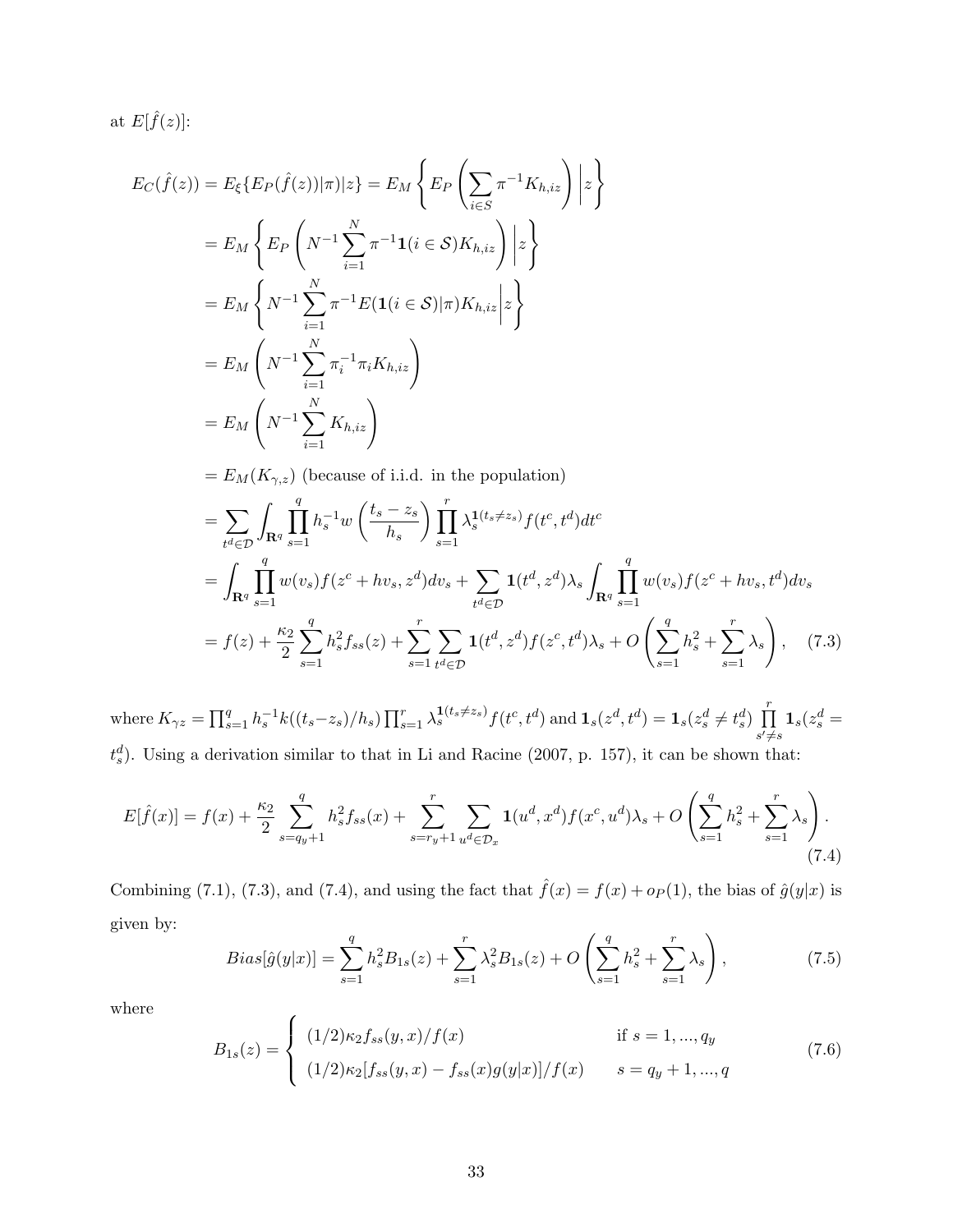and

$$
B_{2s}(z) = \begin{cases} \sum_{t^d \in \mathcal{D}} \mathbf{1}(t^d, z^d) f(z^c, t^d) & \text{if } s = 1, ..., r_y \\ \sum_{u^d \in \mathcal{D}_{\S}} \mathbf{1}(u^d, x^d) (f(z^c, y^d, u^d) - g(y|x) f(x^c, u^d)) & s = r_y + 1, ..., r \end{cases}
$$
(7.7)

Next, I need to derive the variance of  $\hat{g}(y|x)$  under the combined inference famework. Considering again the numerator in (7.1), I use the formula for the variance in Harms and Duchesne (2010):

$$
\text{var}_C(\hat{m}(y,x)) = \text{var}_{\xi}(E_P[\hat{m}(y,x)|\pi]|z) + E_{\xi}(\text{var}_P[\hat{m}(y,x)|\pi]|z). \tag{7.8}
$$

It is best to derive  $var_C(\hat{m}(y, x))$  by examining the items on the right hand side of (7.15) separately. First, look at  $\text{var}_{\xi}(E_P[\hat{m}(y,x)|\pi]|z)$ :

$$
\begin{split} \text{var}_{\xi}(E_{P}[\hat{m}(y,x)|\pi]) &= \frac{1}{N^{2}} \text{var}_{M} \left( E_{P} \left[ \left( \sum_{i=1}^{N} \pi_{i} \mathbf{1}(i \in \mathcal{S}) K_{\gamma z} - g(y|x) \sum_{i=1}^{N} \pi_{i} \mathbf{1}(i \in \mathcal{S}) K_{\gamma x} \right) |\pi \right] | z \right) \\ &= \frac{1}{N^{2}} \text{var}_{M} \left( \sum_{i=1}^{N} \left[ \left( K_{\gamma i,z} - g(y|x) \right) K_{\gamma i,x} \right] \right) \\ &= \frac{1}{N} \{ E_{M} \left[ \left( K_{\gamma z} - g(y|x) \right) K_{\gamma x} \right]^{2} - \left[ E_{\xi} \left( \left( K_{\gamma z} - g(y|x) \right) K_{\gamma x} \right) \right]^{2} \}, \end{split} \tag{7.9}
$$

where  $K_{\gamma x} = \prod$ q  $s=1$  $h_s^{-1}k((u_s - x_s)/h_s) \prod_1^r$  $s=1$  $\lambda_s^{\mathbf{1}(t_s \neq x_s)} f(u^c, t^d)$ . Isolating the second term on the right hand side of (7.9):

$$
[E_{\xi}((K_{\gamma z} - g(y|x))K_{\gamma x})]^2 = \frac{1}{N}[E_{\xi}(K_{\gamma z}) - g(y|x)E_{\xi}(K_{\gamma x})]^2
$$
  

$$
= \frac{1}{N}\left[\sum_{s=1}^q h_s^2 B_{1s}(z) + \sum_{s=1}^r \lambda_s^2 B_{1s}(z) + O\left(\sum_{s=1}^q h_s^2 + \sum_{s=1}^r \lambda_s\right)\right]^2 \tag{7.10}
$$
  

$$
= O\left(\left(\sum_{s=1}^q h_s^2\right)^2 + \left(\sum_{s=1}^r \lambda_s\right)^2\right). \tag{7.11}
$$

 $s=1$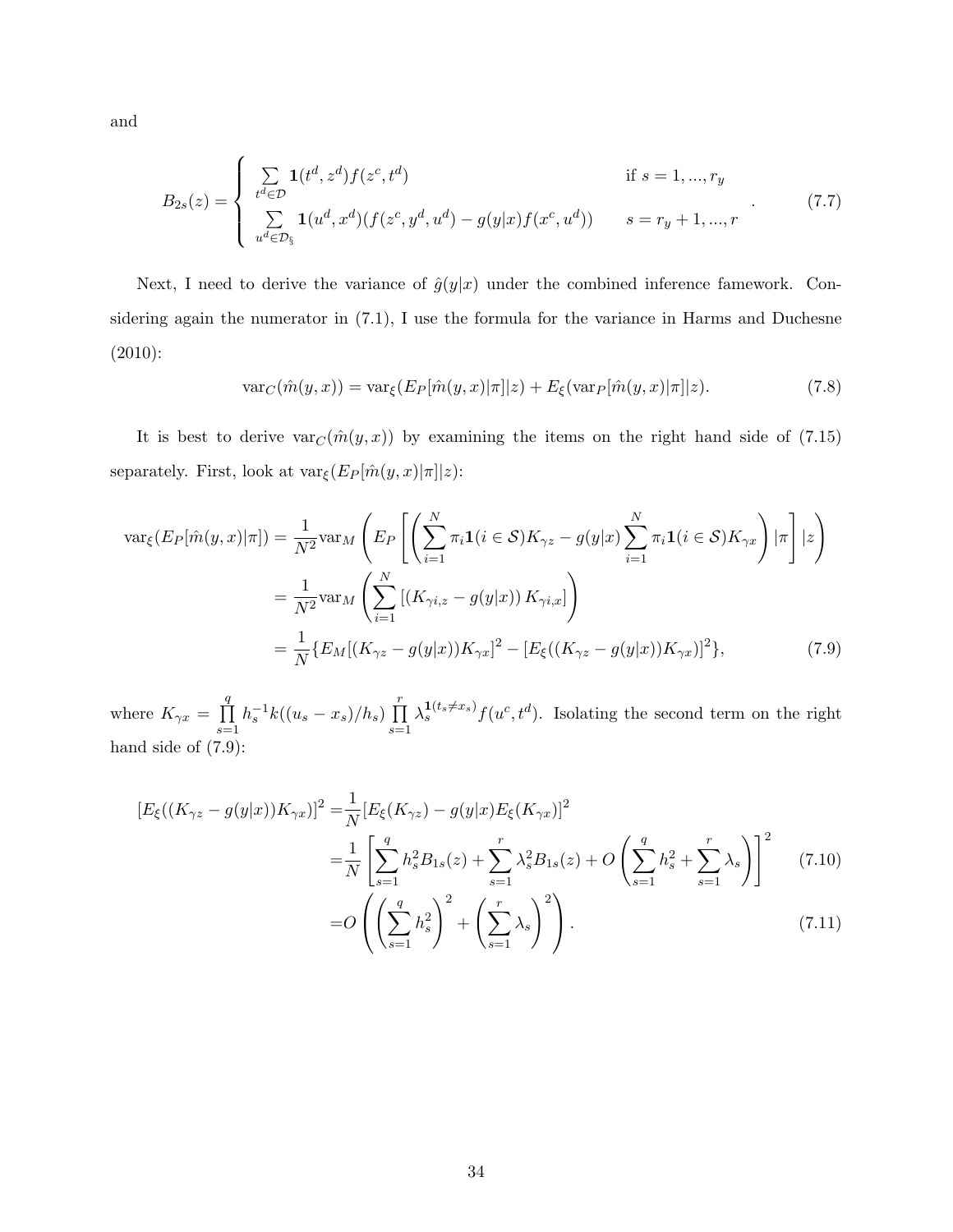The RHS of equation (7.9) then becomes:

$$
\frac{1}{N}E_M[(K_{\gamma y} - g(y|x))K_{\gamma x}]^2 - [E_{\xi}((K_{\gamma y} - g(y|x))K_{\gamma x})]^2
$$
\n
$$
= \frac{1}{N}E_M\left[\prod_{s=1}^q \frac{1}{h_s} w\left(\frac{t_s^c - z_s^c}{h_s}\right) \prod_{s=1}^r \lambda_s^{1(t_s^d \neq z_s^d)} - g(y|x) \prod_{s=1}^{q_x} \frac{1}{h_{x,s}} w\left(\frac{u_s^c - x_s^c}{h_{x,s}}\right) \prod_{s=1}^{r_x} \lambda_s^{1(u_s^d \neq x_s^d)}\right]^2
$$
\n
$$
+ O\left(\sum_{s=1}^q h_s^2 + \sum_{s=1}^r \lambda_s\right)
$$
\n
$$
= \frac{1}{N}E_{\xi}(K_{\gamma z}^2 - [g(y|x)]^2 K_{\gamma x}^2) + O\left(\sum_{s=1}^q h_s^2 + \sum_{s=1}^r \lambda_s\right)
$$
\n
$$
= \frac{1}{N} \sum_{t^d \in D} \int K_{\gamma z}^2 f(t^c, t^d) dt^c - [g(y|x)]^2 \sum_{u^d \in D_x} \int K_{\gamma x}^2 f(u^c, u^d) du^c + O\left(\sum_{s=1}^q h_s^2 + \sum_{s=1}^r \lambda_s\right)
$$
\n
$$
= \frac{1}{N} \int_{\mathbf{R}^q} \prod_{s=1}^q \frac{1}{h_s} w^2(v_s) f(z^c + hv, z^d) dv_s + O\left(\left(N \prod_{s=1}^q h_s\right)^{-1} \left(\sum_{s=1}^q h_s^2 + \sum_{s=1}^r \lambda_s\right)\right).
$$
\n(7.12)

Therefore, the first element on the RHS of (7.15) is:

$$
\text{var}_{\xi}(E_P[\hat{m}(y,x)|\pi]|z) = \frac{\kappa^q f(y,x)}{N \prod_{s=1}^q h_s} + (s.o.). \tag{7.13}
$$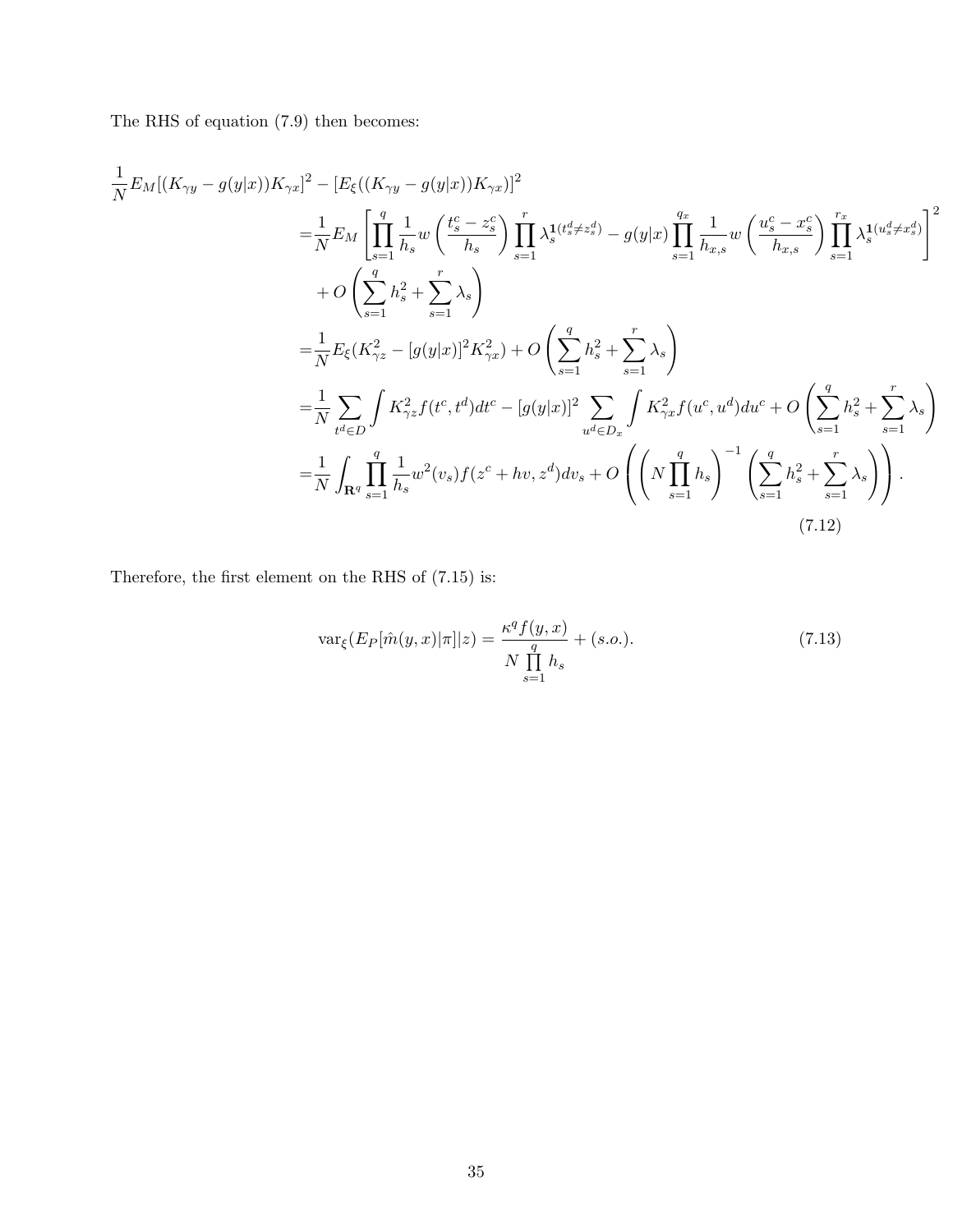Looking now at the second term on the RHS of (7.15):

$$
E_{\xi}\{\text{var}_{P}[\hat{m}(y,x)|\pi]|z\} = E_{M}\left\{\frac{1}{N^{2}}\text{var}_{P}\left\{\sum_{i=1}^{N}[(K_{\gamma i,y}-g(y|x))\pi_{i}\mathbf{1}(i \in S)K_{\gamma i,x}]\bigg|\pi\right\}|z\right\}
$$
  
\n
$$
= E_{M}\left\{\frac{1}{N^{2}}\sum_{i=1}^{N}\sum_{j=1}^{N}(K_{\gamma i,y}-g(y|x))(K_{\gamma j,y}-g(y|x))
$$
  
\n
$$
\pi_{i}^{-1}\pi_{j}^{-1}\text{var}_{P}\{\mathbf{1}(i \in S)\}K_{\gamma i,x}K_{\gamma j,x}\right\}
$$
  
\n
$$
= \frac{1}{N^{2}}E_{M}\left\{\sum_{i=1}^{N}(K_{\gamma i,y}-g(y|x))^{2}\frac{1-\pi_{i}}{\pi_{i}} + \sum_{i=1}^{N}\sum_{j\neq i}(K_{\gamma i,y}-g(y|x))(K_{\gamma j,y}-g(y|x))\frac{\pi_{ij}-\pi_{i}\pi_{j}}{\pi_{i}\pi_{j}}K_{\gamma i,x}K_{\gamma j,x}\right\}
$$
  
\n
$$
= \frac{1}{N^{2}}E_{M}\left\{\sum_{i=1}^{N}\frac{1-\pi_{i}}{\pi_{i}}K_{\gamma i,z}^{2}\right\} + (s.o.)
$$
  
\n
$$
= \frac{\kappa^{q}f(y,x)}{N^{2}}\sum_{s=1}^{N}\frac{1-\pi_{i}}{\pi_{i}} + (s.o.).
$$
  
\n(7.14)

Combining (7.13) and (7.14) gives the asymptotic pointwise variance of  $\hat{m}(y, x)$ :

$$
\text{var}_C(\hat{m}(y,x)) = \frac{1}{nh_1...h_q} (\Delta + Q)\kappa^q f(y,x). \tag{7.15}
$$

Consider now the variance of the difference  $\hat{g}(y|x) - g(y|x)$  under the combined framework:

$$
\begin{split} \text{var}_C(\hat{g}(y|x) - g(y|x)) &= \frac{1}{[f(x)]^2} \text{var}_C(\hat{m}(y,x)) \\ &= \frac{1}{nh_1...h_q} (\Delta + Q) \kappa^q g(y|x) [f(x)]^{-1}. \end{split} \tag{7.16}
$$

Equations (7.5) and (7.16) complete the proof.

## 7.2 Proof of Theorem 3.2

In order to prove the aysymptotic normality of  $\hat{g}(x)$ , I make use of the following theorem taken from the statistical appendix in Li and Racine (2007).

**Theorem 7.1** (Liapunov Double Array Central Limit Theorem). Let  $\{Z_{n,i}\}\$  be a sequence of inde-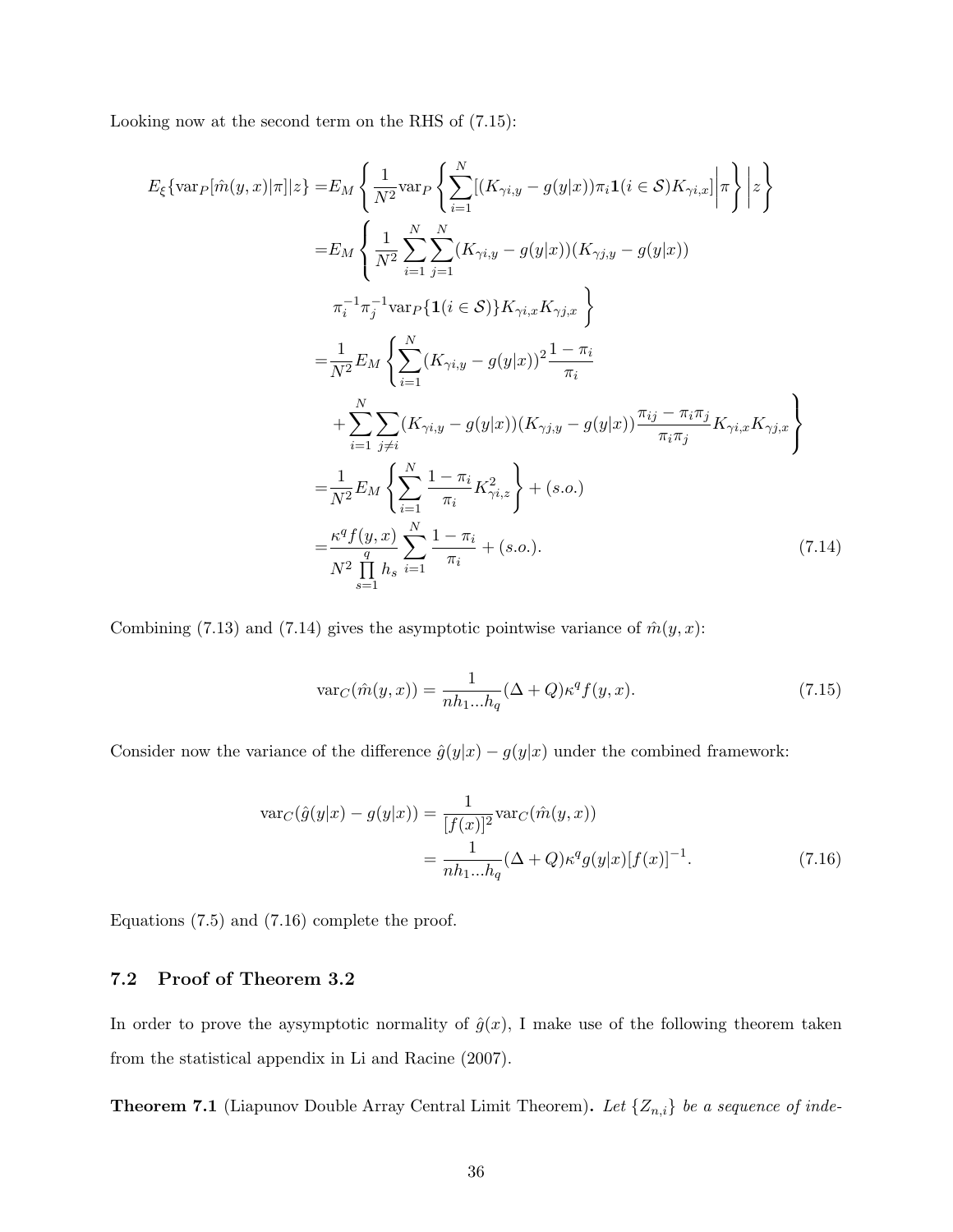pendent (double array) random variables with  $E|Z_{n,i}|^{2+\delta} < \infty$  for some  $\delta > 0$ . Let  $S_n = \sum_{i=1}^n Z_{n,i}$ , and  $\sigma_n^2 = var(S_n) = \sum_{i=1}^n \sigma_{n,i}$ . If  $\sigma_n^2 = \sigma^2 + o(1)$ , and

$$
\lim_{n \to \infty} \sum_{i=1}^{n} E|(Z_{n,i} - E(Z_{n,i}))|^{2+q} = 0 \text{ for some } \delta > 0,
$$
\n(7.17)

then

$$
\sigma_n^{-1}(S_n - E(S_n)) = \sigma_n^{-1} \sum_{i=1}^n [(Z_{n,i} - E(Z_{n,i})] \stackrel{d}{\to} N(0, 1).
$$
\n(7.18)

I first show the asymptotic normality of  $\hat{m}(y, x)$  which leads to the result for  $\hat{g}(y|x)$ . Using (7.3) and (7.4):

$$
\sqrt{Nh_{1}...h_{q}} \left\{ \hat{m}(y,x) - m(y,x) - \sum_{s=1}^{q} h_{s}^{2} B_{1s}(z) - \sum_{s=1}^{r} \lambda_{s}^{2} B_{1s}(z) \right\}
$$
  
\n
$$
= \sqrt{Nh_{1}...h_{q}} \{ \hat{m}(y,x) - E[\hat{m}(y,x)] \}
$$
  
\n
$$
+ \sqrt{Nh_{1}...h_{q}} \left\{ E[\hat{m}(y,x)] - m(y,x) - \sum_{s=1}^{q} h_{s}^{2} B_{1s}(z) - \sum_{s=1}^{r} \lambda_{s}^{2} B_{1s}(z) \right\}
$$
  
\n
$$
= \sqrt{Nh_{1}...h_{q}} \{ \hat{m}(y,x) - E[\hat{m}(y,x)] \} + O\left(\sqrt{Nh_{1}...h_{q}} \left(\sum_{s=1}^{q} h_{s}^{2} + \sum_{s=1}^{q} \lambda_{s}\right) \right)
$$
  
\n
$$
= \sqrt{Nh_{1}...h_{q}} [\hat{m}(y,x) - E(\hat{m}(y,x))] + o(1)
$$
  
\n
$$
= \sum_{i=1}^{N} Z_{N,i} + o(1), \qquad (7.19)
$$

where  $Z_{N,i} = (\sqrt{N h_1 ... h_q})^{-1} [\pi^{-1} \mathbf{1}(i \in S)(K_{\gamma, iy} - g(y|x)) K_{\gamma, ix} - E(\pi^{-1} \mathbf{1}(i \in S)(K_{\gamma, iy} - g(y|x)) K_{\gamma, ix}].$ To apply the Liapunov Central Limit Theorem, take the expectation of of the absolute value of  $Z_{N,i}$ raised to the power of  $2 + \delta$ , where  $\delta$  is some constant and  $\delta > 0$ :

$$
E|Z_{N,i}|^{2+q} = (\sqrt{Nh_{1}...h_q})^{-(2+q)} E[\pi^{-1}\mathbf{1}(i \in S)(K_{\gamma, iy} - g(y|x))K_{\gamma, ix} - E(\pi^{-1}\mathbf{1}(i \in S)(K_{\gamma, iy} - g(y|x))K_{\gamma, ix})]^{2+q}.
$$
\n(7.20)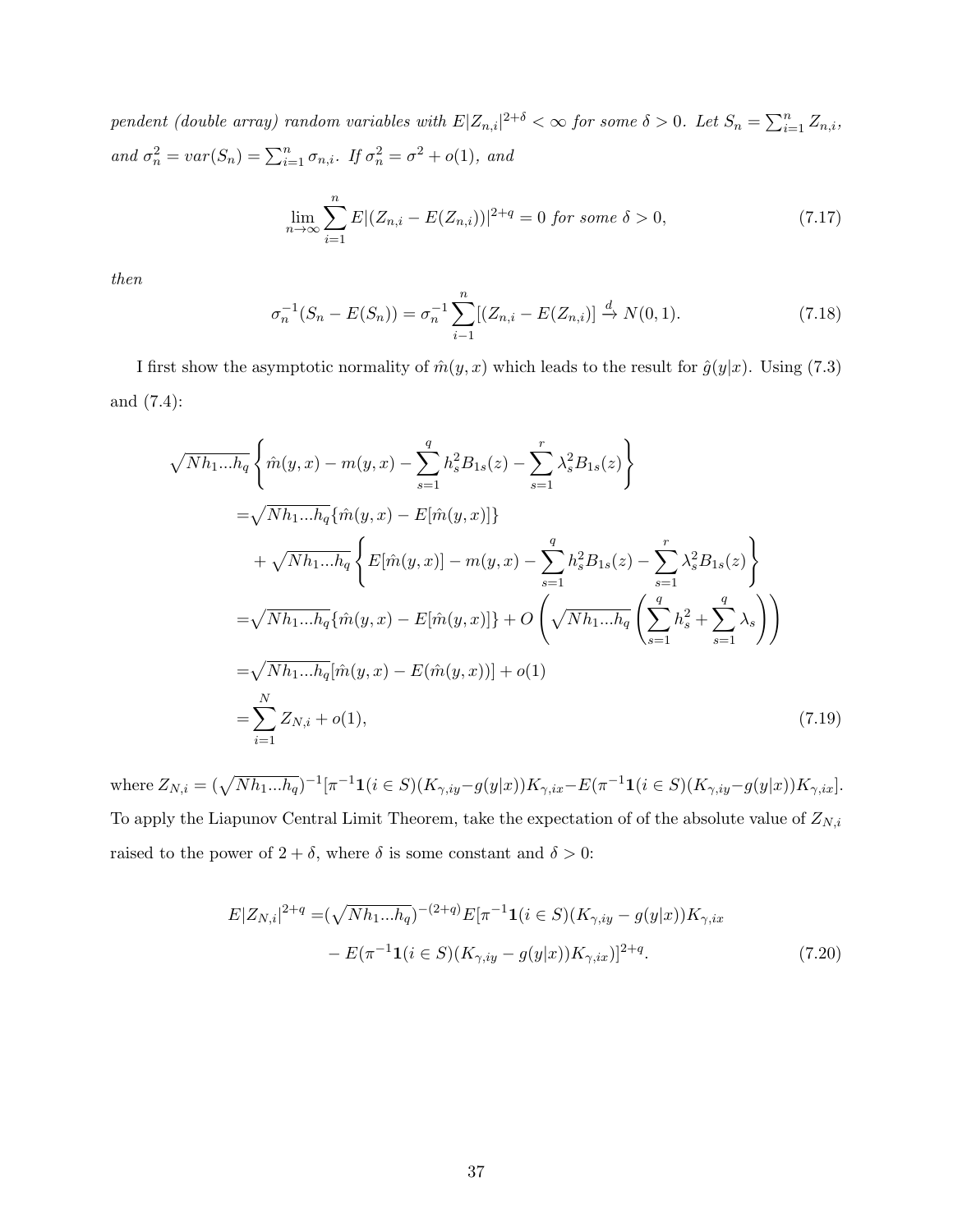Applying the Cr inequality and using the result from (7.15):

$$
E|Z_{N,i}|^{2+q} \le \frac{2^{1+q}E[\pi^{-1}\mathbf{1}(i \in S)(K_{\gamma,iy} - g(y|x))K_{\gamma,ix}]^{2+q}}{(\sqrt{Nh_1...h_q})^{2+q}}
$$
  
=  $o(1)$  (7.21)

and

$$
\sum_{i=1}^{N} Z_{N,i} \xrightarrow{d} N(0, (\Delta + Q)\kappa^{q} f(z)).
$$
\n(7.22)

Combining this result with  $\hat{f}(x) - f(x) = o_P(1)$ :

$$
\sqrt{Nh_{1}...h_{q}} \left\{ \hat{g}(y|x) - g(y|x) - \sum_{s=1}^{q} h_{s}^{2} B_{1s}(z) - \sum_{s=1}^{r} \lambda_{s}^{2} B_{1s}(z) \right\}
$$
  
\n
$$
\equiv \sqrt{Nh_{1}...h_{q}} \left\{ \hat{m}(y,x) - \hat{f}(x) \left[ \sum_{s=1}^{q} h_{s}^{2} B_{1s}(z) + \sum_{s=1}^{r} \lambda_{s}^{2} B_{1s}(z) \right] \right\} / \hat{f}(x)
$$
  
\n
$$
= \sqrt{Nh_{1}...h_{q}} \left\{ \hat{m}(y,x) - f(x) \left[ \sum_{s=1}^{q} h_{s}^{2} B_{1s}(z) + \sum_{s=1}^{r} \lambda_{s}^{2} B_{1s}(z) \right] \right\} / f(x) + op(1)
$$
  
\n
$$
\stackrel{d}{\rightarrow} \frac{1}{f(x)} N(0, (\Delta + Q)\kappa^{q} f(z)) = N(0, (\Delta + Q)\kappa^{q} g(y|x) / f(x)) \tag{7.23}
$$

## 8 Tables

Table 1: Strata Borders for Endogeneous and Exogeneous Sampling Schemes

| Sample Criterion Strata Border |                                                  | Sample Size |
|--------------------------------|--------------------------------------------------|-------------|
| $y^*$                          | $y^* = 0$                                        | n/4         |
|                                | $y^* = 1$                                        | 3n/4        |
| $\boldsymbol{x}$               | $x \leq \%15$ quantile                           | 5n/10       |
|                                | %15 quantile $\langle x \leq \sqrt{85}$ quantile | 2n/10       |
|                                | $x > \%$ 85 quantile                             | 3n/10       |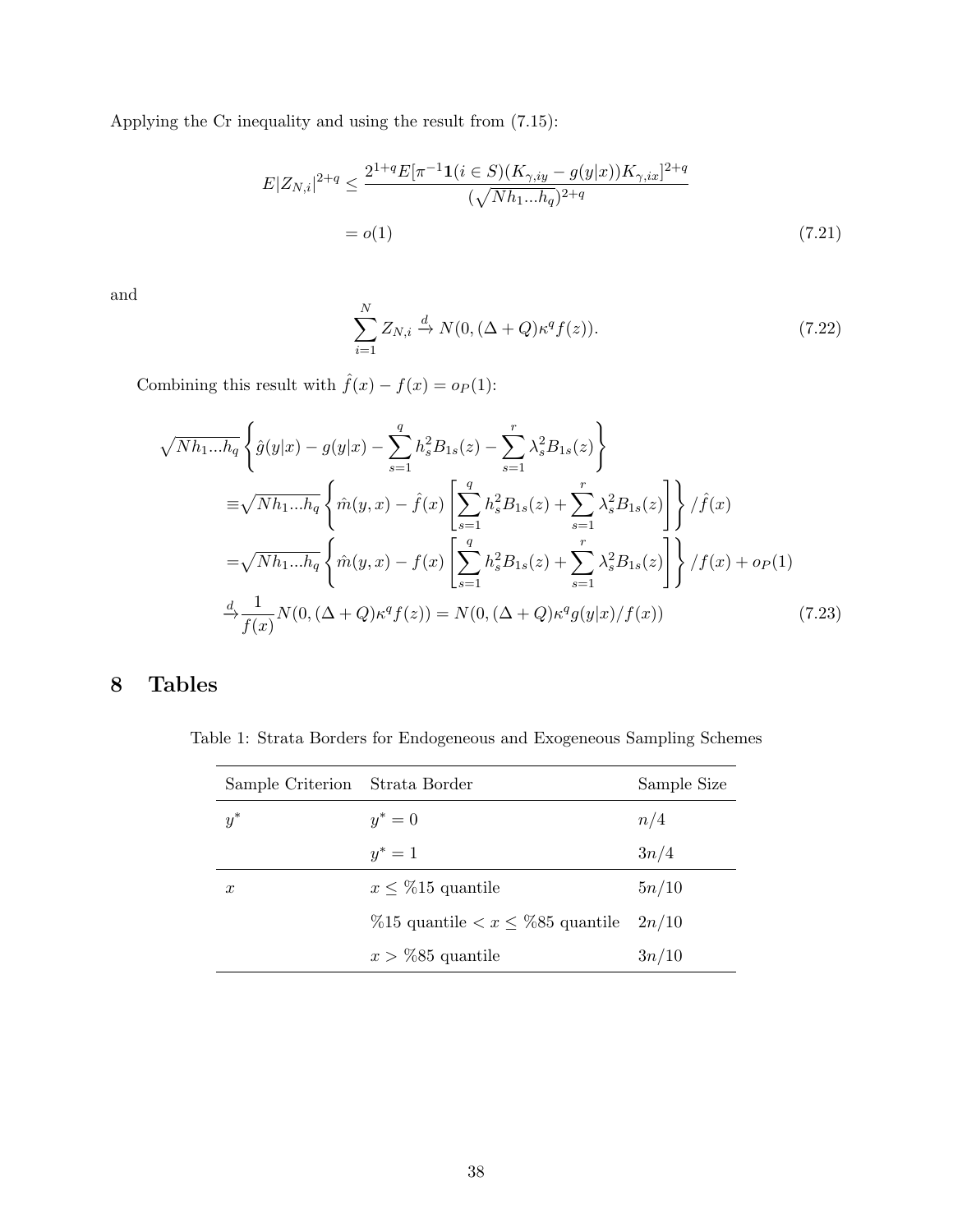| $\, n$ | $\sigma_{yx}$ | MSE[WKPDF] | MSE[KPDF] | MSE[WP]  | MSE[UP]  |
|--------|---------------|------------|-----------|----------|----------|
| 200    | 0.25          | 0.0587     | 0.0601    | 0.0583   | 0.0583   |
|        |               | (0.0036)   | (0.0044)  | (0.0104) | (0.0104) |
| 200    | 0.50          | 0.0481     | 0.0497    | 0.0481   | 0.0481   |
|        |               | (0.0034)   | (0.0044)  | (0.0090) | (0.0090) |
| 200    | 0.75          | 0.0349     | 0.0363    | 0.0349   | 0.0349   |
|        |               | (0.0031)   | (0.0037)  | (0.0042) | (0.0042) |
|        |               |            |           |          |          |
| 500    | 0.25          | 0.0574     | 0.0583    | 0.0570   | 0.0570   |
|        |               | (0.0020)   | (0.0025)  | (0.0066) | (0.0066) |
| 500    | 0.50          | 0.0474     | 0.0483    | 0.0473   | 0.0473   |
|        |               | (0.0021)   | (0.0025)  | (0.0053) | (0.0053) |
| 500    | 0.75          | 0.0341     | 0.0345    | 0.0341   | 0.0341   |
|        |               | (0.0018)   | (0.0020)  | (0.0027) | (0.0027) |
|        |               |            |           |          |          |
| 1000   | 0.25          | 0.0572     | 0.0579    | 0.0572   | 0.0572   |
|        |               | (0.0015)   | (0.0017)  | (0.0047) | (0.0047) |
| 1000   | 0.50          | 0.0472     | 0.0477    | 0.0472   | 0.0472   |
|        |               | (0.0014)   | (0.0017)  | (0.0039) | (0.0039) |
| 1000   | 0.75          | 0.0339     | 0.0343    | 0.0338   | 0.0338   |
|        |               | (0.0012)   | (0.0014)  | (0.0020) | (0.0020) |
|        |               |            |           |          |          |

Table 2: Median and MAD MSE values for WKPDF, KPDF, Weighted Probit, and Unweighted Probit Models Under Simple Random Sampling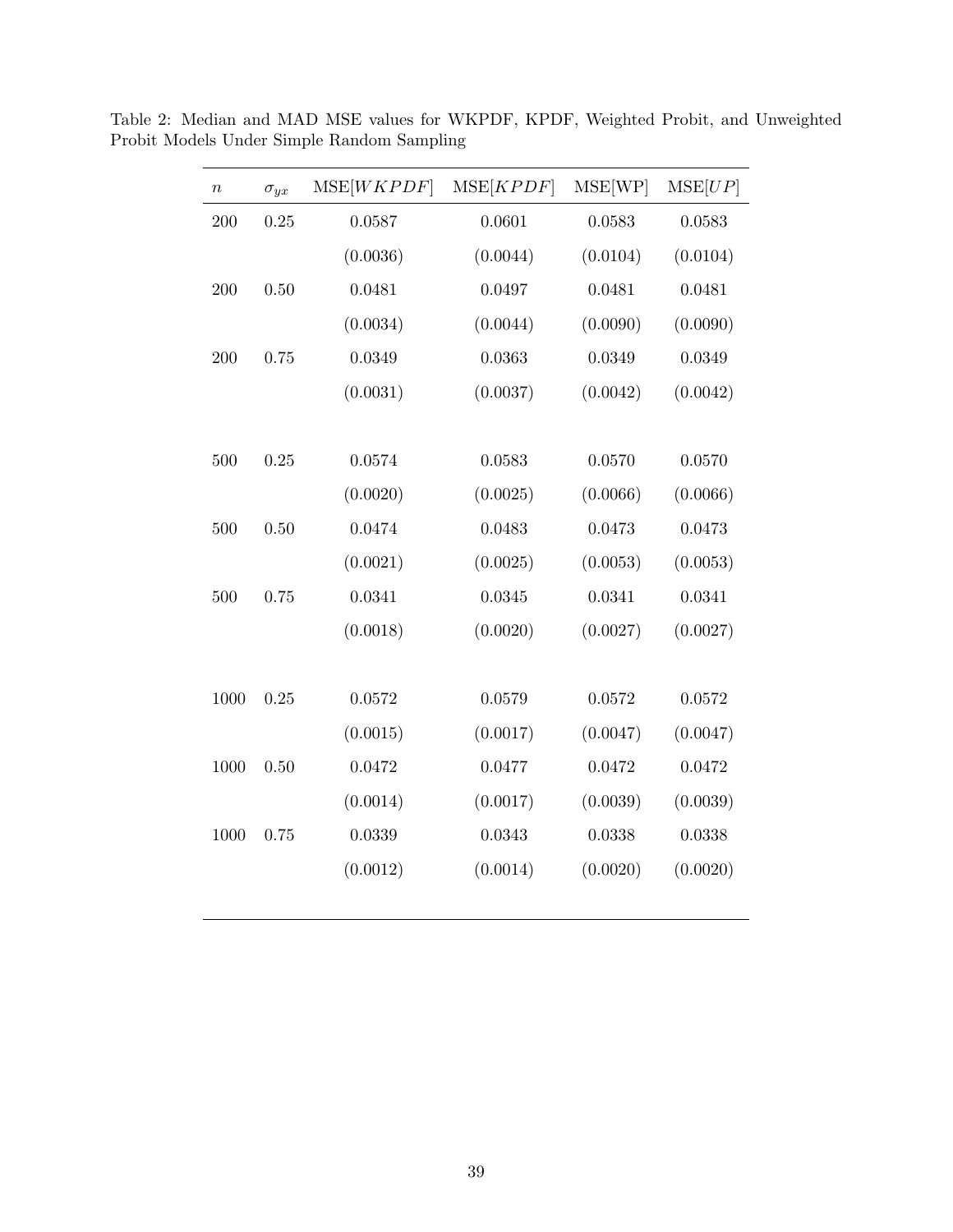| $\, n$ | $\sigma_{yx}$ | MSE[WKPDF] | MSE[KPDF] | MSE[WP]  | MSE[UP]  |
|--------|---------------|------------|-----------|----------|----------|
| 200    | 0.25          | 0.0584     | 0.1680    | 0.0587   | 0.2246   |
|        |               | (0.0037)   | (0.0056)  | (0.0038) | (0.0063) |
| 200    | 0.50          | 0.0485     | 0.1506    | 0.0484   | 0.1971   |
|        |               | (0.0034)   | (0.0056)  | (0.0036) | (0.0063) |
| 200    | 0.75          | 0.0347     | 0.1119    | 0.0351   | 0.1331   |
|        |               | (0.0030)   | (0.0059)  | (0.0032) | (0.0065) |
|        |               |            |           |          |          |
| 500    | 0.25          | 0.0579     | 0.1703    | 0.0576   | 0.2242   |
|        |               | (0.0021)   | (0.0033)  | (0.0025) | (0.0037) |
| 500    | 0.50          | 0.0479     | 0.1517    | 0.0476   | 0.1966   |
|        |               | (0.0022)   | (0.0034)  | (0.0024) | (0.0037) |
| 500    | 0.75          | 0.0340     | 0.1131    | 0.0343   | 0.1332   |
|        |               | (0.0018)   | (0.0037)  | (0.0019) | (0.0040) |
|        |               |            |           |          |          |
| 1000   | 0.25          | 0.0575     | 0.1710    | 0.0571   | 0.2238   |
|        |               | (0.0016)   | (0.0023)  | (0.0021) | (0.0027) |
| 1000   | 0.50          | 0.0474     | 0.1520    | 0.0472   | 0.1967   |
|        |               | (0.0015)   | (0.0025)  | (0.0017) | (0.0026) |
| 1000   | 0.75          | 0.0339     | 0.1138    | 0.0339   | 0.1332   |
|        |               | (0.0013)   | (0.0025)  | (0.0013) | (0.0029) |
|        |               |            |           |          |          |

Table 3: Median and MAD MSE values for WKPDF, KPDF, Weighted Probit, and Unweighted Probit Models Under Endogeneous Sampling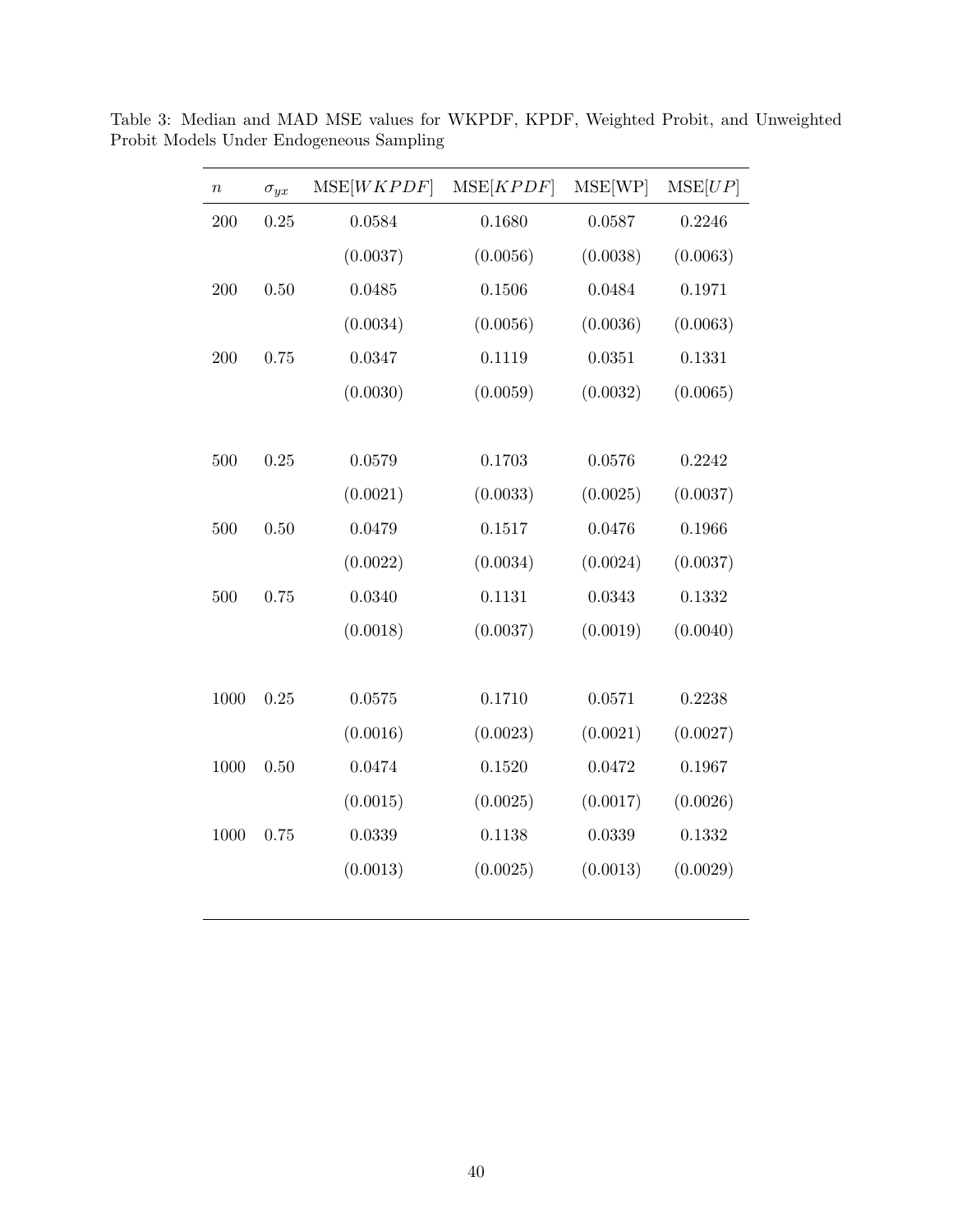Table 4: 95 Percent Confidence Interval of MSE for WKPDF, KPDF, Weighted Probit, and Unweighted Probit Models Under Endogeneous Sampling

|               |            |          | MSE[WKPDF] | MSE[KPDF] |         | MSE[WP]  |          | MSE[UP] |         |  |
|---------------|------------|----------|------------|-----------|---------|----------|----------|---------|---------|--|
| $\sigma_{yx}$ | $\, n$     | Lower    | Upper      | Lower     | Upper   | Lower    | Upper    | Lower   | Upper   |  |
| 0.25          | <b>200</b> | 0.059126 | 0.060076   | 0.16814   | 0.16925 | 0.058834 | 0.059587 | 0.22426 | 0.22535 |  |
| 0.25          | 500        | 0.057918 | 0.058376   | 0.16992   | 0.17053 | 0.057486 | 0.057954 | 0.22375 | 0.22441 |  |
| 0.25          | 1000       | 0.057451 | 0.057740   | 0.17062   | 0.17104 | 0.057033 | 0.057418 | 0.22359 | 0.22407 |  |
|               |            |          |            |           |         |          |          |         |         |  |
| 0.50          | 200        | 0.048984 | 0.049805   | 0.15070   | 0.15182 | 0.048482 | 0.049167 | 0.19667 | 0.19778 |  |
| 0.50          | 500        | 0.048017 | 0.048466   | 0.15154   | 0.15216 | 0.047480 | 0.047916 | 0.19646 | 0.19715 |  |
| 0.50          | 1000       | 0.047392 | 0.047675   | 0.15197   | 0.15242 | 0.047092 | 0.047431 | 0.19642 | 0.19691 |  |
|               |            |          |            |           |         |          |          |         |         |  |
| 0.75          | 200        | 0.034972 | 0.035723   | 0.11157   | 0.11273 | 0.035111 | 0.035726 | 0.13272 | 0.13393 |  |
| 0.75          | 500        | 0.034078 | 0.034444   | 0.11295   | 0.11363 | 0.034201 | 0.034549 | 0.13294 | 0.13367 |  |
| 0.75          | 1000       | 0.033962 | 0.034196   | 0.11376   | 0.11423 | 0.033857 | 0.034110 | 0.13288 | 0.13343 |  |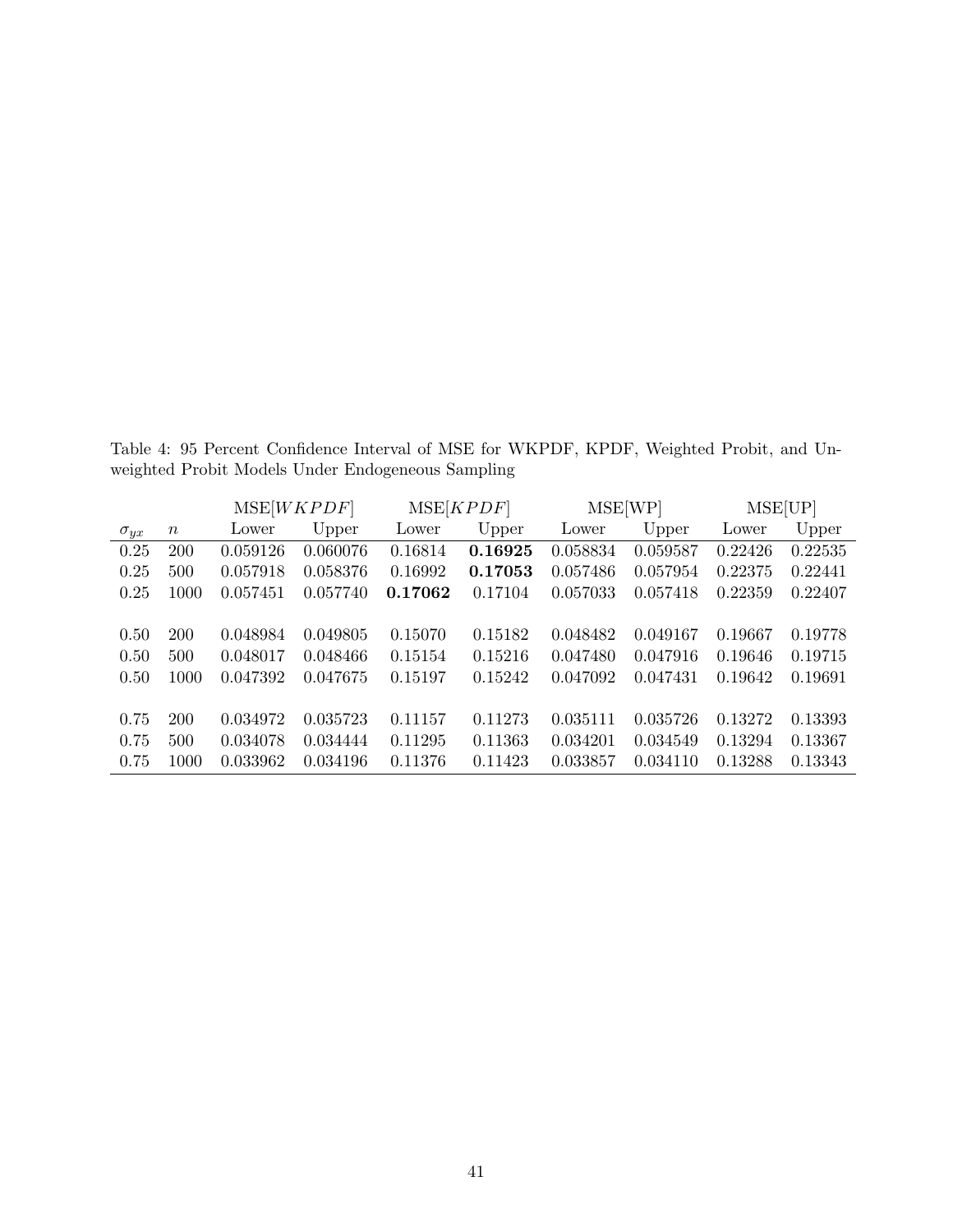| $\it n$ | $\sigma_{yx}$ | MSE[WKPDF] | MSE[KPDF] | MSE[WP]  | MSE[UP]  |
|---------|---------------|------------|-----------|----------|----------|
| 200     | 0.25          | 0.0579     | 0.0604    | 0.0591   | 0.0581   |
|         |               | (0.0036)   | (0.0047)  | (0.0160) | (0.0102) |
| 200     | 0.50          | 0.0481     | 0.0499    | 0.0500   | 0.0480   |
|         |               | (0.0030)   | (0.0041)  | (0.0137) | (0.0084) |
| 200     | 0.75          | 0.0347     | 0.0362    | 0.0366   | 0.0352   |
|         |               | (0.0029)   | (0.0038)  | (0.0059) | (0.0043) |
|         |               |            |           |          |          |
| 500     | 0.25          | 0.0574     | 0.0586    | 0.0576   | 0.0573   |
|         |               | (0.0019)   | (0.0025)  | (0.0106) | (0.0064) |
| 500     | 0.50          | 0.0474     | 0.0484    | 0.0479   | 0.0475   |
|         |               | (0.0019)   | (0.0025)  | (0.0090) | (0.0054) |
| 500     | 0.75          | 0.0338     | 0.0345    | 0.0349   | 0.0340   |
|         |               | (0.0017)   | (0.0019)  | (0.0039) | (0.0028) |
|         |               |            |           |          |          |
| 1000    | 0.25          | 0.0572     | 0.0577    | 0.0565   | 0.0568   |
|         |               | (0.0013)   | (0.0017)  | (0.0072) | (0.0045) |
| 1000    | 0.50          | 0.0471     | 0.0477    | 0.0471   | 0.0470   |
|         |               | (0.0014)   | (0.0016)  | (0.0064) | (0.0040) |
| 1000    | 0.75          | 0.0339     | 0.0343    | 0.0342   | 0.0338   |
|         |               | (0.0013)   | (0.0015)  | (0.0028) | (0.0020) |
|         |               |            |           |          |          |

Table 5: Median and MAD MSE values for WKPDF, KPDF, Weighted Probit, and Unweighted Probit Models Under Exogeneous Sampling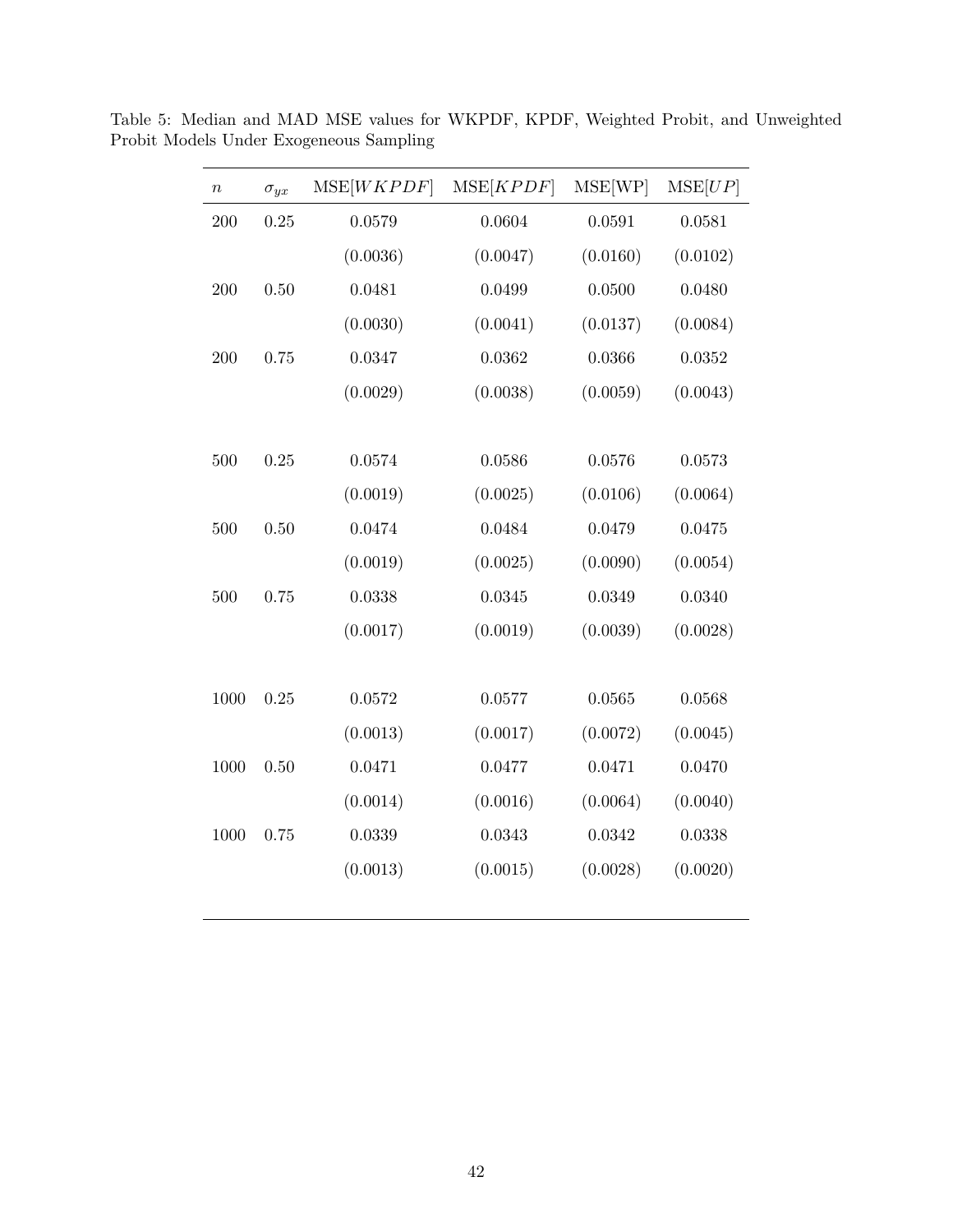| Variable        | Description                                                             | Percent |
|-----------------|-------------------------------------------------------------------------|---------|
| Medication      |                                                                         |         |
| Any             | Individual took any medication for mental illness<br>in the past 2 days |         |
|                 | $=1$ if Yes                                                             | 6.7     |
|                 | $=2$ if No                                                              | 93.3    |
| Anti-depressant | Individual took anti-depressant in the past 2 days                      |         |
|                 | $=1$ if Yes                                                             | 5.3     |
|                 | $=2$ if No                                                              | 94.7    |
| Anti-psychotic  | Individual took anti-psychotic in the past 2 days                       |         |
|                 | $=1$ if Yes                                                             | 1.0     |
|                 | $=$ 2 if No                                                             | 99.0    |
| Benzodiazepine  | Individual took benzodiazepine in the past 2 days                       |         |
|                 | $=1$ if Yes                                                             | 1.4     |
|                 | $=2$ if No                                                              | 98.6    |
| Insurance       | Respondent has supplementary insurance                                  |         |
|                 | $=1$ if Yes                                                             | 77.9    |
|                 | $=2$ if No                                                              | 22.1    |
| Age             | Respondent's age                                                        |         |
|                 | $=1$ if 15 to 19 years                                                  | 7.80    |
|                 | $=$ 2 if 20 to 24 years                                                 | 8.04    |
|                 | $=3$ if 25 to 29 years                                                  | 6.62    |
|                 | $=4$ if 30 to 34 years                                                  | 7.71    |
|                 | $=5$ if 35 to 39 years                                                  | 7.03    |
|                 | $=6$ if 40 to 44 years                                                  | 6.87    |
|                 | $=7$ if 45 to 49 years                                                  | 6.78    |
|                 | $=8$ if 50 to 54 years                                                  | 7.89    |
|                 | $=9$ if 55 to 59 years                                                  | 8.99    |
|                 | $=$ 10 if 60 to 64 years                                                | 8.78    |
|                 | $=$ 11 if 65 to 69 years                                                | 7.58    |
|                 | $=$ 12 if 70 to 74 years                                                | 5.57    |
|                 | $=$ 13 if 75 to 79 years                                                | 4.57    |
|                 | $=$ 14 if 80 years or more                                              | 5.73    |
| Gender          | Respondent's gender                                                     |         |
|                 | $=1$ if Male                                                            | 49.3    |
|                 | $=$ 2 if Female                                                         | 50.7    |
| Education       | Respondent's highest level of education attained                        |         |

Table 6: Variable Descriptions and Summary Statistics

Continued on next page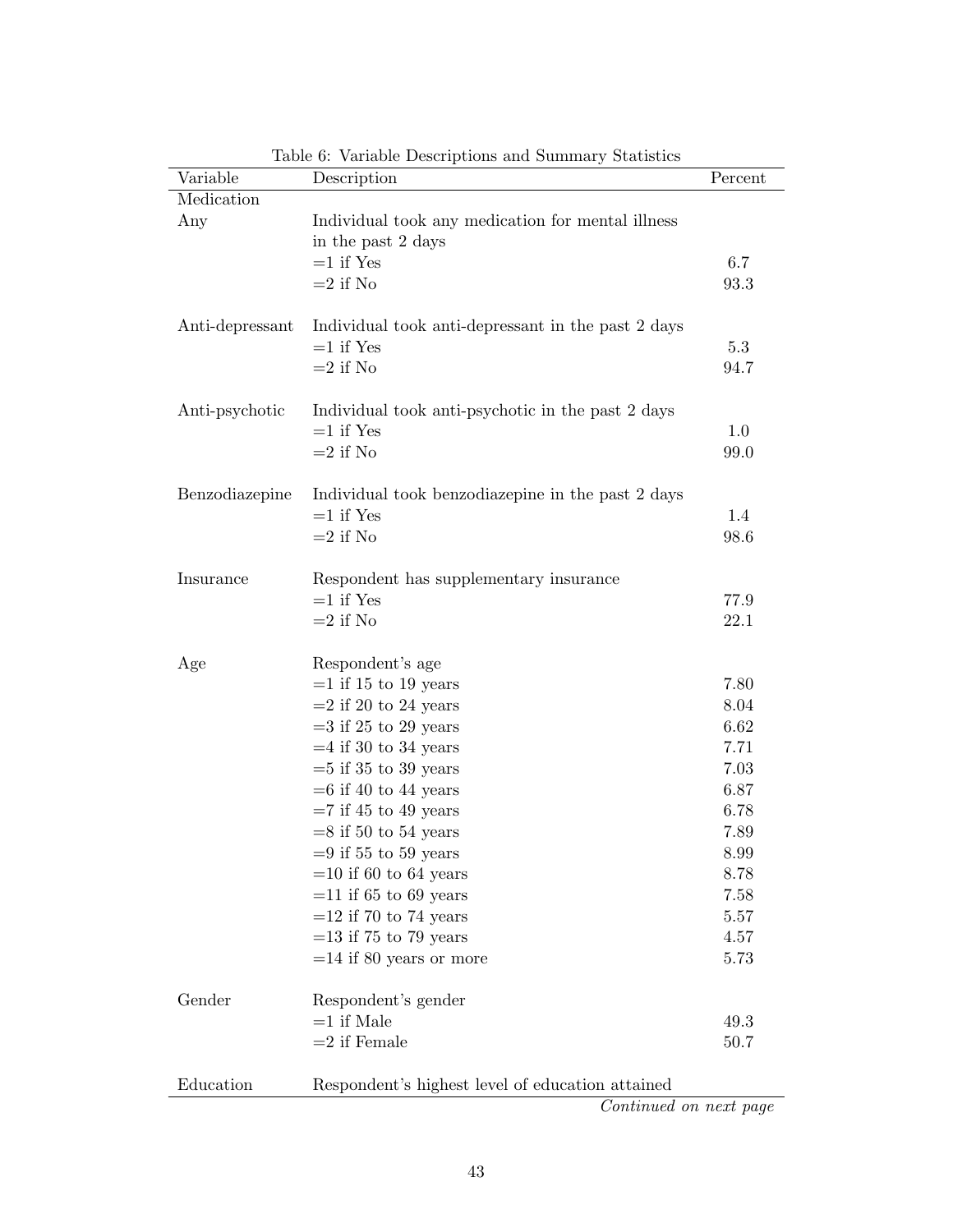| Variable   | Description                       | Percent     |
|------------|-----------------------------------|-------------|
|            | $=1$ if $\langle$ Secondary       | 20.6        |
|            | $=$ 2 if Secondary Graduate       | 16.2        |
|            | $=$ 3 if Some Post-Secondary      | 6.6         |
|            | $=4$ if Post-Secondary Graduate   | 56.6        |
| Income     | Total household income            |             |
|            | $=1$ if \$0 to \$19,999           | 6.4         |
|            | $=$ 2 if \$20,000 to \$39,999     | 17.0        |
|            | $=$ 3 if \$40,000 to \$59,999     | 21.0        |
|            | $=4$ if \$60,000 to \$79,999      | 16.8        |
|            | $=5$ if \$80,000 or more          | 38.8        |
| SAH        | Respondent's self-assessed health |             |
|            | $=1$ if Excellent                 | 22.3        |
|            | $=$ 2 if Very good                | 38.3        |
|            | $=$ 3 if Good                     | 29.1        |
|            | $=4$ if Fair                      | 8.0         |
|            | $=5$ if Poor                      | 2.2         |
| <b>SPS</b> | Social Provision Score            | 35.82       |
|            |                                   | $(sd=4.39)$ |

Table6-Continued from previous page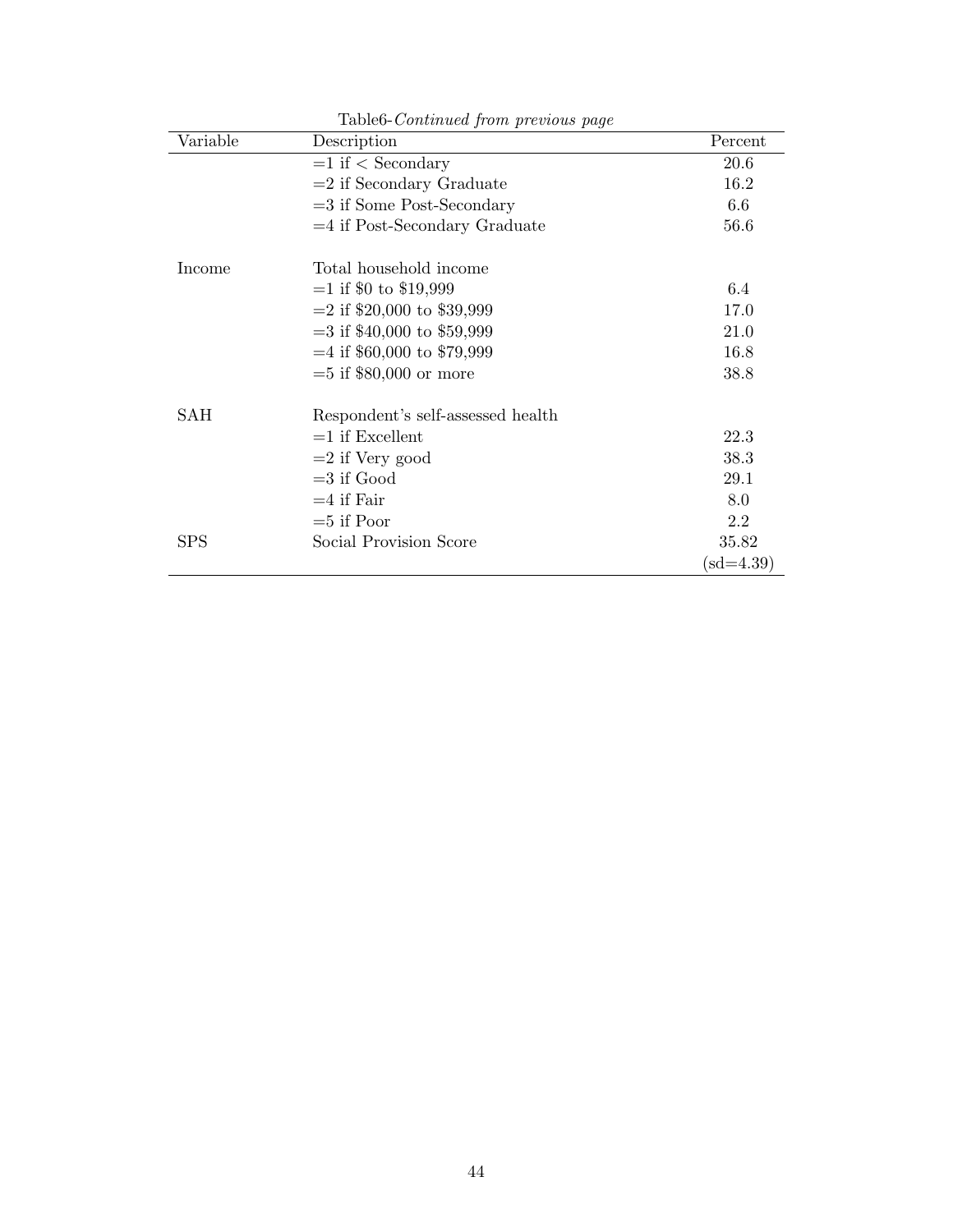|            |        |             |                 |             | Medication |                |        |                |
|------------|--------|-------------|-----------------|-------------|------------|----------------|--------|----------------|
|            | Any    |             | Anti-Depressant |             |            | Anti-Psychotic |        | Benzodiazepine |
| Variable   | WKPDF  | <b>KDPF</b> | WKPDF           | <b>KDPF</b> | WKPDF      | <b>KDPF</b>    | WKPDF  | <b>KDPF</b>    |
| Insurance  | 0.2626 | 0.1125      | 0.2354          | 0.133       | 0.1301     | 0.075          | 0.2467 | 0.3398         |
| Gender     | 0.077  | 0.0903      | 0.162           | 0.0743      | 0.2691     | 0.4867         | 0.1597 | 0.1026         |
| <b>SAH</b> | 0.1011 | 0.1363      | 0.1393          | 0.1228      | 0.3183     | 0.3182         | 0.1631 | 0.2006         |
| Income     | 0.775  | 0.5401      | 0.9998          | 0.8082      | 0.2865     | 0.3565         | 0.8506 | 0.6213         |
| Education  | 0.9999 | 1           | 0.8006          | 0.8832      | 0.5924     | 1              | 0.9039 | 1              |
| Age        | 1.327  | 1.487       | 1.7784          | 1.4864      | 1.1552     | 1.3878         | 1.3268 | 2.5951         |
| <b>SPS</b> | 1.9613 | 4.3503      | 1.1371          | 4.4318      | 1.4051     | 4.9749         | 1.315  | 4.3956         |

Table 7: Maximum Likelihood Cross-Validated Bandwidths for Insurance for WKPDF and KPDF

## 9 Figures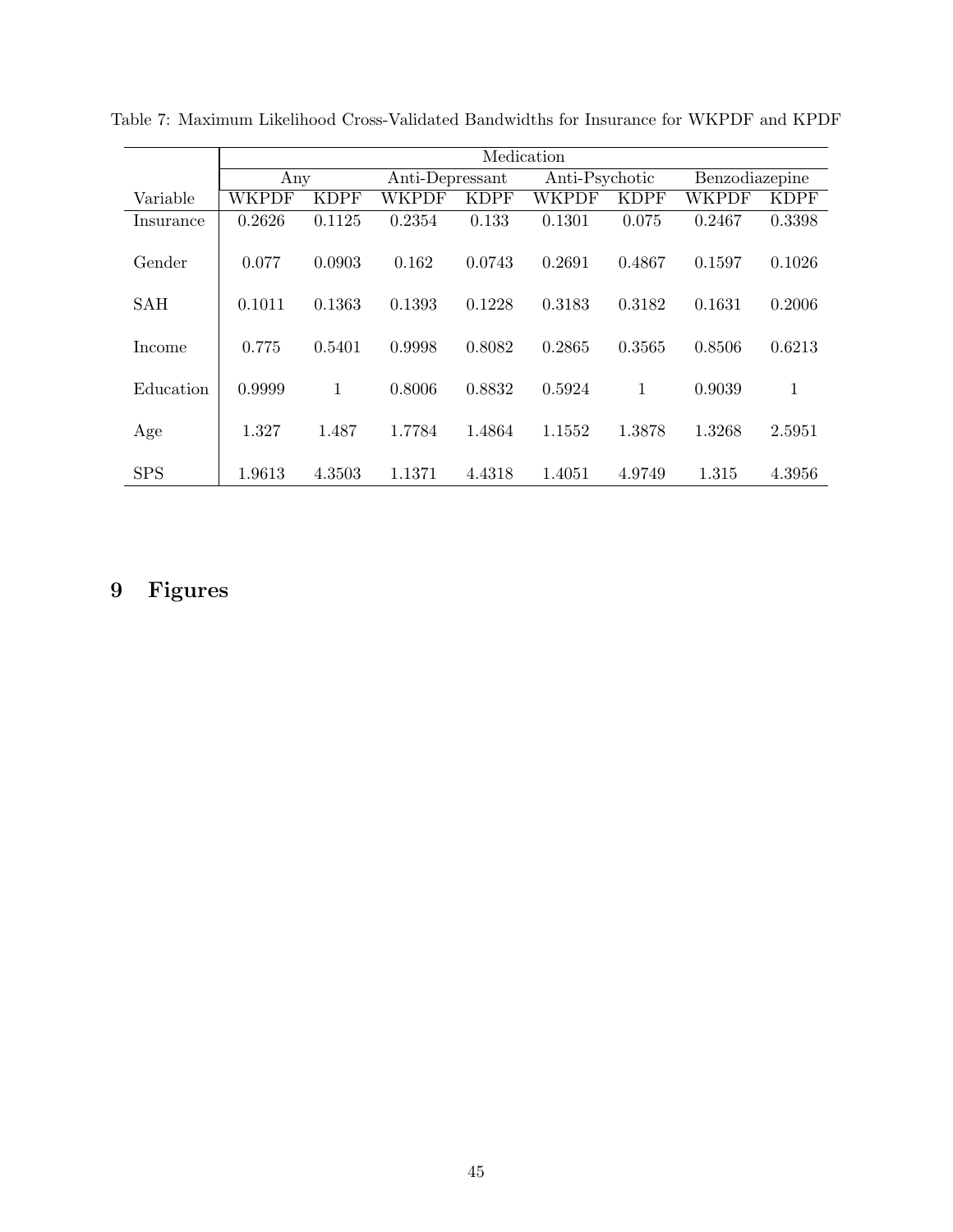|                          |       |                                  |         | Any                      |       | Anti-Depressants         |       |                          |       |                                  |       |                       |
|--------------------------|-------|----------------------------------|---------|--------------------------|-------|--------------------------|-------|--------------------------|-------|----------------------------------|-------|-----------------------|
|                          |       | <b>WKPDF</b>                     |         | <b>KPDF</b>              |       | Logit                    |       | <b>WKPDF</b>             |       | <b>KPDF</b>                      |       | Logit                 |
| Variable                 | Prob  | $\overline{\%}\overline{\Delta}$ | Prob    | $\overline{\%}\Delta$    | Prob  | $\overline{\%}\Delta$    | Prob  | $\overline{\%}\Delta$    | Prob  | $\overline{\%}\overline{\Delta}$ | Prob  | $\overline{\%}\Delta$ |
|                          | (1)   | (2)                              | (3)     | (4)                      | (5)   | (6)                      | (7)   | (8)                      | (9)   | (10)                             | (11)  | (12)                  |
| Insurance                |       |                                  |         |                          |       |                          |       |                          |       |                                  |       |                       |
| N <sub>o</sub>           | 7.61  | $\overline{a}$                   | 7.69    | $\equiv$                 | 4.81  |                          | 4.96  | $\equiv$                 | 6.24  |                                  | 4.22  |                       |
| Yes                      | 9.19  | 20.88                            | 8.55    | 11.05                    | 7.99  | 65.95                    | 6.18  | 24.54                    | 7.46  | 19.46                            | 7.06  | 67.19                 |
| Gender                   |       |                                  |         |                          |       |                          |       |                          |       |                                  |       |                       |
| Male                     | 4.29  |                                  | 4.71    |                          | 4.03  |                          | 2.73  |                          | 3.97  |                                  | 3.18  |                       |
| Female                   | 9.19  | 114.22                           | 8.55    | 81.35                    | 7.99  | 98.27                    | 6.18  | 126.25                   | 7.46  | 87.87                            | 7.06  | 121.81                |
| Education                |       |                                  |         |                          |       |                          |       |                          |       |                                  |       |                       |
| $<$ Secondary            | 8.45  |                                  | 8.23    | $\overline{\phantom{a}}$ | 4.94  |                          | 4.97  | $\overline{\phantom{a}}$ | 7.07  | $\overline{\phantom{a}}$         | 3.8   |                       |
| Secondary                | 7.86  | $-6.96$                          | $7.9\,$ | $-3.99$                  | 6.26  | 26.87                    | 4.54  | $-8.69$                  | 6.86  | $-2.95$                          | 5.56  | 46.05                 |
| Some Post Sec.           | 8.42  | $-0.34$                          | 8.49    | 3.13                     | 7.8   | 57.92                    | 5.08  | 2.06                     | 7.46  | 5.55                             | 6.7   | 76.14                 |
| Pst Sec. Grad.           | 9.19  | 8.82                             | 8.55    | 3.82                     | 7.99  | 61.79                    | 6.18  | 24.15                    | 7.46  | $5.49\,$                         | 7.06  | 85.47                 |
| Income                   |       |                                  |         |                          |       |                          |       |                          |       |                                  |       |                       |
| 0 to $19,999$            | 9.6   |                                  | 12.38   |                          | 14.39 |                          | 6.48  |                          | 8.15  |                                  | 11.59 |                       |
| $20,000$ to $39,999$     | 9.17  | $-4.43$                          | 8.84    | $-28.65$                 | 9.01  | $-37.41$                 | 6.48  | $-0.09$                  | 7.55  | $-7.32$                          | 6.78  | $-41.47$              |
| $40,\!000$ to $59,\!999$ | 9.09  | $-5.29$                          | 9.05    | $-26.9$                  | 8.08  | $-43.84$                 | 6.52  | 0.56                     | 7.71  | $-5.33$                          | 6.48  | $-44.06$              |
| $60,000$ to $79,999$     | 9.19  | $-4.21$                          | 8.55    | $-30.99$                 | 7.99  | $-44.51$                 | 6.18  | $-4.76$                  | 7.46  | $-8.46$                          | 7.06  | $-39.11$              |
| $80,000$ and over        | 9.65  | $0.5\,$                          | 8.54    | $-31$                    | 7.85  | $-45.45$                 | 6.41  | $-1.11$                  | 7.73  | $-8.46$                          | 6.9   | $-40.42$              |
| <b>SAH</b>               |       |                                  |         |                          |       |                          |       |                          |       |                                  |       |                       |
| Excellent                | 6.76  | $\overline{\phantom{a}}$         | 6.76    | $\overline{\phantom{a}}$ | 4.28  | $\overline{\phantom{a}}$ | 4.07  | $\overline{a}$           | 5.05  |                                  | 3.7   |                       |
| Very Good                | 9.19  | 35.91                            | 8.55    | 26.41                    | 7.99  | 86.55                    | 6.18  | 51.88                    | 7.46  | 47.81                            | 7.06  | 90.48                 |
| Good                     | 14.34 | 112.04                           | 14.87   | 120.03                   | 13.33 | 211.29                   | 13.65 | 235.81                   | 14.14 | 180.16                           | 11.78 | 217.89                |
| Fair                     | 20.36 | 200.97                           | 25.89   | 283.08                   | 22.79 | 432.19                   | 18.89 | 364.7                    | 22.89 | 353.62                           | 21.04 | 468.06                |
| Poor                     | 22.44 | 231.76                           | 24.49   | 262.31                   | 29.66 | 592.76                   | 18.03 | 343.34                   | 24.89 | 353.62                           | 25.74 | 594.84                |

Table 8: Predicted  $Pr(Y = 1|X)$  Versus  $X<sup>d</sup>$  (all other variables held at their medians/modes)

 $\begin{array}{c} \hline \end{array}$ 

Continued on next page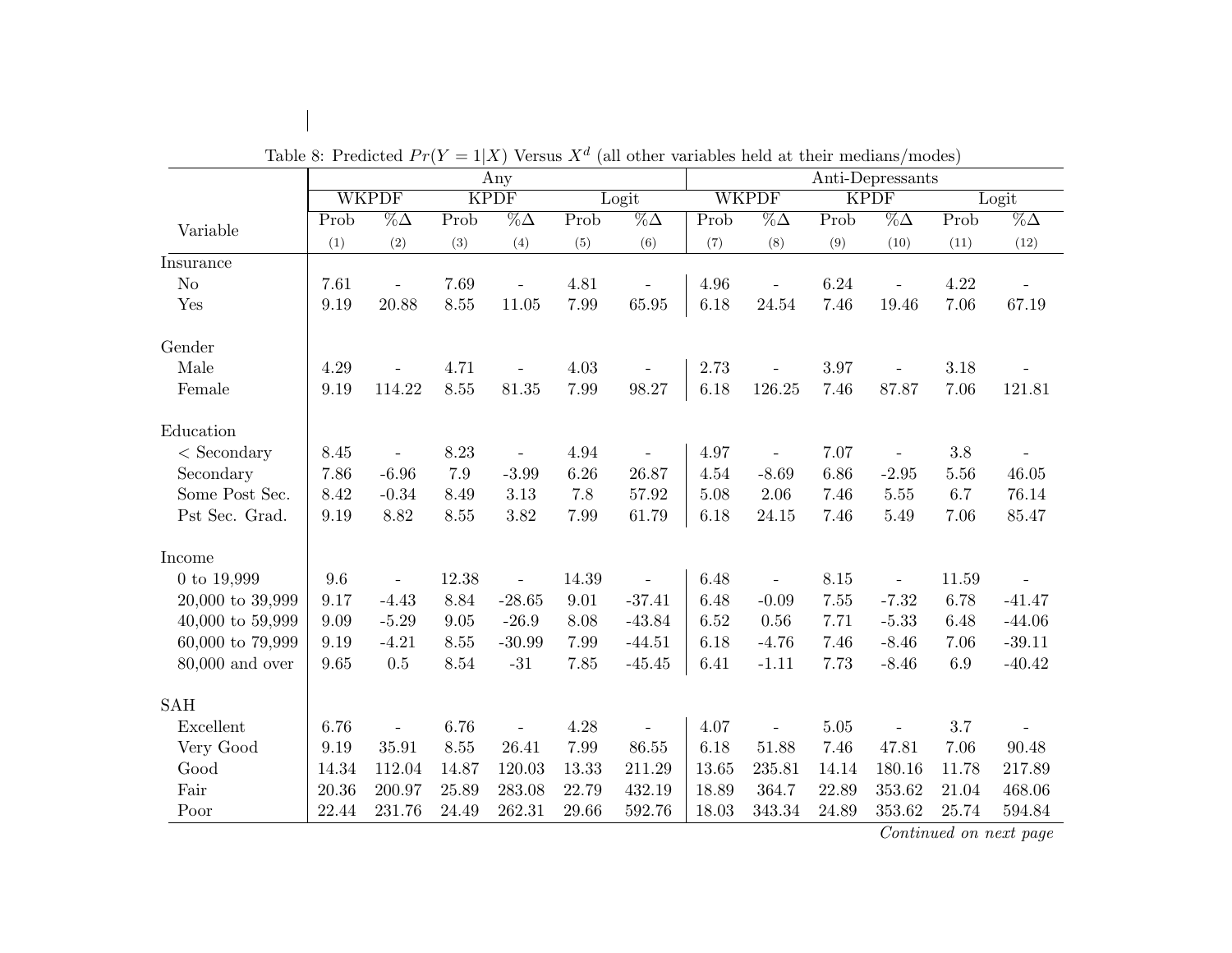|                      |          |                       |             | Anti-Psychotics                  |          | r – J               | Benzodiazeines           |                                  |             |                          |          |                       |
|----------------------|----------|-----------------------|-------------|----------------------------------|----------|---------------------|--------------------------|----------------------------------|-------------|--------------------------|----------|-----------------------|
|                      |          | <b>WKPDF</b>          | <b>KPDF</b> |                                  |          | Logit               |                          | <b>WKPDF</b>                     | <b>KPDF</b> |                          |          | Logit                 |
| Variable             | Prob     | $\overline{\%}\Delta$ | Prob        | $\overline{\%}\overline{\Delta}$ | Prob     | $\sqrt[6]{6\Delta}$ | $\overline{\text{Prob}}$ | $\overline{\%}\overline{\Delta}$ | Prob        | $\sqrt[6]{6\Delta}$      | Prob     | $\overline{\%}\Delta$ |
|                      | (13)     | (14)                  | (15)        | (16)                             | (17)     | (18)                | (19)                     | (20)                             | (21)        | (22)                     | (23)     | (24)                  |
| Insurance            |          |                       |             |                                  |          |                     |                          |                                  |             |                          |          |                       |
| N <sub>o</sub>       | 0.68     | $\overline{a}$        | 0.36        | $\overline{a}$                   | 0.27     |                     | 0.96                     | $\qquad \qquad \Box$             | 1.45        | $\equiv$                 | 0.73     | $\blacksquare$        |
| Yes                  | 1.15     | 69.02                 | 0.92        | 155.51                           | 0.61     | 130.54              | 1.22                     | 26.44                            | 1.39        | $-4.05$                  | 1.15     | 56.56                 |
| Gender               |          |                       |             |                                  |          |                     |                          |                                  |             |                          |          |                       |
| Male                 | 0.97     |                       | 0.62        |                                  | 0.53     |                     | 0.71                     |                                  | 0.48        |                          | 0.51     |                       |
| Female               | 1.15     | 19.25                 | 0.92        | 48.24                            | $0.61\,$ | 15.88               | 1.22                     | 72.27                            | 1.39        | 188.58                   | 1.15     | 127.34                |
| Education            |          |                       |             |                                  |          |                     |                          |                                  |             |                          |          |                       |
| $\langle$ Secondary  | 0.74     |                       | 0.79        |                                  | 0.34     |                     | 1.08                     |                                  | 1.41        | $\overline{\phantom{a}}$ | 0.88     |                       |
| Secondary            | 0.77     | 4.59                  | 0.75        | $-5.65$                          | $0.4\,$  | 18.19               | 0.99                     | $-8.44$                          | 1.19        | $-15.4$                  | 0.95     | 8.1                   |
| Some Post Sec.       | 0.92     | 24.05                 | 0.81        | 2.58                             | 0.44     | 32.34               | 1.14                     | $5.15\,$                         | 1.35        | $-4.13$                  | 1.2      | 36.64                 |
| Pst Sec. Grad.       | 1.15     | 55.38                 | 0.92        | 15.37                            | 0.61     | 82.7                | 1.22                     | 12.34                            | 1.39        | $-1.22$                  | 1.15     | $30.55\,$             |
| Income               |          |                       |             |                                  |          |                     |                          |                                  |             |                          |          |                       |
| 0 to 19,999          | $3.42\,$ |                       | 4.65        |                                  | 2.04     |                     | 1.26                     |                                  | 2.01        |                          | 2.11     |                       |
| 20,000 to 39,999     | 1.33     | $-61.16$              | 1.28        | $-72.43$                         | 1.14     | $-44.07$            | 1.06                     | $-15.35$                         | 1.6         | $-20.51$                 | 1.62     | $-23.46$              |
| $40,000$ to $59,999$ | 0.68     | $-80$                 | $0.61\,$    | $-86.82$                         | $0.6\,$  | $-70.42$            | 1.04                     | $-17.6$                          | 1.57        | $-21.68$                 | 1.42     | $-32.87$              |
| $60,000$ to $79,999$ | 1.15     | $-66.37$              | 0.92        | $-80.31$                         | 0.61     | $-69.83$            | 1.22                     | $-3.3$                           | 1.39        | $-30.74$                 | $1.15\,$ | $-45.54$              |
| $80,000$ and over    | 1.22     | $-64.4$               | 0.46        | $-90.18$                         | 0.36     | $-82.23$            | 0.86                     | $-31.8$                          | 0.95        | $-30.74$                 | 1.06     | $-50.04$              |
| SAH                  |          |                       |             |                                  |          |                     |                          |                                  |             |                          |          |                       |
| Excellent            | 0.73     | $\overline{a}$        | 0.74        | $\overline{\phantom{a}}$         | 0.44     |                     | 1.13                     | $\overline{\phantom{a}}$         | 1.03        | $\overline{\phantom{a}}$ | 0.62     |                       |
| Very Good            | 1.15     | 57.33                 | 0.92        | 23.67                            | 0.61     | 40.43               | 1.22                     | 7.55                             | 1.39        | 35.68                    | 1.15     | 85.79                 |
| Good                 | 1.8      | 145.46                | 1.51        | 103.65                           | 1.6      | 266.09              | 1.49                     | 32.11                            | 2.51        | 144.31                   | 2.42     | 291.26                |
| Fair                 | 3.19     | 336                   | 2.98        | 302.89                           | 3.14     | 617.85              | 4.33                     | 283.35                           | 6.28        | 512.04                   | 4.75     | 667.41                |
| Poor                 | 2.29     | 212.39                | 2.92        | 294.43                           | 4.85     | 1008.38             | 3.46                     | 206.32                           | 7.25        | 512.04                   | 8.64     | 1295.33               |

Table8-Continued from previous page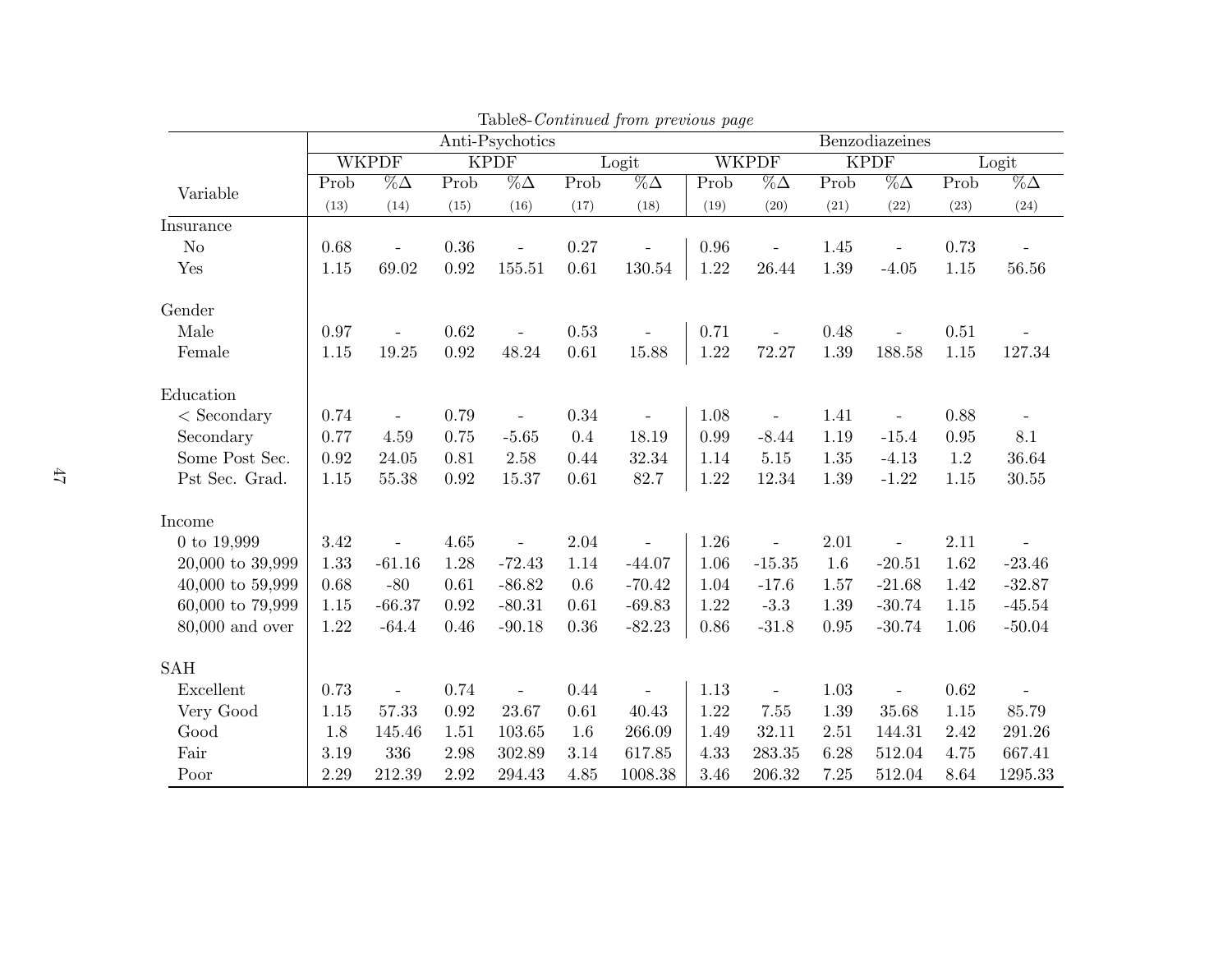|                      | Percent Change in Insurance Status |             |       |              |                 |       |              |                 |       |              |                 |       |  |
|----------------------|------------------------------------|-------------|-------|--------------|-----------------|-------|--------------|-----------------|-------|--------------|-----------------|-------|--|
|                      | Any                                |             |       |              | Anti-Depresants |       |              | Anti-Psychotics |       |              | Benzodiazepines |       |  |
| Variable             | <b>WKPDF</b>                       | <b>KPDF</b> | Logit | <b>WKPDF</b> | <b>KPDF</b>     | Logit | <b>WKPDF</b> | <b>KPDF</b>     | Logit | <b>WKPDF</b> | <b>KPDF</b>     | Logit |  |
| Gender               |                                    |             |       |              |                 |       |              |                 |       |              |                 |       |  |
| Male                 | $-7.3$                             | 14.4        | 68.8  | $-23.2$      | $-3.2$          | 70    | 74.7         | 73.4            | 130.7 | 24           | $-1.9$          | 56.9  |  |
| Female               | 35.7                               | 37.5        | 66    | 24.5         | 22.4            | 67.2  | 69           | 154.8           | 130.5 | 26.4         | 4.8             | 56.6  |  |
| Education            |                                    |             |       |              |                 |       |              |                 |       |              |                 |       |  |
| $\langle$ Secondary  | 31.3                               | 32.4        | 68.1  | 9.2          | 15.9            | 69.5  | 41.3         | 120.9           | 130.9 | 21.9         | 6.1             | 56.7  |  |
| Secondary            | 23.1                               | 27.1        | 67.2  | $-4.8$       | 13.1            | 68.3  | 52.7         | 108.4           | 130.8 | 17.2         | $-10.2$         | 56.7  |  |
| Some Post Sec.       | 30.2                               | 36.6        | 66.1  | 10.8         | 22.5            | 67.4  | 54.2         | 126.6           | 130.8 | 22.2         | 1.7             | 56.5  |  |
| Pst Sec. Grad.       | 35.7                               | 37.5        | 66    | 24.5         | 22.4            | 67.2  | 69           | 154.8           | 130.5 | 26.4         | 4.8             | 56.6  |  |
| Income               |                                    |             |       |              |                 |       |              |                 |       |              |                 |       |  |
| 0 to 19,999          | 52.6                               | 123.1       | 61.4  | 31.9         | 38.5            | 63.9  | 428.6        | 104.2           | 128.7 | 38.4         | 19.6            | 56    |  |
| $20,000$ to $39,999$ | 41.7                               | 63          | 65.2  | 24.9         | $28.8\,$        | 67.4  | 64.9         | $-23.3$         | 129.9 | 28.5         | $3.9\,$         | 56.3  |  |
| 40,000 to 59,999     | 41.7                               | 60          | 65.9  | 28.1         | 30              | 67.6  | 54.3         | 0.8             | 130.6 | 25.2         | 10.5            | 56.4  |  |
| $60,000$ to $79,999$ | 35.7                               | 37.5        | 66    | 24.5         | 22.4            | 67.2  | 69           | 154.8           | 130.5 | 26.4         | $4.8\,$         | 56.6  |  |
| $80,000$ and over    | 31.6                               | 41.3        | 66.1  | 25.1         | $27\,$          | 67.3  | 44.1         | 99.6            | 130.9 | 17.1         | $-12.9$         | 56.6  |  |
| $\operatorname{SAH}$ |                                    |             |       |              |                 |       |              |                 |       |              |                 |       |  |
| Excellent            | 64.1                               | 51.5        | 68.6  | 59.8         | 9.4             | 69.6  | 59.4         | 167.6           | 130.8 | 41.8         | 18.7            | 56.9  |  |
| Very Good            | 35.7                               | $37.5\,$    | 66    | $24.5\,$     | 22.4            | 67.2  | 69           | 154.8           | 130.5 | 26.4         | 4.8             | 56.6  |  |
| Good                 | 36.8                               | 53.8        | 62.1  | 31.1         | 41.7            | 63.8  | 81           | 152.4           | 129.2 | 18.9         | $5.3\,$         | 55.8  |  |
| Fair                 | 26.3                               | 80.2        | 55.3  | $29.1\,$     | 50.1            | 57.1  | $59.9\,$     | 115.5           | 127.2 | 8.8          | 26.4            | 54.5  |  |
| Poor                 | $-30.8$                            | 18.4        | 50.4  | $-30.9$      | 11              | 53.7  | $-56.3$      | $-8.7$          | 125   | 22.2         | 2.8             | 52.3  |  |

| Table 9: Percent Change in Insurance by $X^d$ (All Other Variables Held Constant at Their Medians/Modes) |  |  |  |  |  |  |  |
|----------------------------------------------------------------------------------------------------------|--|--|--|--|--|--|--|
|----------------------------------------------------------------------------------------------------------|--|--|--|--|--|--|--|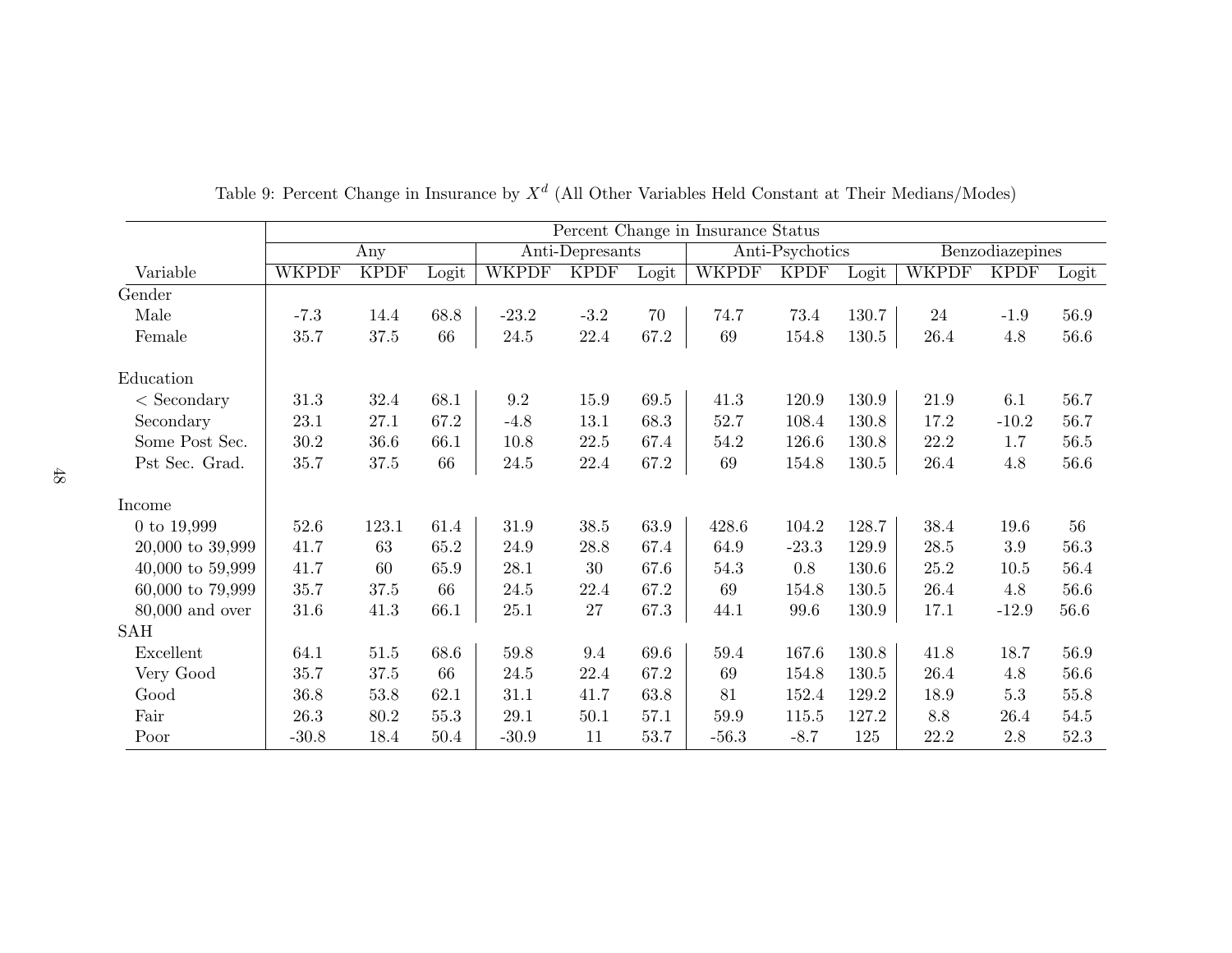

Figure 1: A Typical Draw from the Conditional CDF  $F(y|x)$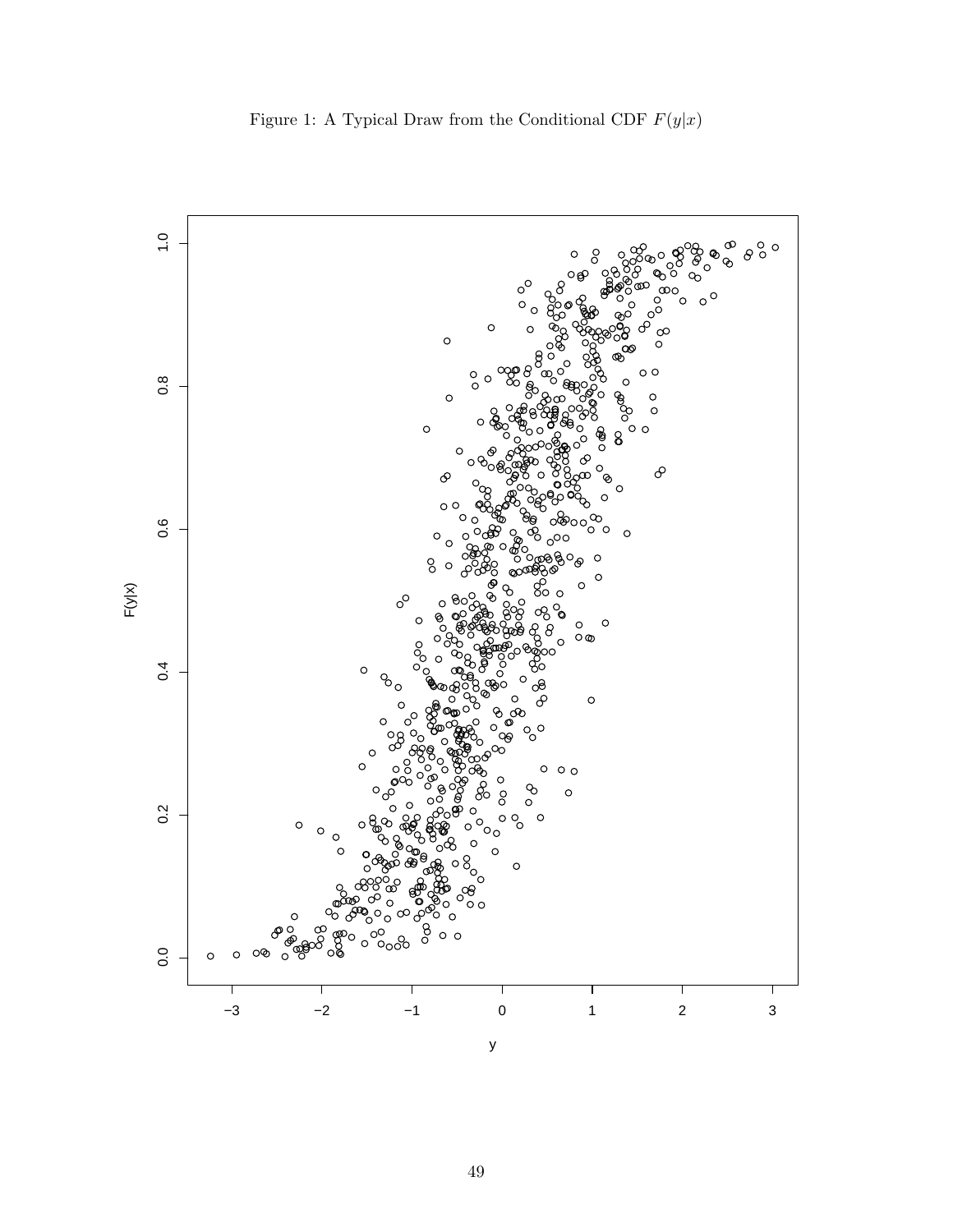Figure 2: Boxplot of  $MSE$  for KPDF, WKPDF, Weighted Probit under SRS for  $\sigma_{yx} = 0.25$ 

(a)  $n = 200$ 

 $\rm WP=0.0583$  ,  $\rm KPDF=0.0601$  ,  $\rm WKPDF=0.0585$ 



(b)  $n = 500$ 



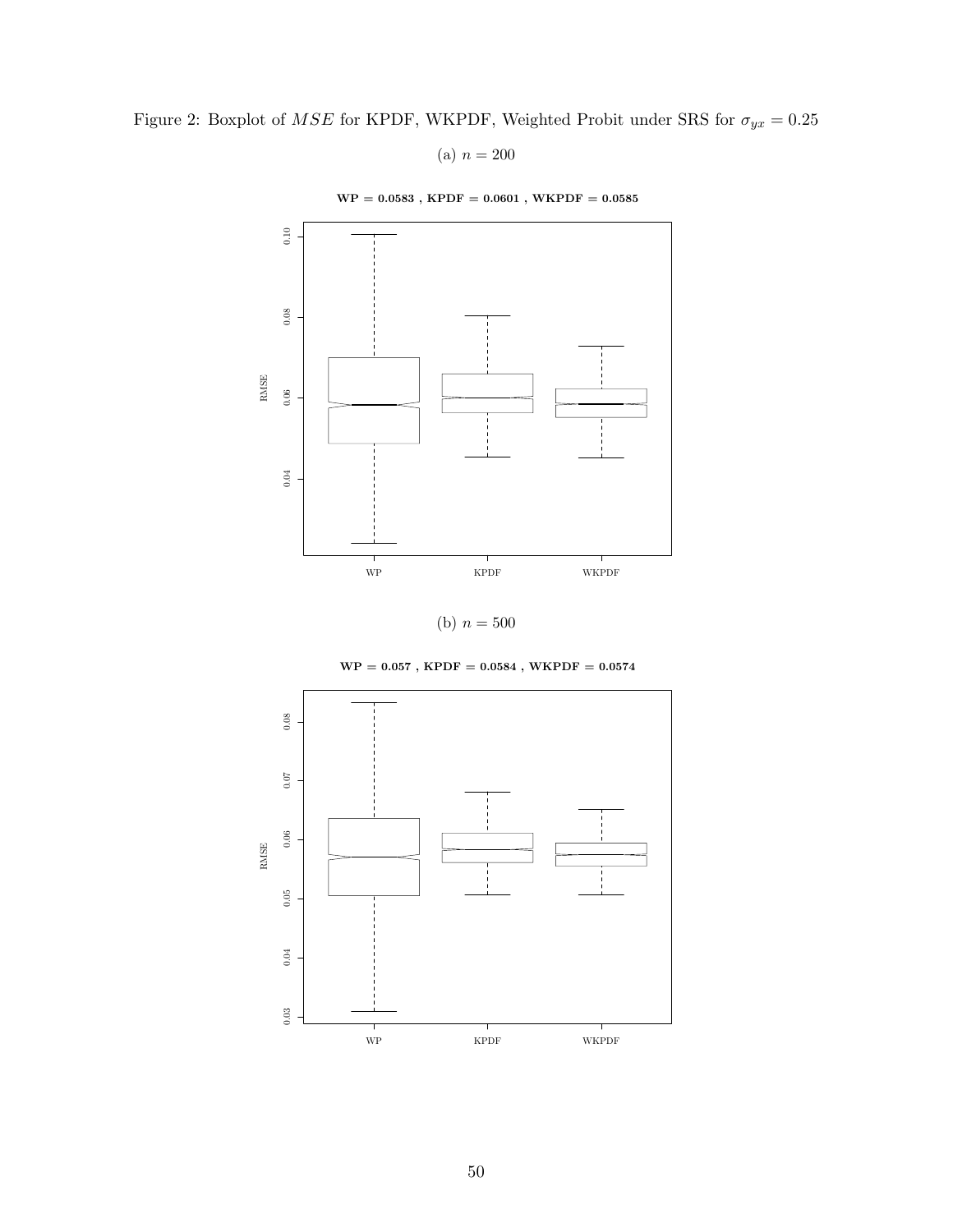

(c)  $n = 1000$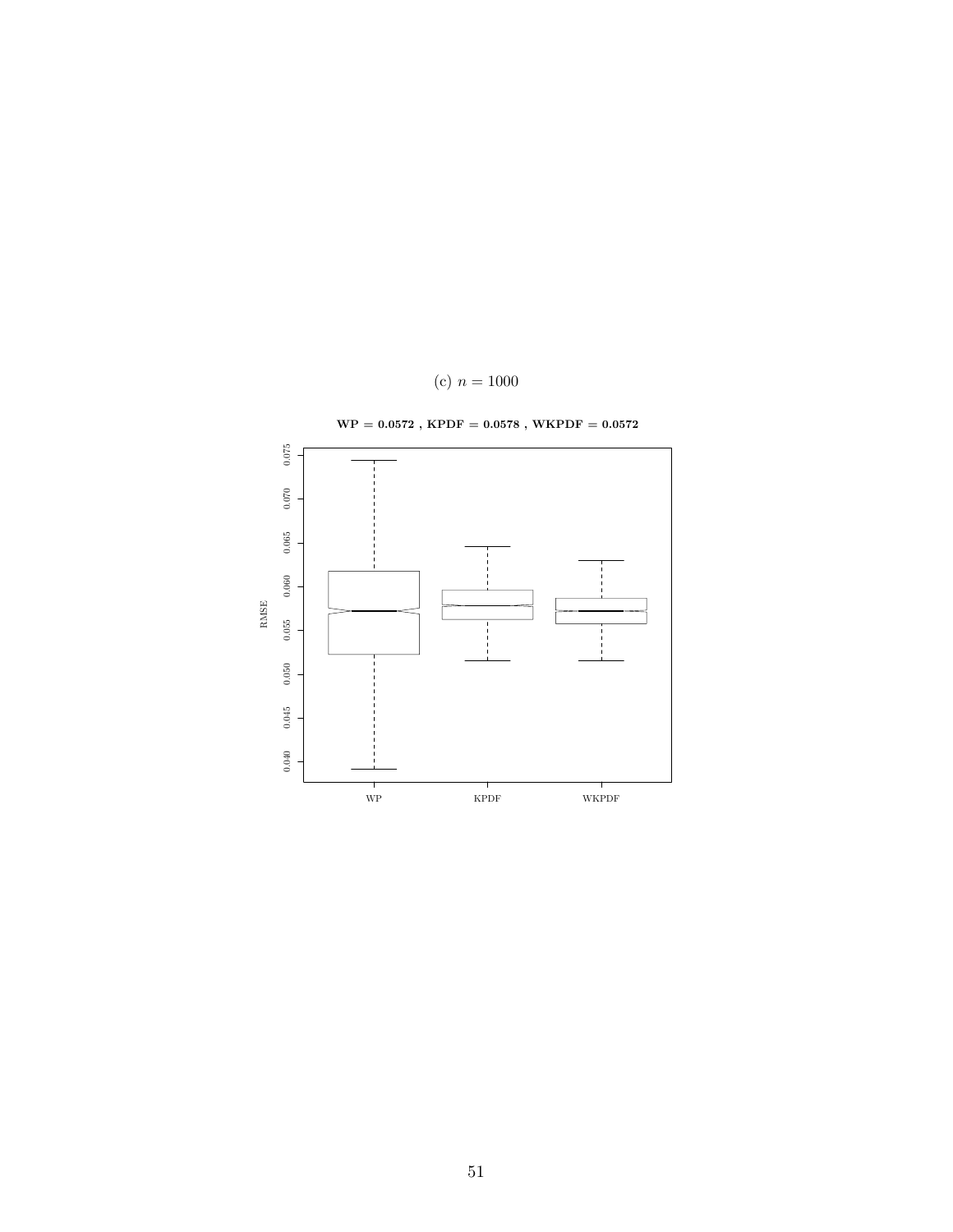Figure 3: Boxplot of  $MSE$  for KPDF, WKPDF, Weighted Probit under SRS for  $\sigma_{yx}=0.50$ 

(a)  $n = 200$ 

 $WP = 0.0481$ ,  $KPDF = 0.0496$ ,  $WKPDF = 0.0481$ 





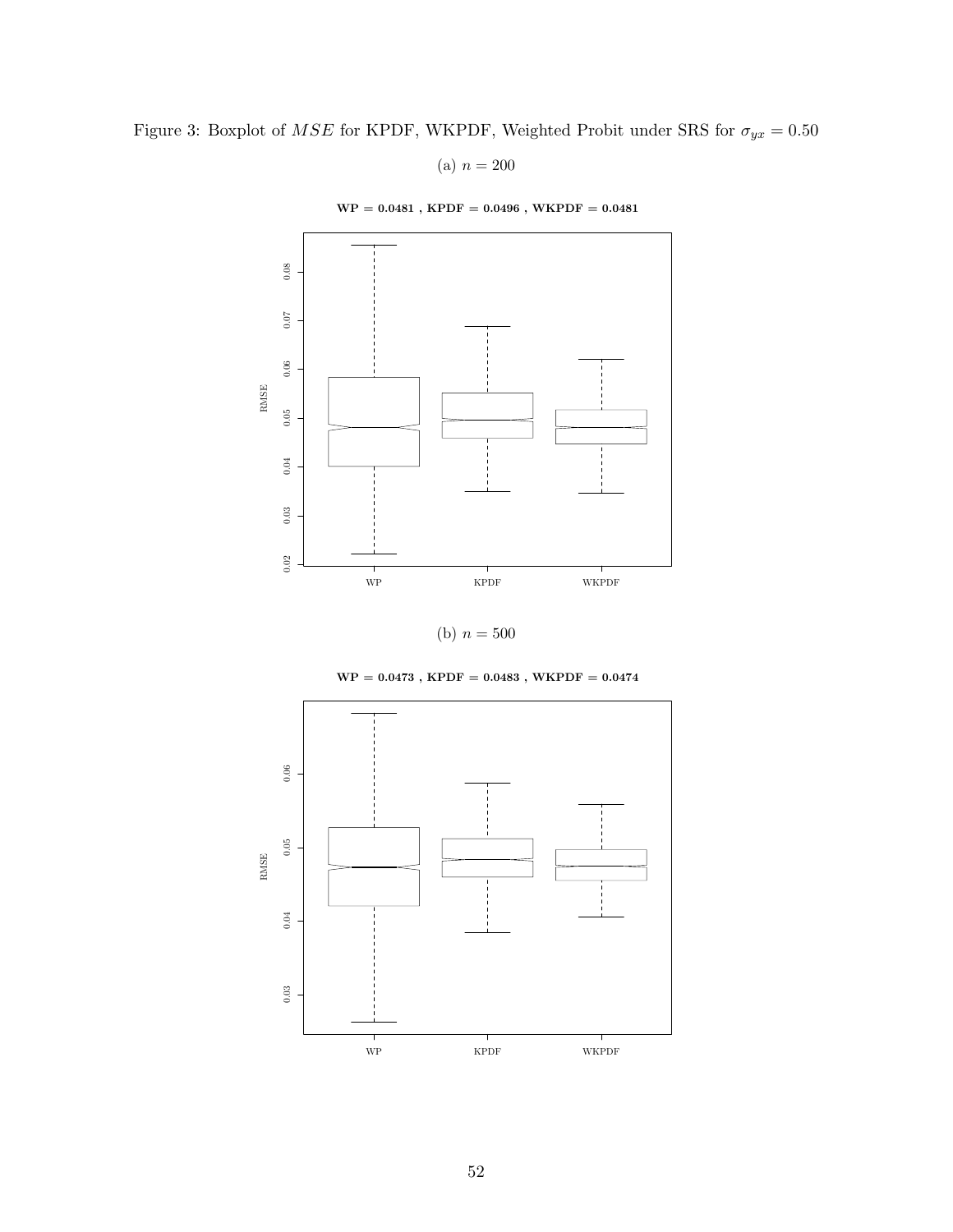

 $\mathrm{WP} = 0.0472$  ,  $\mathrm{KPDF} = 0.0477$  ,  $\mathrm{WKPDF} = 0.0472$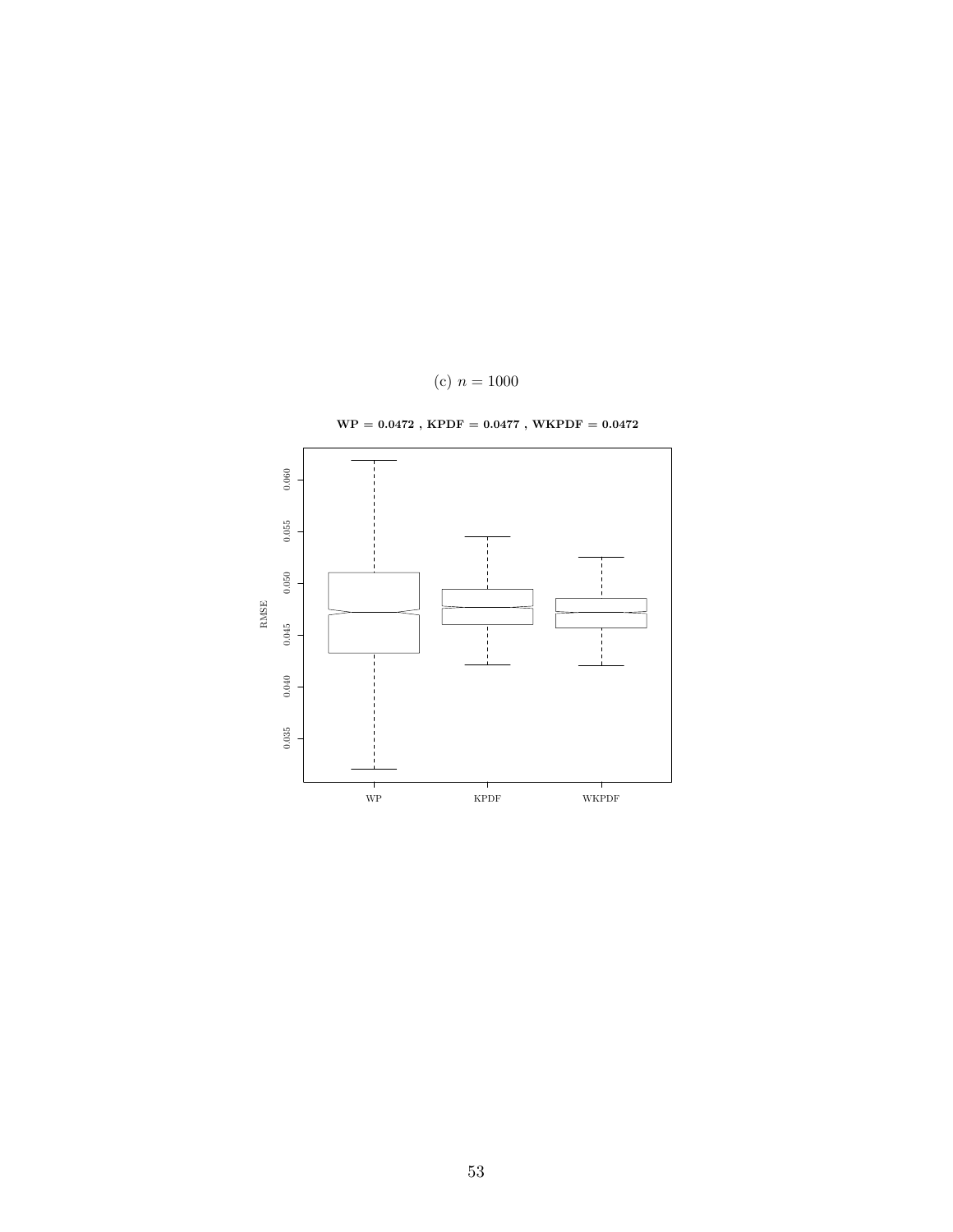Figure 4: Boxplot of  $MSE$  for KPDF, WKPDF, Weighted Probit under SRS for  $\sigma_{yx} = 0.75$ 

(a)  $n = 200$ 

 $\text{WP} = 0.0349$  ,  $\text{KPDF} = 0.0363$  ,  $\text{WKPDF} = 0.035$ 



(b)  $n = 500$ 



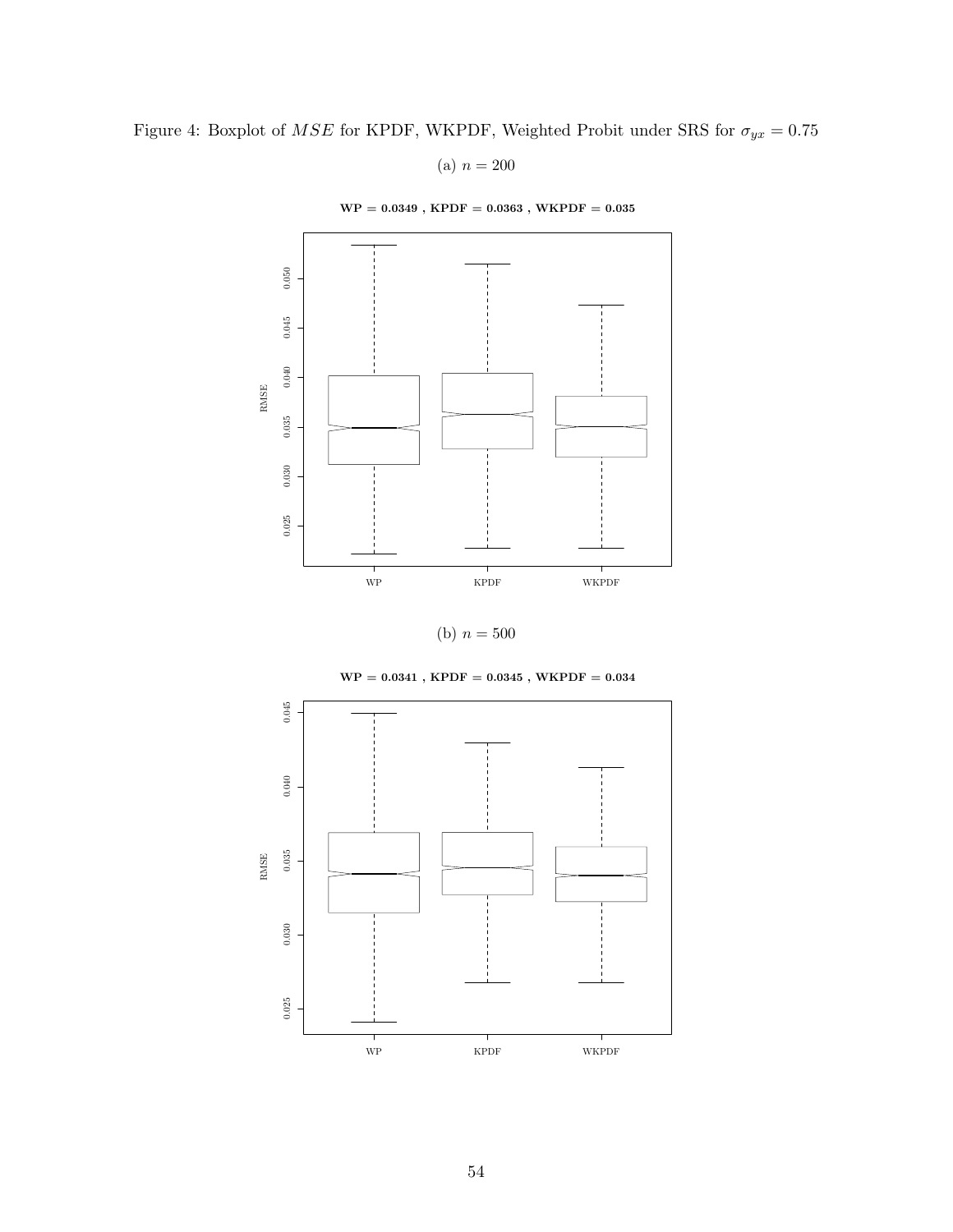

 $\rm WP=0.0338$  ,  $\rm KPDF=0.0343$  ,  $\rm WKPDF=0.0339$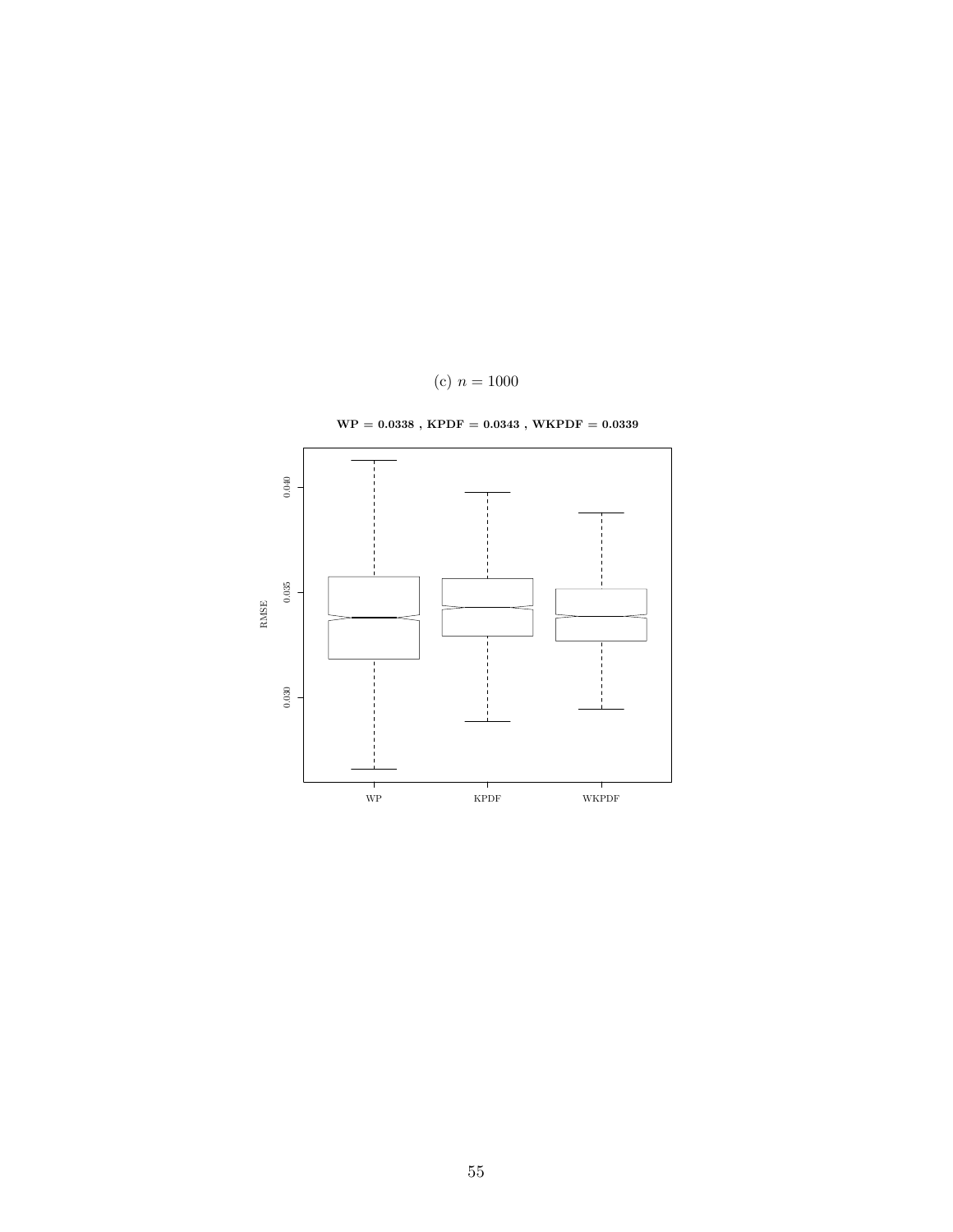Figure 5: Boxplot of  $MSE$  for KPDF, WKPDF, Weighted Probit under endog for  $\sigma_{yx}=0.25$ 

(a)  $n = 200$ 

 $\rm WP$  = 0.0587 ,  $\rm KPDF$  = 0.168 ,  $\rm WKPDF$  = 0.0584



(b)  $n = 500$ 



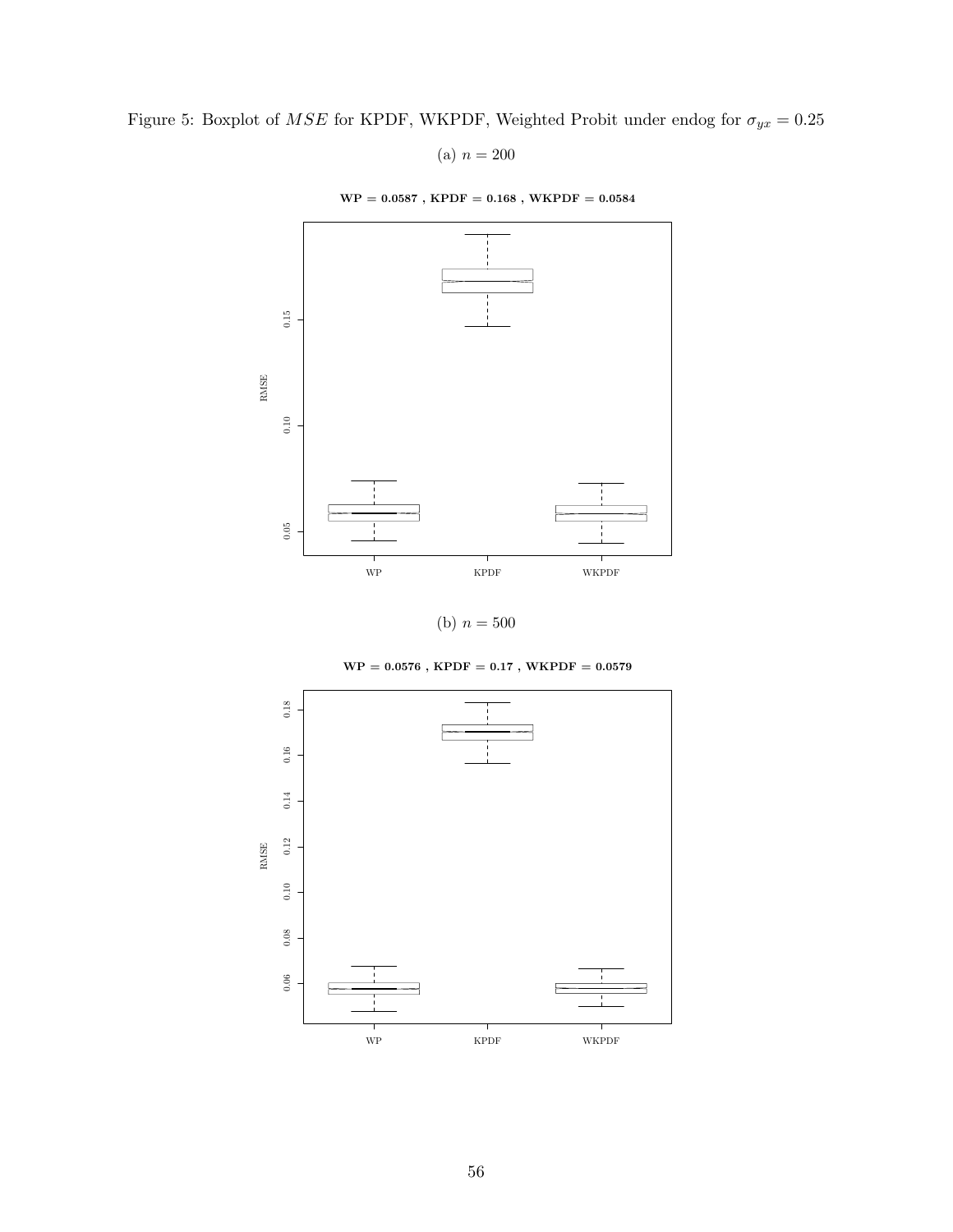

(c)  $n = 1000$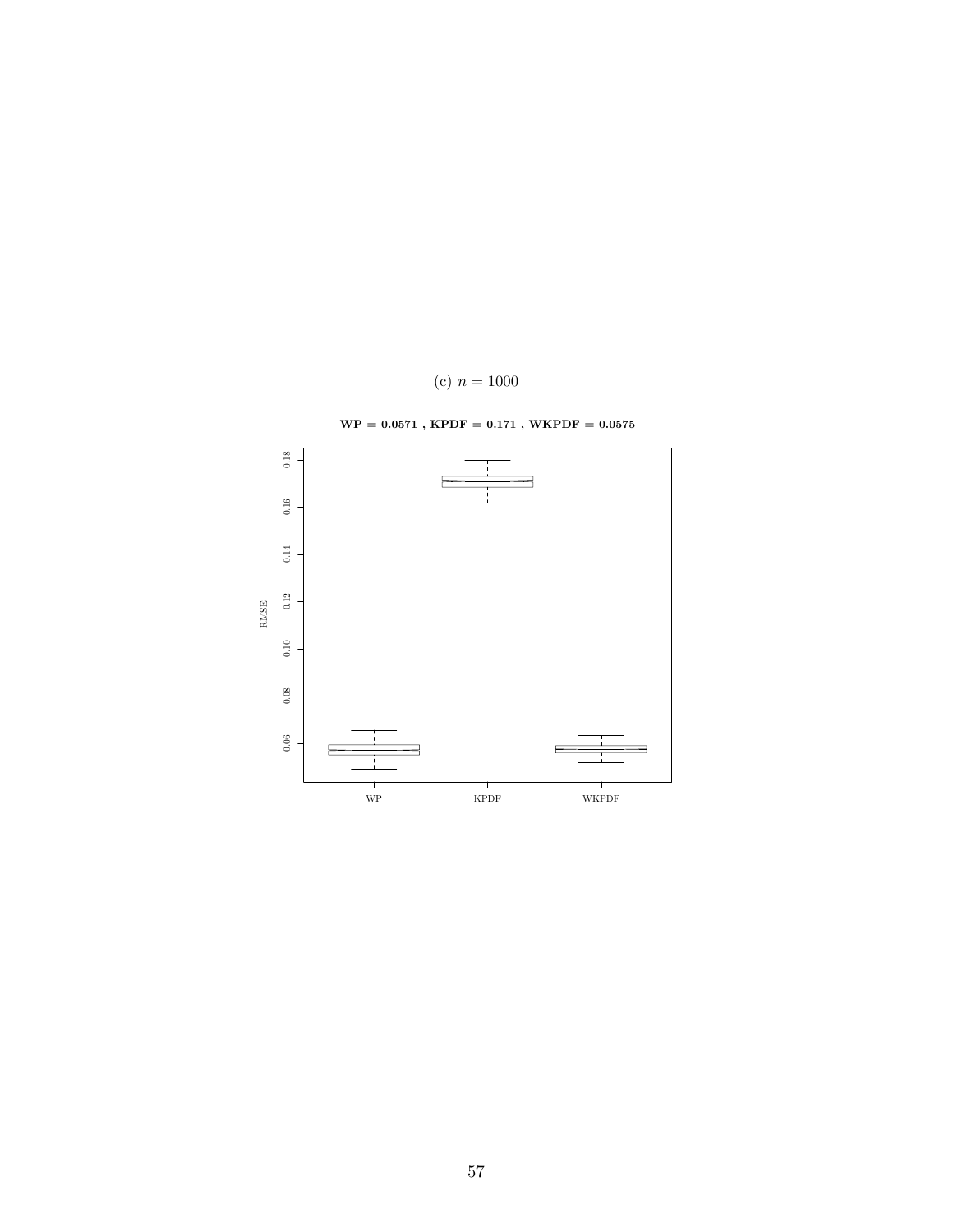Figure 6: Boxplot of  $MSE$  for KPDF, WKPDF, Weighted Probit under endog for  $\sigma_{yx}=0.50$ 

(a)  $n = 200$ 







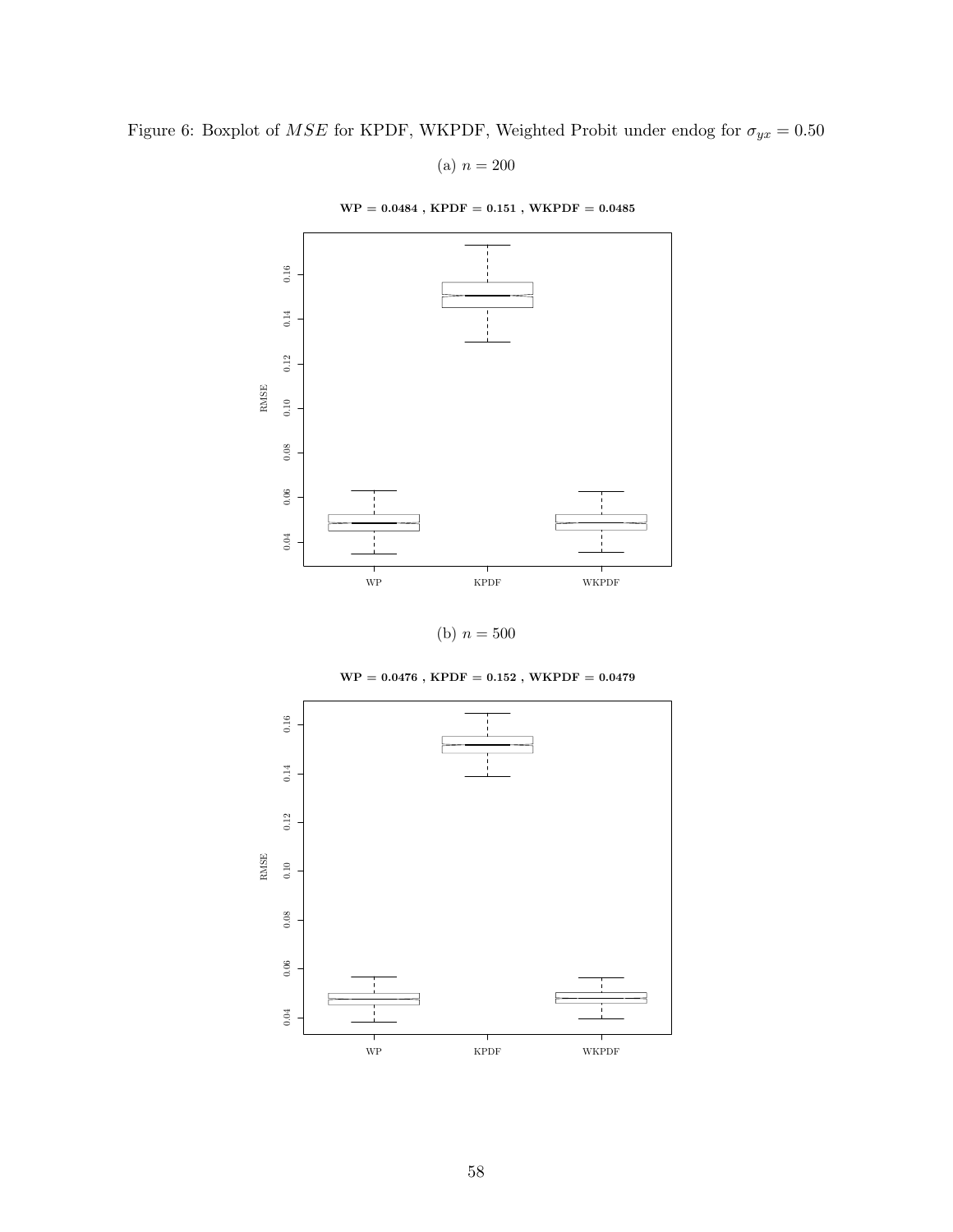

(c)  $n = 1000$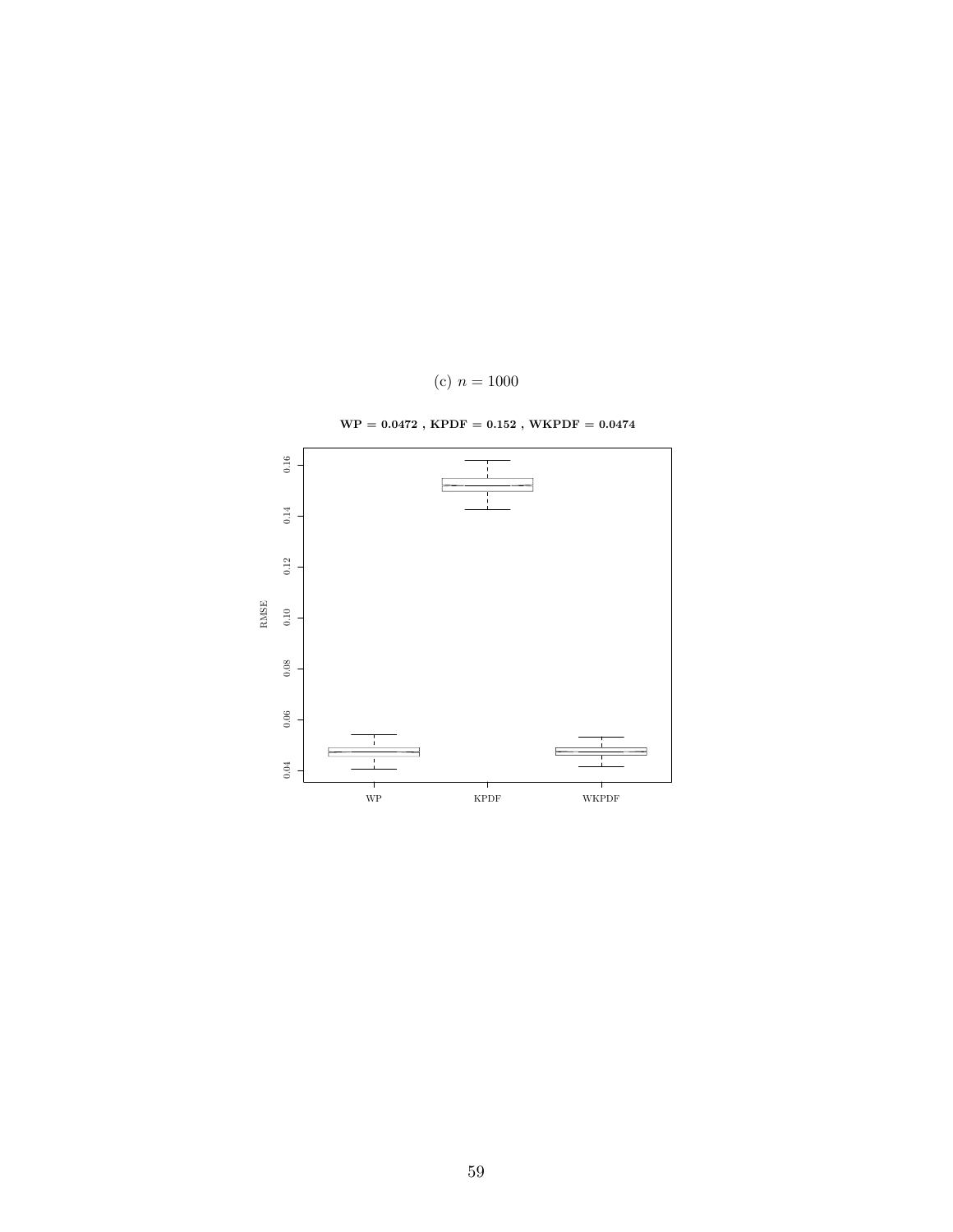Figure 7: Boxplot of  $MSE$  for KPDF, WKPDF, Weighted Probit under endog for  $\sigma_{yx}=0.75$ 

(a)  $n = 200$ 





(b)  $n = 500$ 

 $WP = 0.0343$ ,  $KPDF = 0.113$ ,  $WKPDF = 0.034$ 

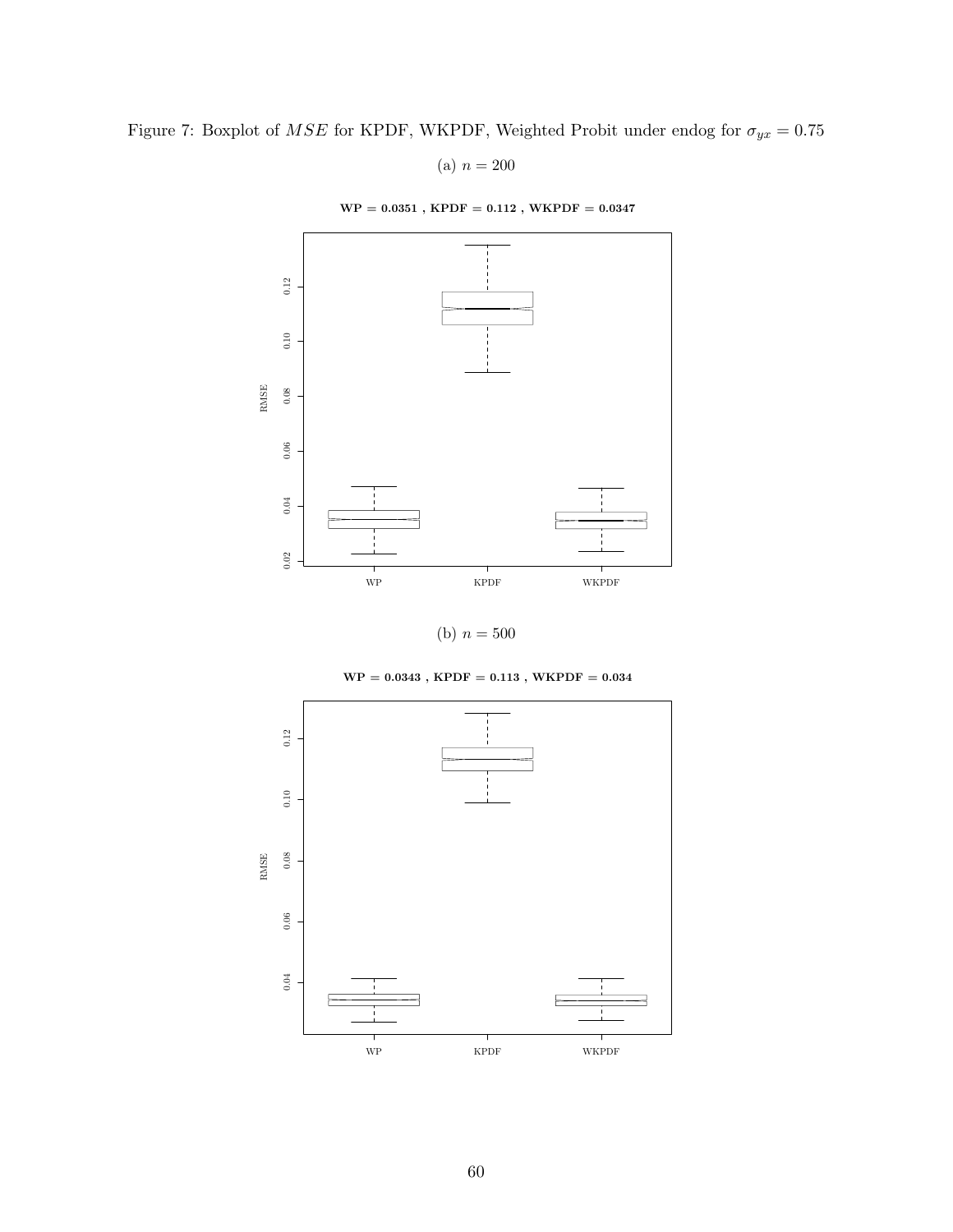

 $\rm WP=0.0339$  ,  $\rm KPDF=0.114$  ,  $\rm WKPDF=0.0339$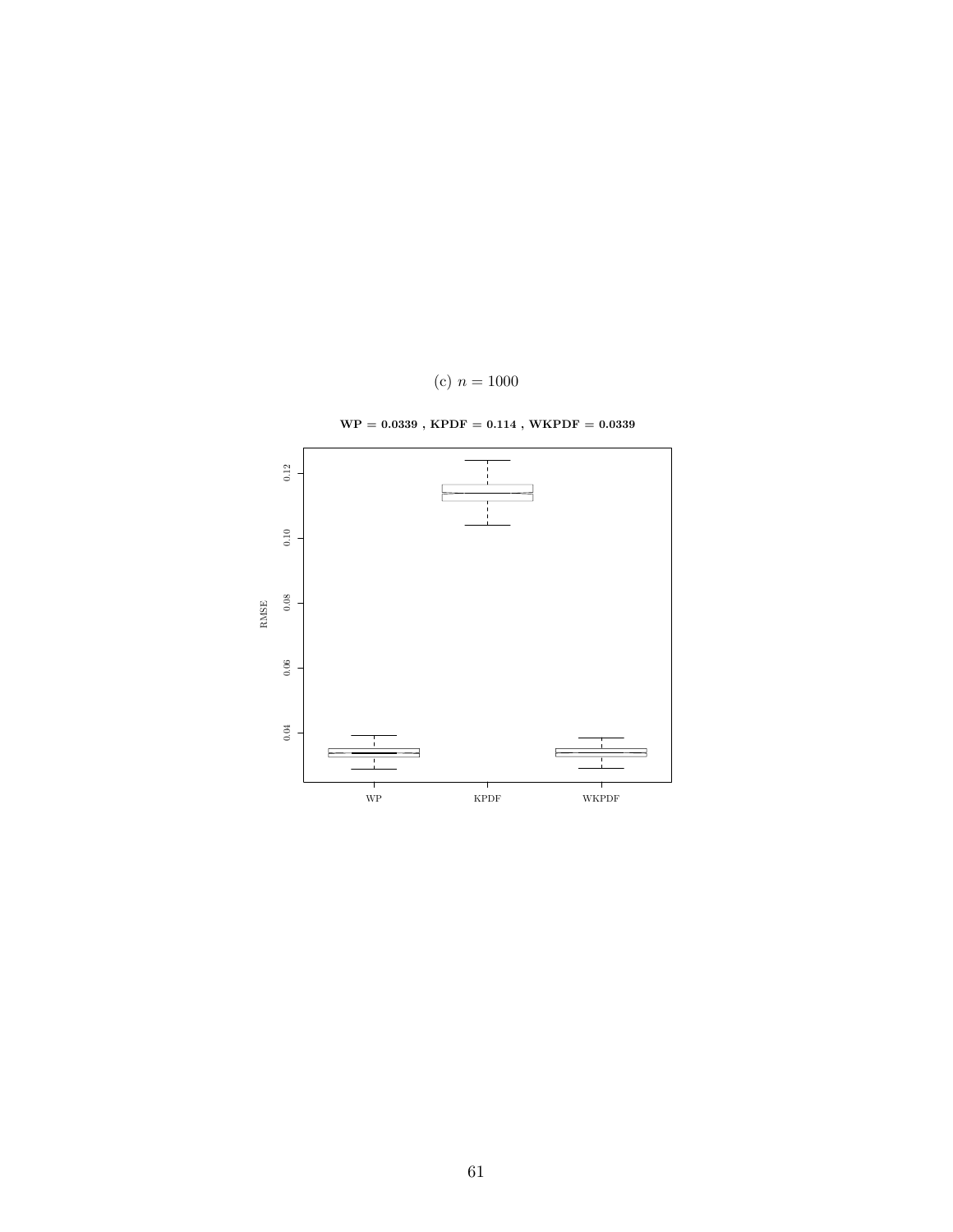Figure 8: Boxplot of  $MSE$  for KPDF, WKPDF, Weighted Probit under exog for  $\sigma_{yx} = 0.25$ 

(a)  $n = 200$ 

 $\rm WP=0.0587$  ,  $\rm KPDF=0.0604$  ,  $\rm WKPDF=0.0579$ 



(b)  $n = 500$ 



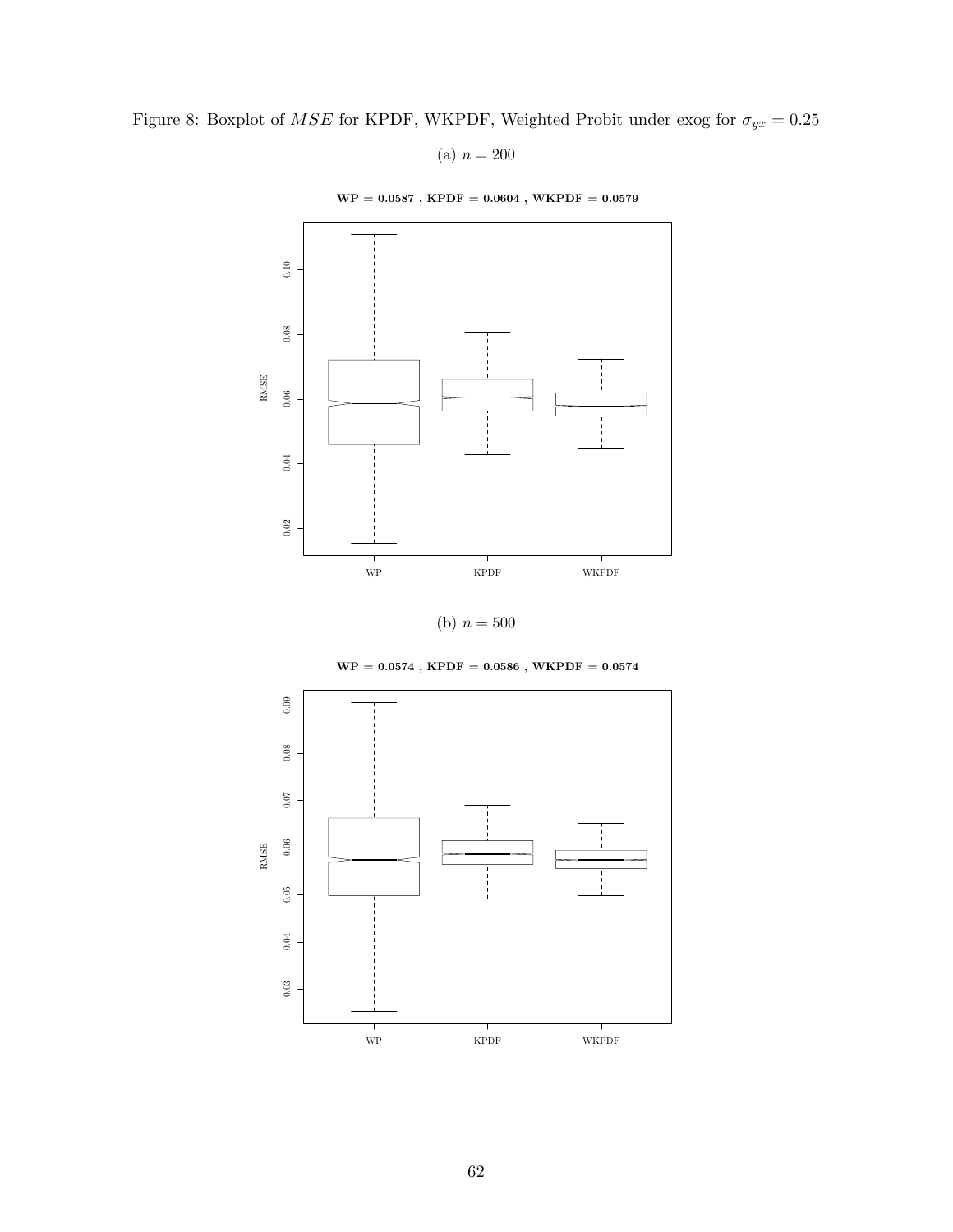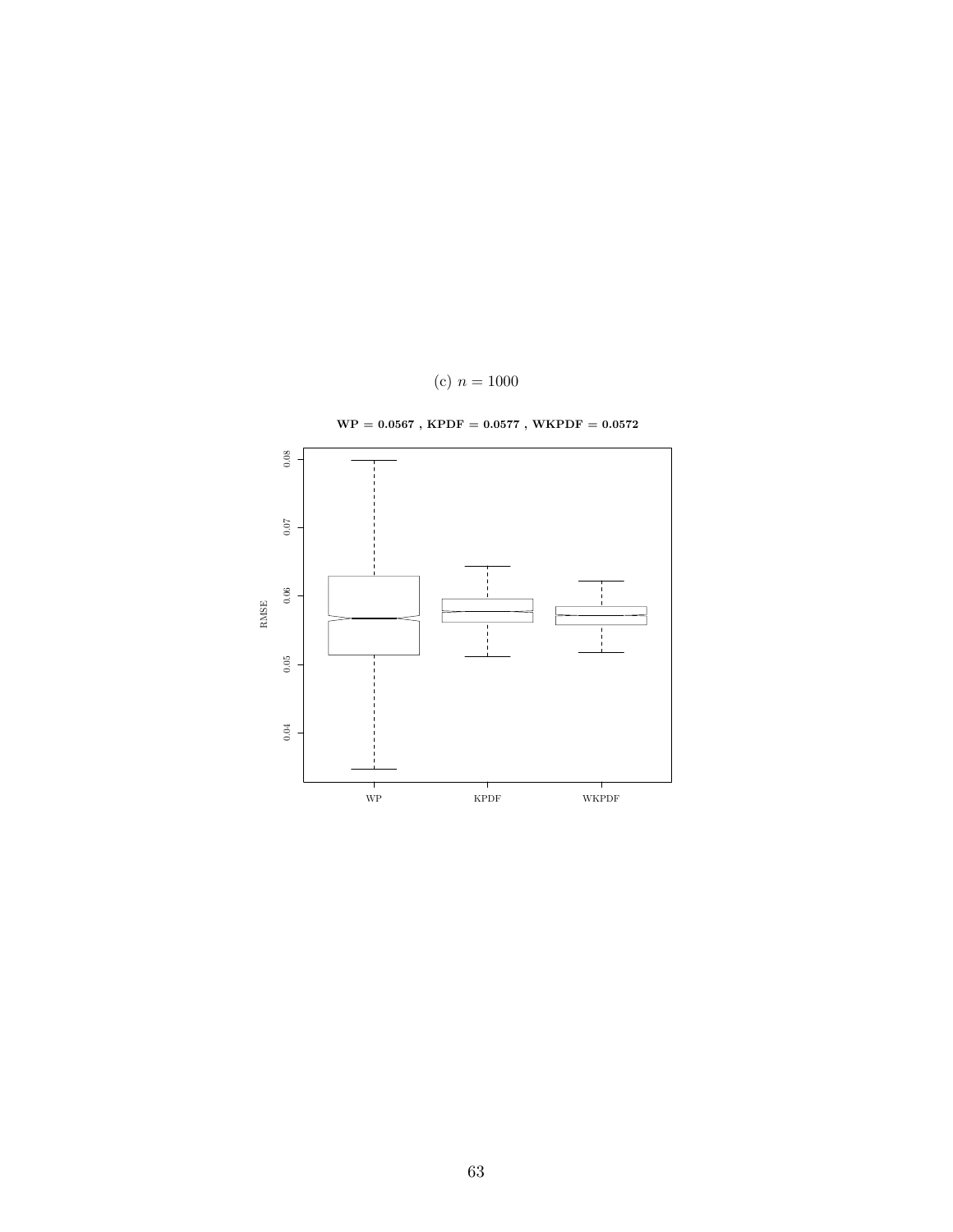Figure 9: Boxplot of  $MSE$  for KPDF, WKPDF, Weighted Probit under exog for  $\sigma_{yx}=0.50$ 

(a)  $n = 200$ 

 $WP = 0.0489$ ,  $KPDF = 0.0499$ ,  $WKPDF = 0.0481$ 





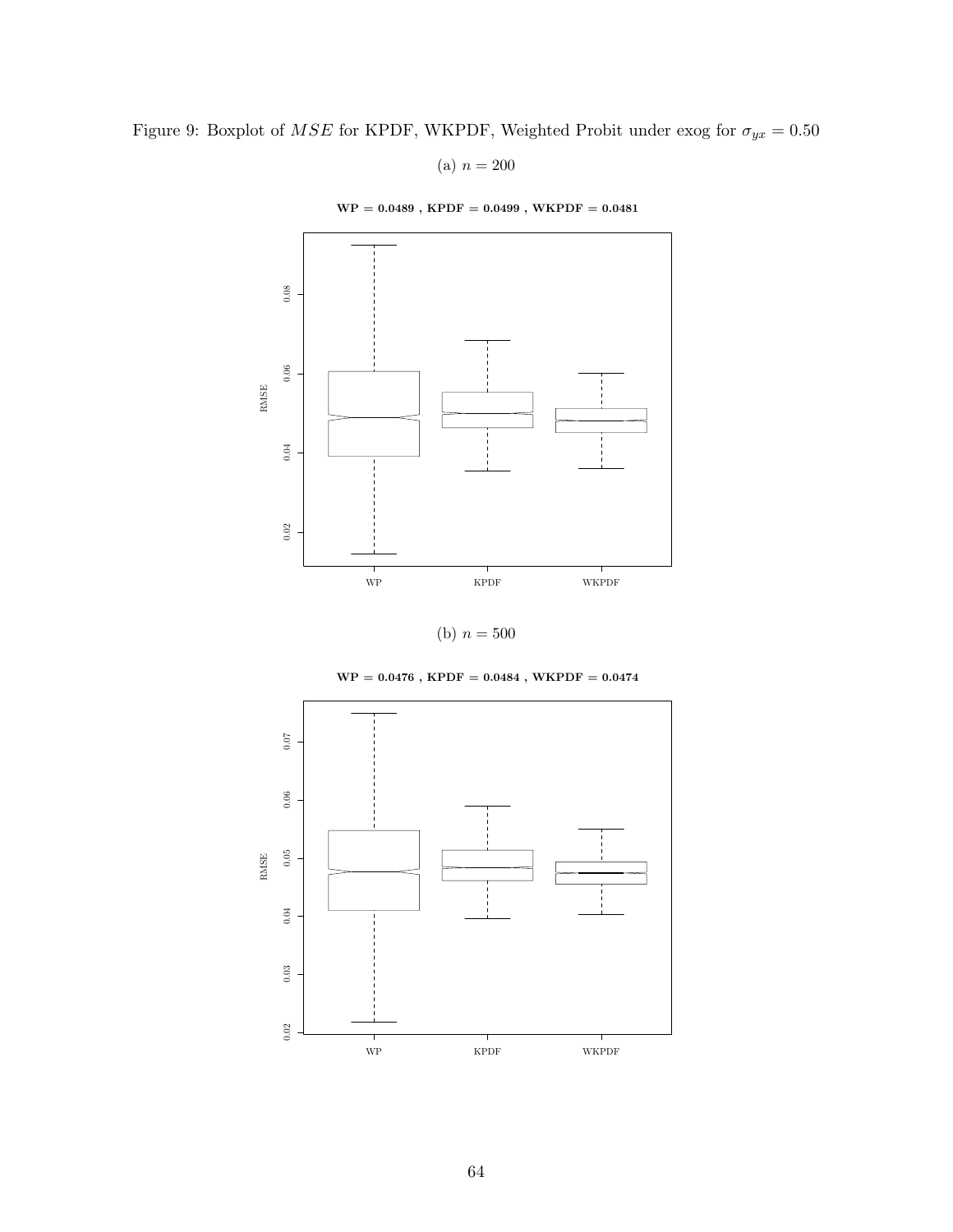

 $\text{WP} = 0.0471$  ,  $\text{KPDF} = 0.0477$  ,  $\text{WKPDF} = 0.0471$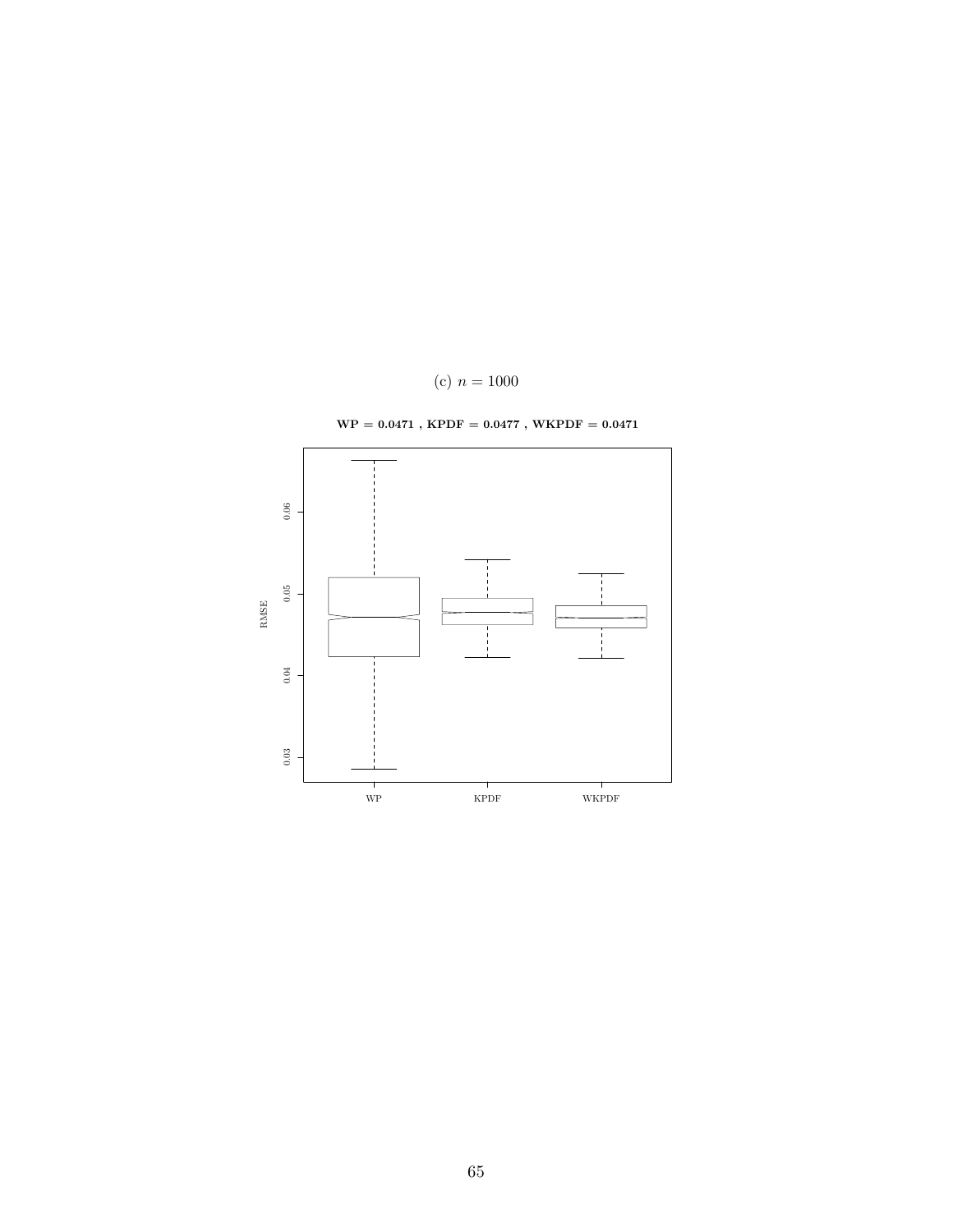Figure 10: Boxplot of  $MSE$  for KPDF, WKPDF, Weighted Probit under exog for  $\sigma_{yx}=0.75$ 

(a)  $n = 200$ 

 $WP = 0.0358$ ,  $KPDF = 0.0362$ ,  $WKPDF = 0.0347$ 





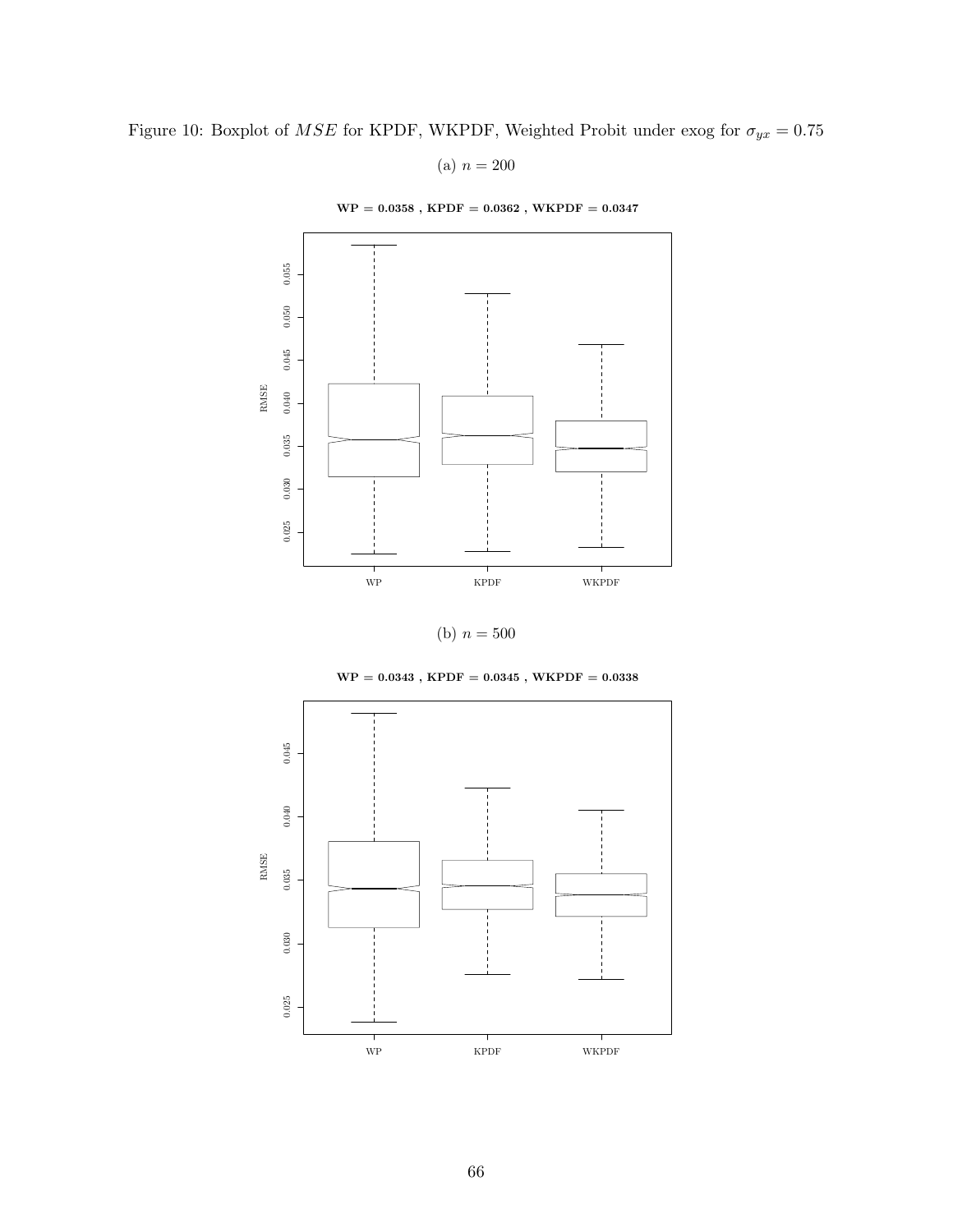(c) 
$$
n = 1000
$$

 $\mathrm{WP}=0.034$  ,  $\mathrm{KPDF}=0.0343$  ,  $\mathrm{WKPDF}=0.0339$ 



Figure 11: Predicted  $Pr(Y_{any}|X)$  from WKPDF, KPDF, and Logit Versus Age Group (All Other Predictors Held Constant at Median/Mode)

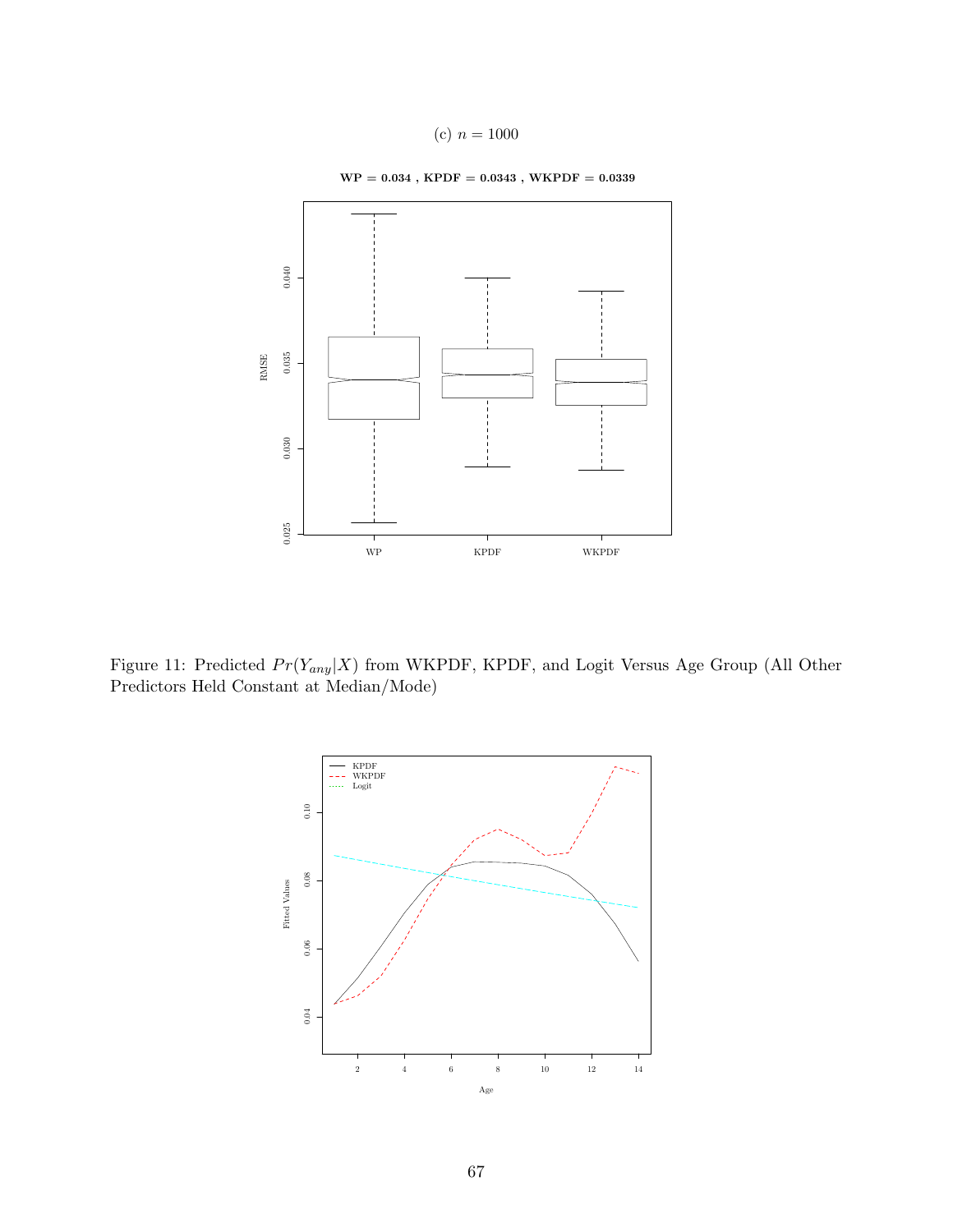Figure 12: Model 2 Predicted  $Pr(Y_{antid}|X)$  Versus Age Group (All Other Predictors Held Constant at Median/Mode)



Figure 13: Predicted  $Pr(Y_{antip}|X)$  Versus Age Group (All Other Predictors Held Constant at Median/Mode)

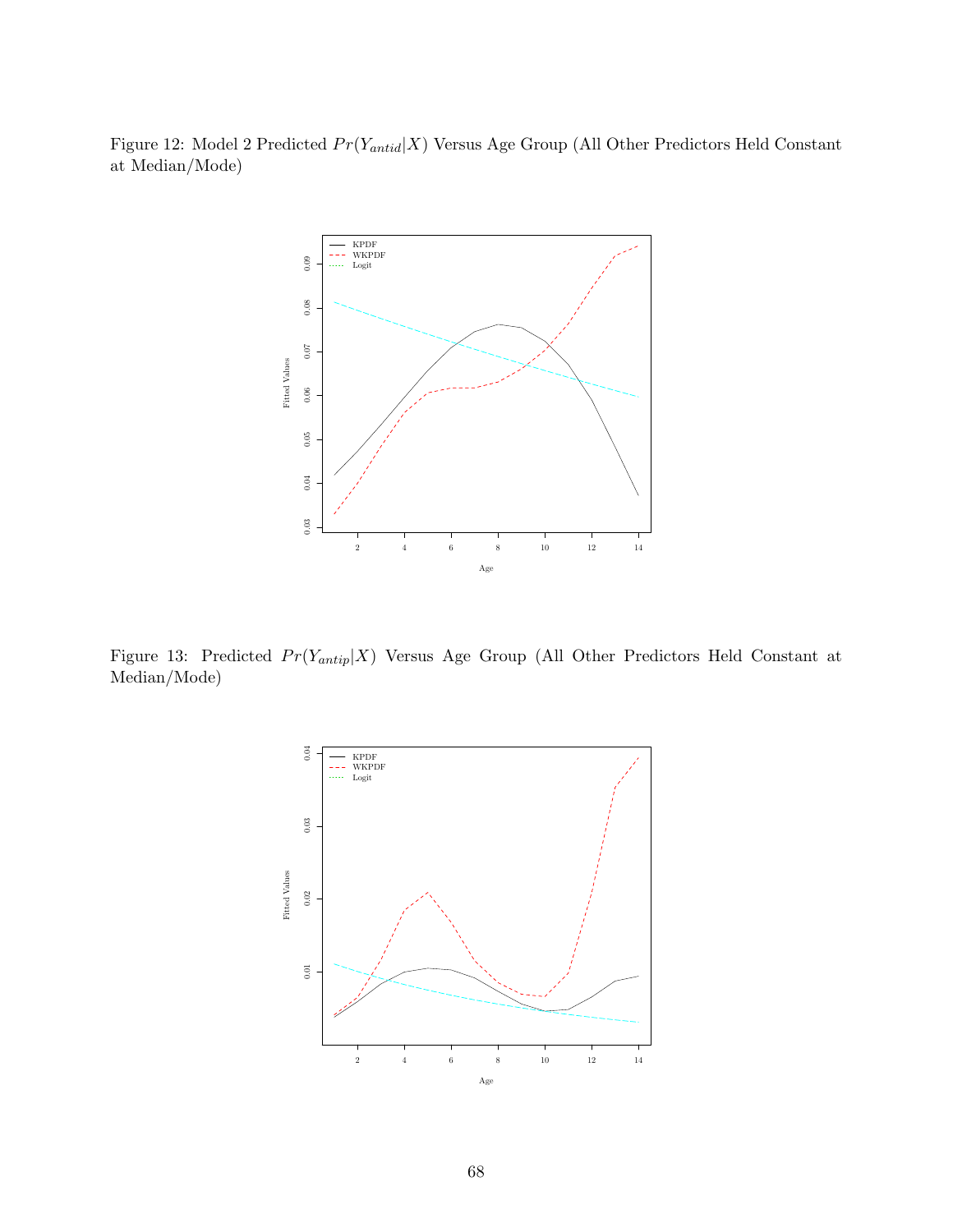Figure 14: Predicted  $Pr(Y_{benzo}|X)$  Versus Age Group (All Other Predictors Held Constant at Median/Mode)



Figure 15: Predicted  $Pr(Y_{any}|X)$  from WKPDF, KPDF, and Logit Versus SPS (All Other Predictors Held Constant at Median/Mode)

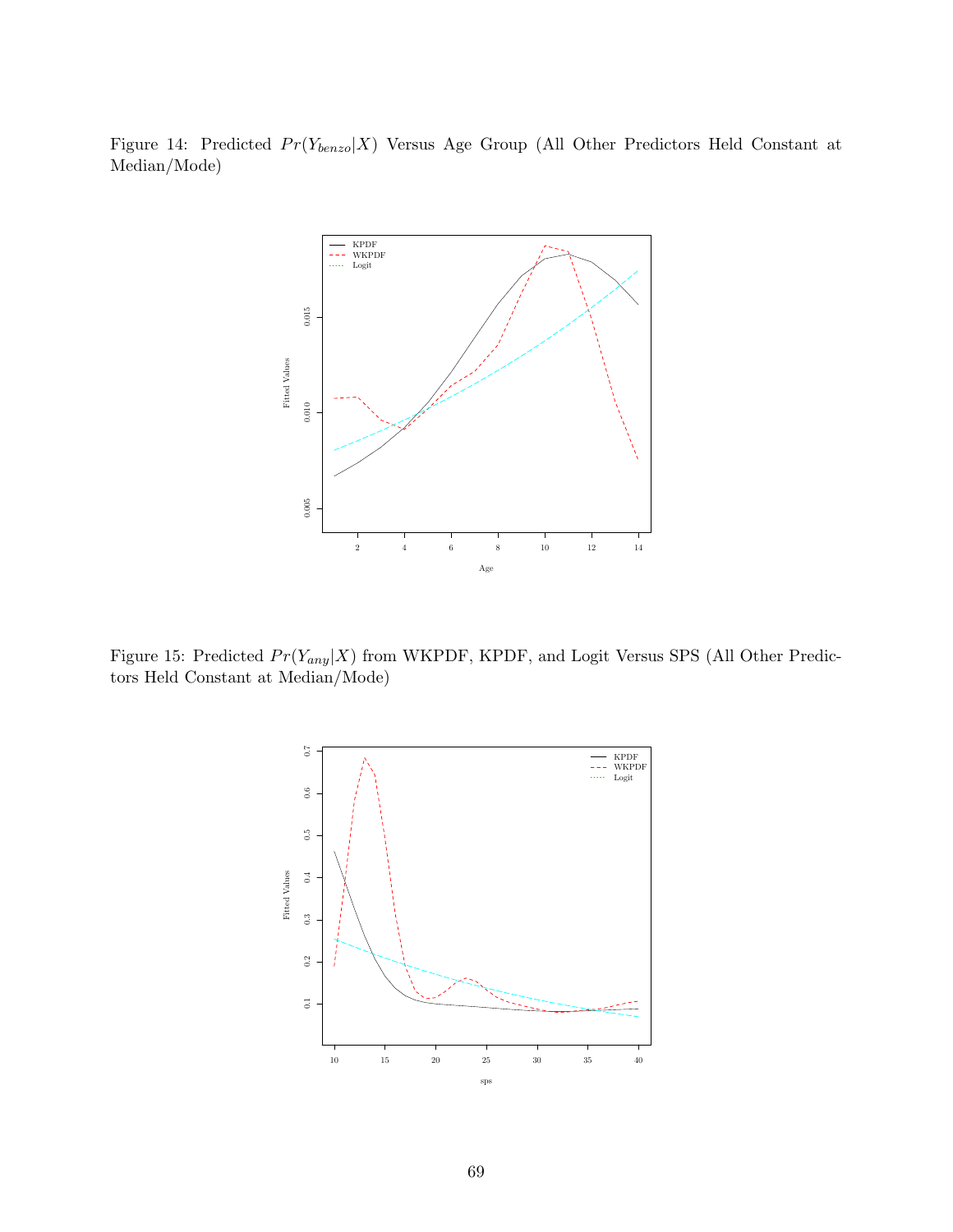Figure 16: Predicted  $Pr(Y_{antid}|X)$  from WKPDF, KPDF, and Logit Versus SPS (All Other Predictors Held Constant at Median/Mode)

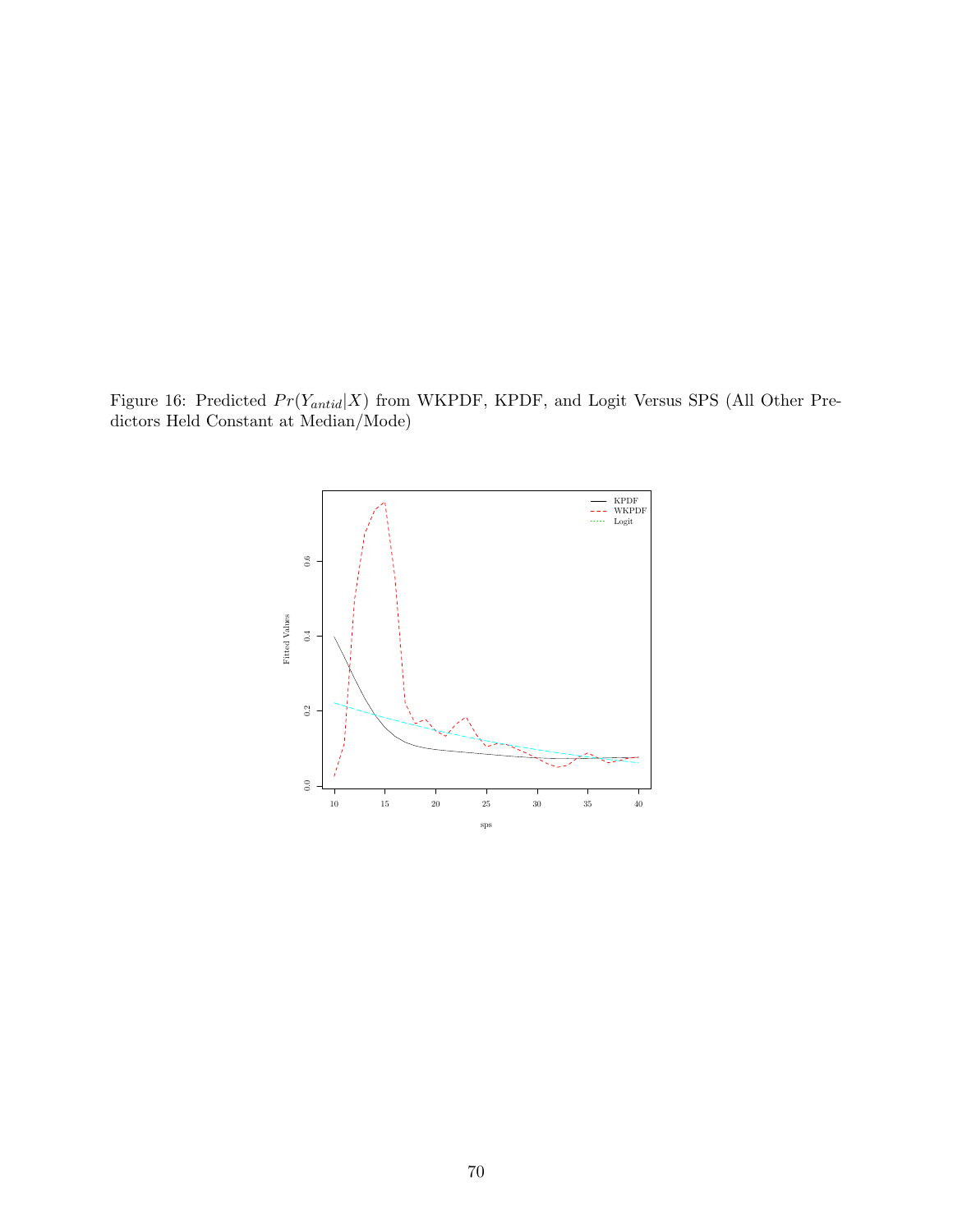Figure 17: Model 2 Predicted  $Pr(Y_{antip}|X)$  Versus SPS (All Other Predictors Held Constant at Median/Mode)



Figure 18: Predicted  $Pr(Y_{benzo}|X)$  Versus SPS (All Other Predictors Held Constant at Median/Mode)

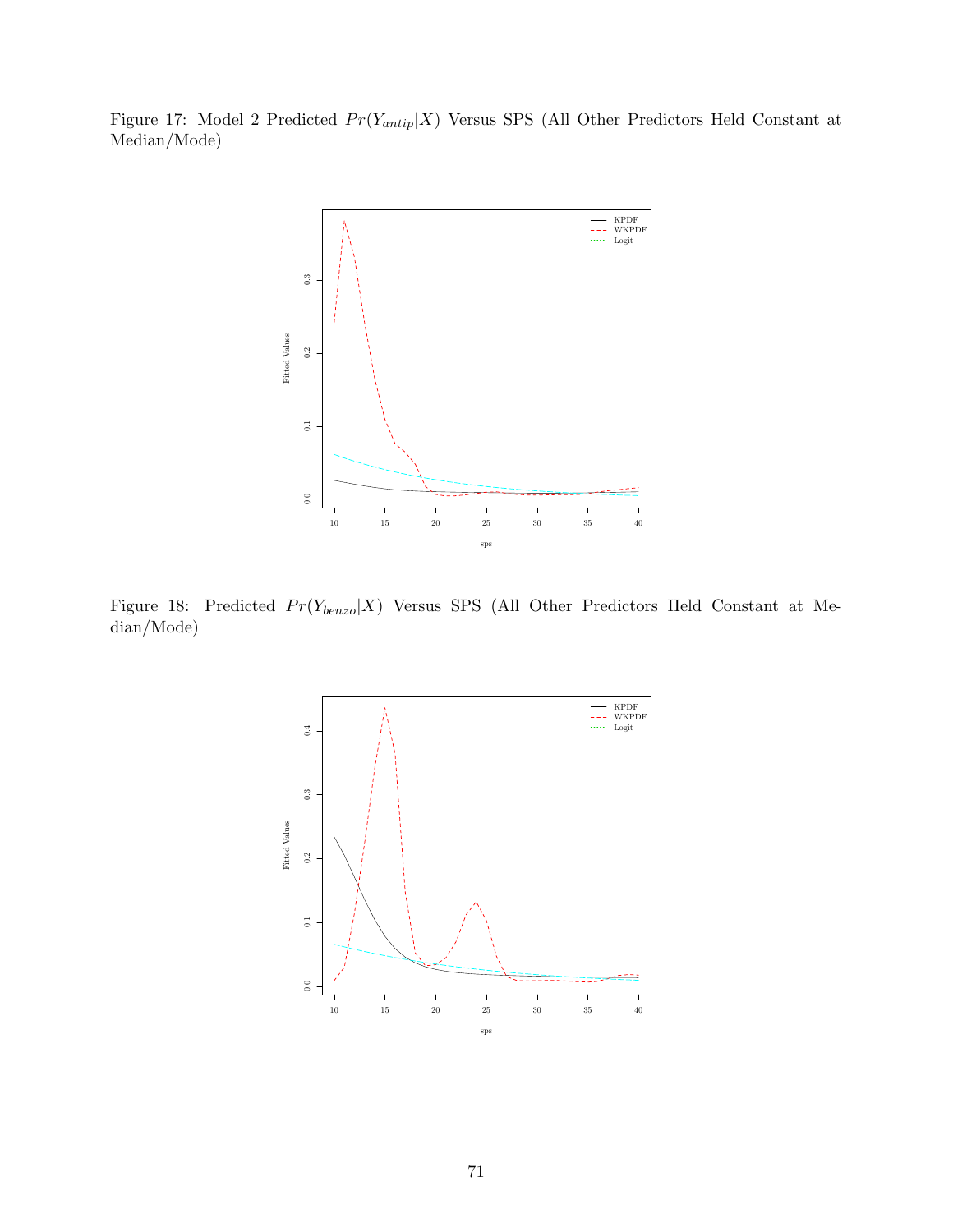Figure 19: Predicted  $Pr(Y_{any}|X)$  from WKPDF Versus Age for Insured and Unsinsured Individuals (All Other Predictors Held Constant at Median/Mode)



Figure 20: Predicted  $Pr(Y_{antid}|X)$  from WKPDF Versus Age for Insured and Unsinsured Individuals (All Other Predictors Held Constant at Median/Mode)

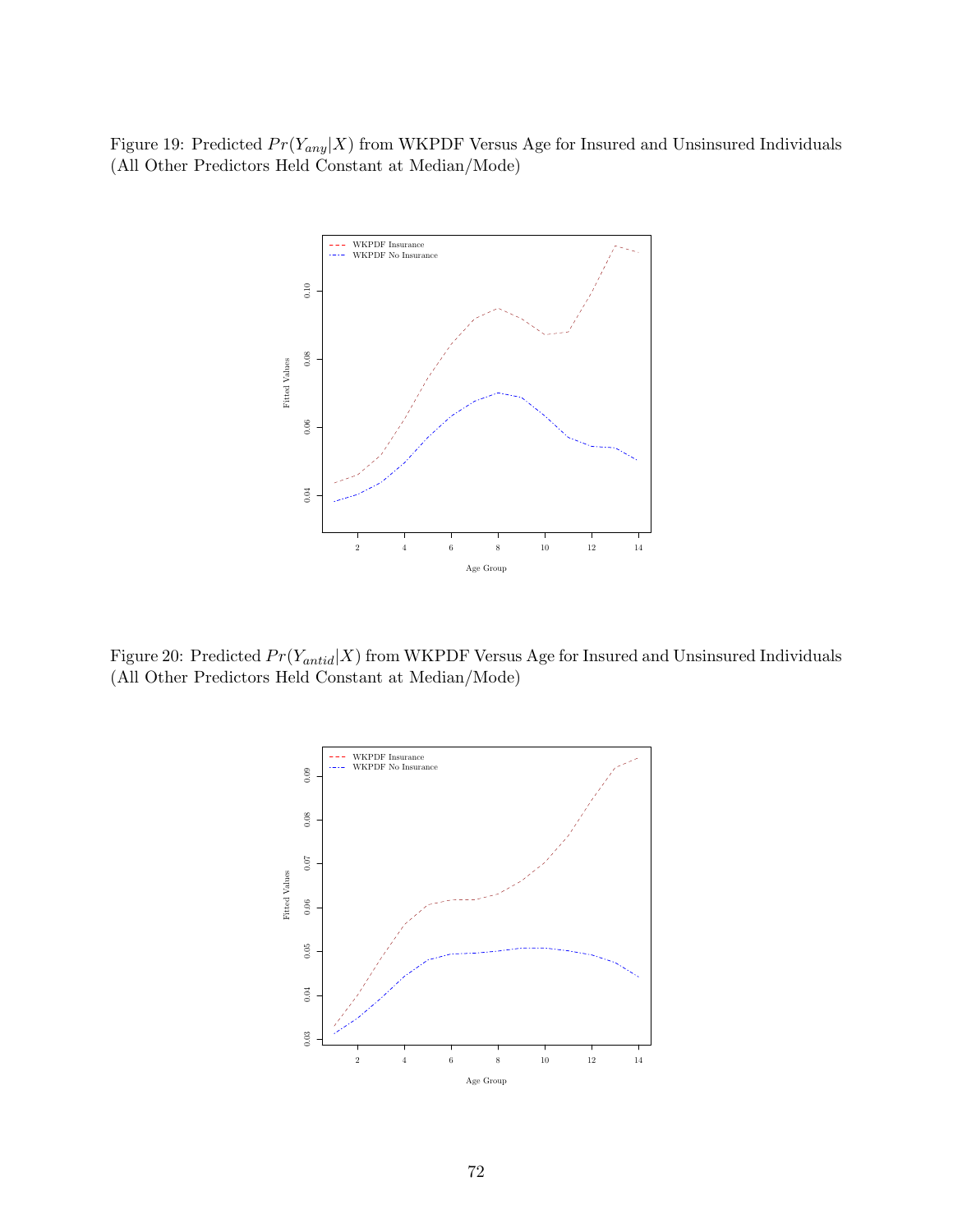Figure 21: Predicted  $Pr(Y_{antip}|X)$  from WKPDF Versus Age for Insured and Unsinsured Individuals (All Other Predictors Held Constant at Median/Mode)



Figure 22: Predicted  $Pr(Y_{benzo}|X)$  from WKPDF Versus Age for Insured and Unsinsured Individuals (All Other Predictors Held Constant at Median/Mode)

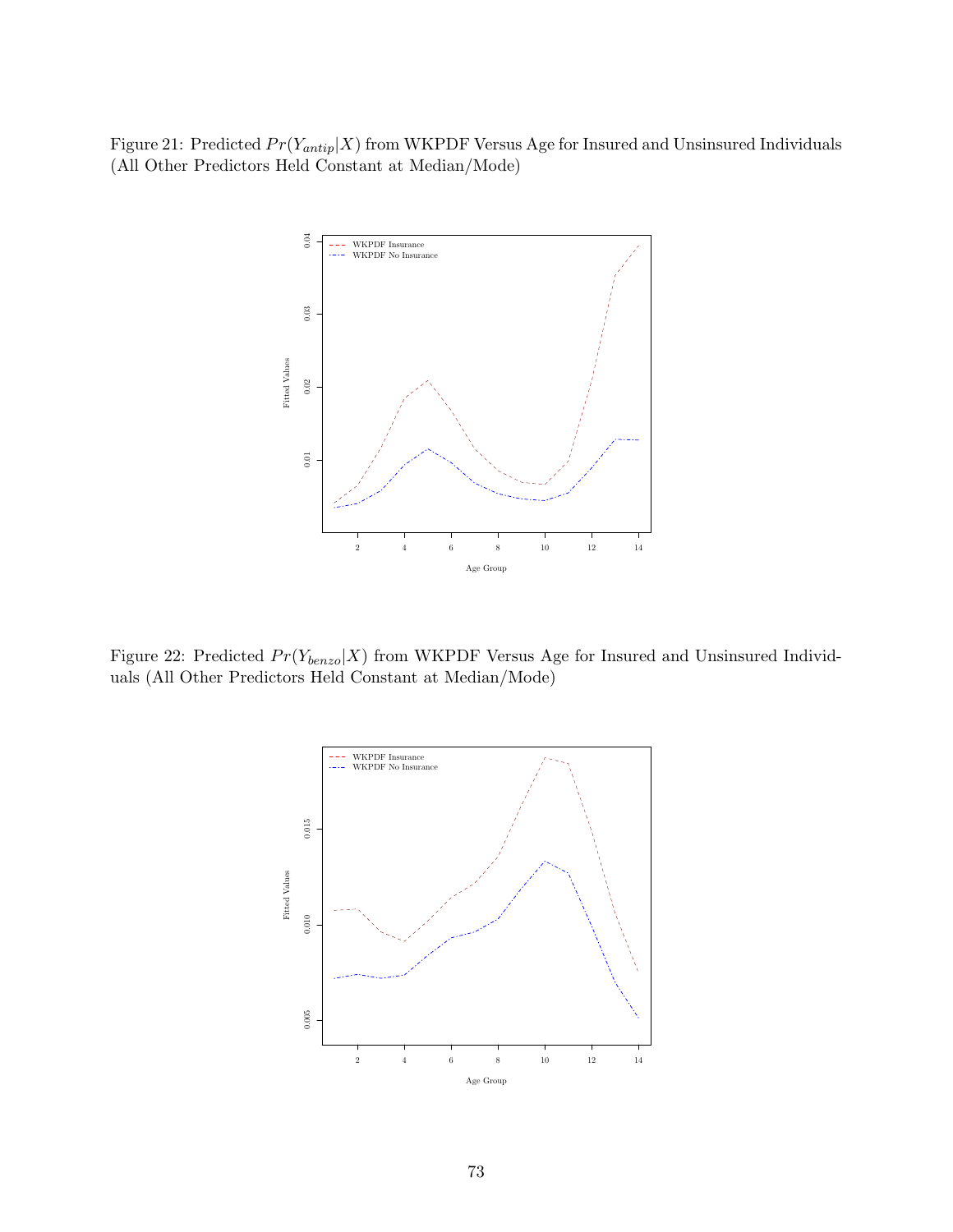Figure 23: Predicted  $Pr(Y_{any}|X)$  from WKPDF Versus SPS for Insured and Unsinsured Individuals (All Other Predictors Held Constant at Median/Mode)



Figure 24: Predicted  $Pr(Y_{antid}|X)$  from WKPDF Versus SPS for Insured and Unsinsured Individuals (All Other Predictors Held Constant at Median/Mode)